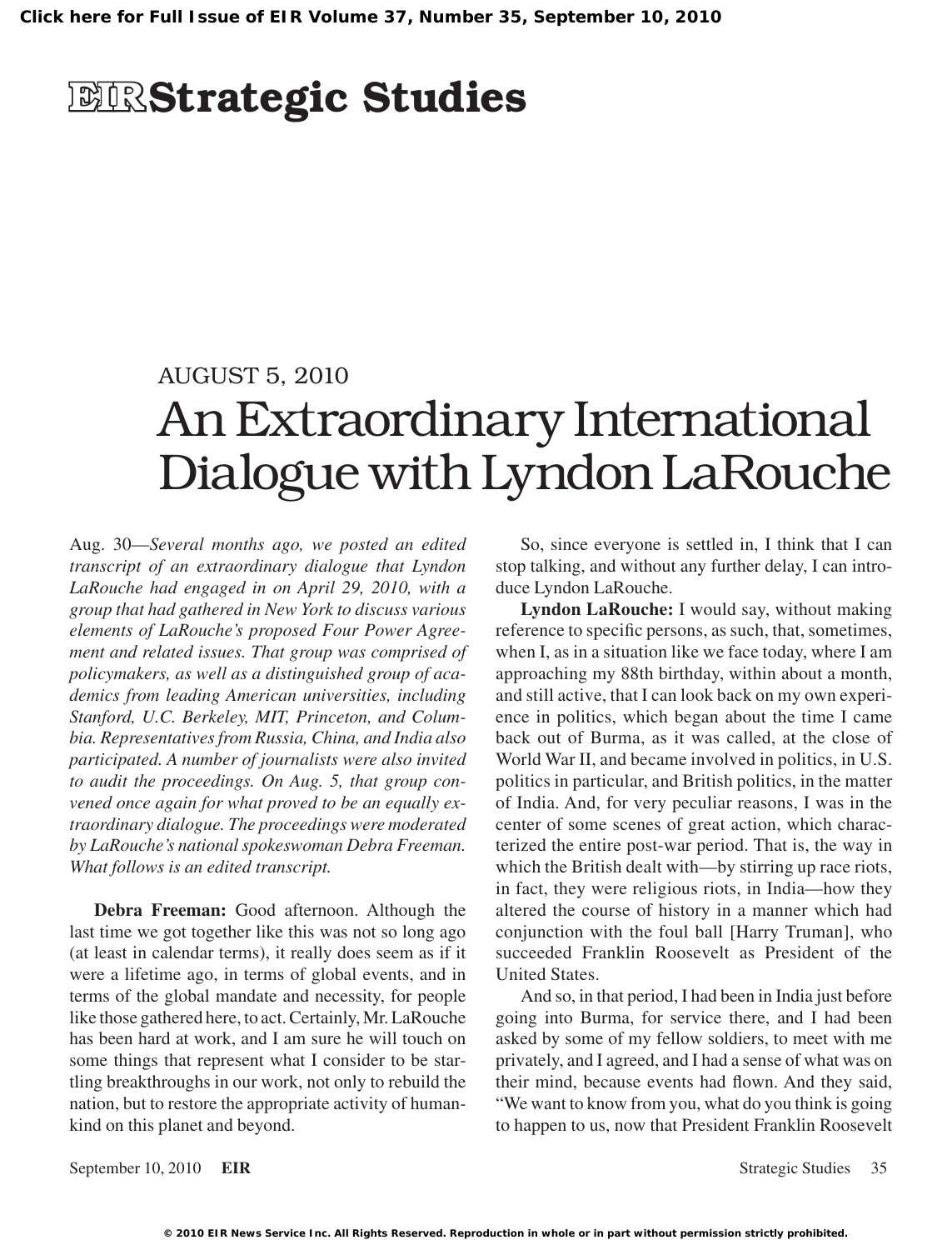

*We have come to a point, where it's on our horizon: We are headed for a technology where man will become a creature of the Solar System, not merely bound by the surface of the Earth. That time is coming.*

is dead?" And my reply was rather simple, and I think appropriate, but it's a reply which is relevant to the circumstances we face today: I said, "We have served under a very great President. Now, he has been replaced by a very little man. And I'm afraid for us, and for our nation." And they looked at me, and they were satisfied that I had answered the question which was on their minds.

Today, I think, sometimes you may have an ex-President or two around, who can look back after a decade or two of his service in high office, and find, from that perspective, a better insight into what the problems of the U.S. Presidency are, and how this compares with the problems of heads of government and state, or people with similar inclinations and commitments in other countries.

#### **A Momentous Period in History**

Because we are at one of the most momentous periods in history. It's a period which is comparable, in its implications, to the change from the Black Death wave of the 14th Century, and the ensuing developments, controversial developments, which are crucial in defining modern European civilization, as distinct from medieval European civilization and ancient civilization. And we are at that point now.

We are now, at this moment, at a point of decision, of crucial decisions. And even people who may think they are willing to make kinds of changes in response to this thing—they have the wrong calendar in front of them, the wrong clock in front of them. Because, if we do not have certain changes, within an undetermined, not precisely determinable, interval, of the present twomonth period of August and September—if certain decisions are not made, I can guarantee you, the United States is doomed.

And therefore, those who are thinking—and I know there is great controversy among people who I would consider patriots, and well-informed patriots, whose division was, "Can we find some other way, than actually moving to dump this incumbent President, to keep the United States alive, to solve its problems at some later date?" And I happen to know that that's not possible. It could be possible in certain kinds of developments, but they would be crucial changes.

But, as long as we are going under the present configuration of policymaking, at the top level, the very fact of the matter is, let me be very plain: Because you have to put this on the table, because it's a fact which you can not ignore. If you wish to solve the problem, you have to define what the problem *is*. Our present problem, is a Presidency which is worse than that of the predecessor, of George W. Bush: the current President Obama.

Obama is, as I have said, before, *a failed personality*. It is a very specific type, which has some celebrities in it, earlier, such as the Emperor Nero, who committed suicide, and governed Rome, in his time, pretty much the way President Obama does [the United States today].

And we had Adolf Hitler, an obvious failed personality, failed as a painter and failed as a politician, and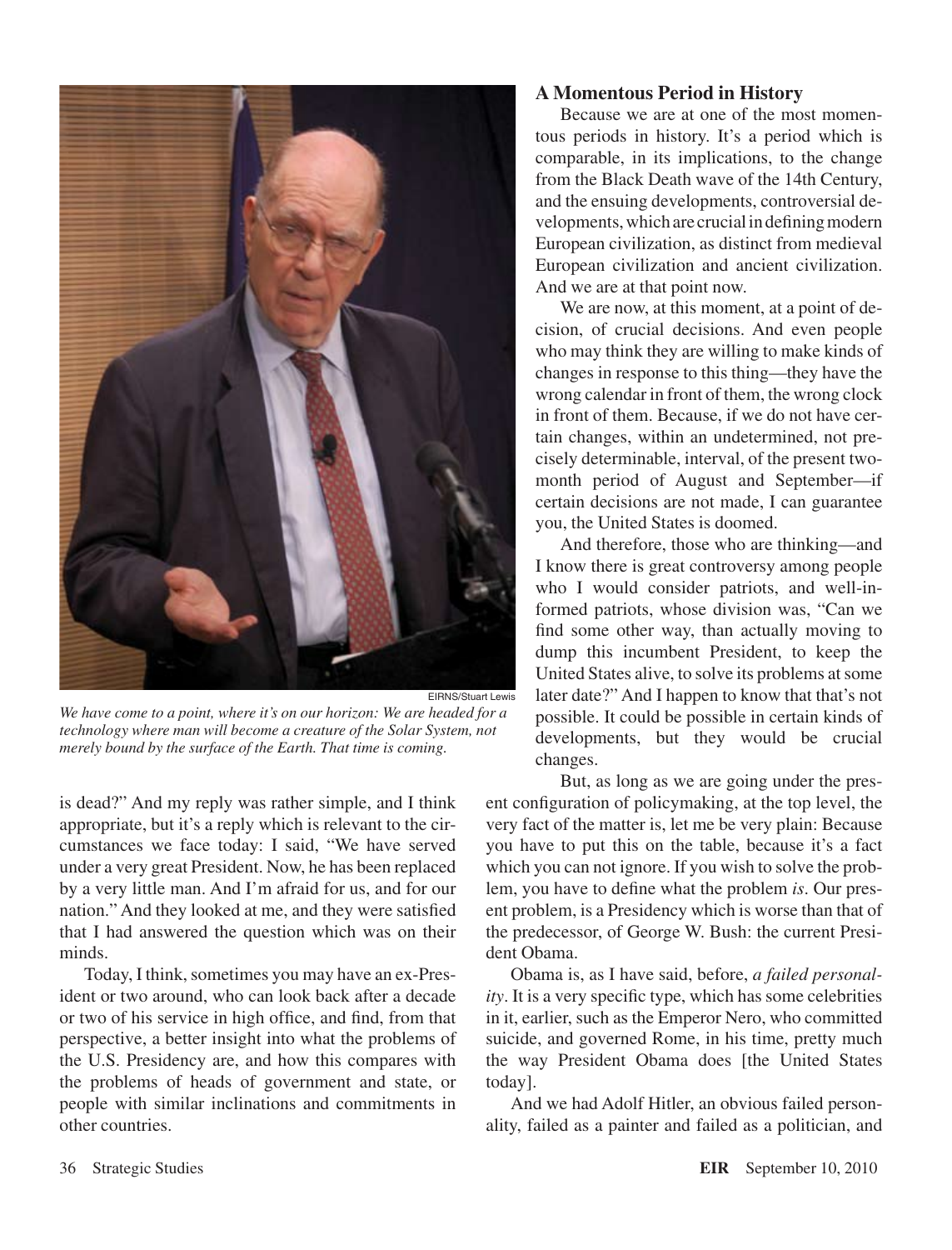

White House/Pete Souza

*Obama is a* failed personality*. There are numerous cases of failed personalities, who are placed in power by some political forces in a period of a crisis. And under conditions of crisis, these people have sometimes caused the greatest catastrophes. And we have such a time now.*

failed in every other way. Both of these two characters, killed themselves, because their psychological makeup meant that they would kill themselves, once their ego, their highly charged ego, had been defeated. "Hitler in the Bunker" is the less remote study which most people may be acquainted with. But the Emperor Nero is a very similar case.

There are numerous cases of failed personalities, who are used by some political forces, to place them in power, in a period of a crisis. And under conditions of crisis, these people have sometimes caused the greatest catastrophes, by the failure of whatever is the form of chief executive, or similar power, in their part. And we have such a time now.

There are two ways that people will tend to look at this. Some of the people on the line will look at it more

in my direction, in terms of physical economy, and look at the fact that time is running out, in terms of physical economy, and the rate of process of developments. Others will look at it from the standpoint of the Presidency as a political institution, and they will not be quite as capable. They will be more inclined to try to look for options, on the platform of political position. Those of us who are going to be competent, are those who are looking at it from both standpoints, who understand the contradiction, the paradoxical function of political power to the economic power. And, by economic power, I don't mean who runs a business. I mean, by economic power, how the *economy*, the policies that run the economy—.

#### **Politics Is Not a Science**

See, one thing that has to be understood, is, politics is not a science. That is, there is no political system, which inherently can be called scientific. That is, politics, economics and politics, are not based on physical principles. They are based on aberrations, often, of the nature of the human mind: There is no such thing as a true value of money per se.

Our republic was founded implicitly, under the Massachusetts Bay Company, prior to the time that the charter was cancelled, back in the 17th Century. At that point, we had a credit system. It was the first credit system, which is of relevance today: It's the first case in which a credit system was established, which was highly successful, economically. The reason the British crushed it, is because it was too successful, for their taste. But they introduced the actual foundations of the political system of the United States, at that time.

Now, this was crushed. It was crushed by two British monarchs, or their activities. But then, you had the emergence of Benjamin Franklin, as a follower of people like George Washington, and so forth, who were of the same background. Who, from various parts of what became the United States, formed the United States, or formed the principles.

And then we came to a time, where the great interests in Europe, which had experienced the effects of the so-called Seven Years War, realized that what the Americans were doing, in resisting the British Empire, which had been established by the victory, in February 1763, of the British Empire, that this was the greatest danger, a view they adopted, because they recognized the implications of the sucker game, called the Seven Years War. By which the British, or the Anglo-Dutch interests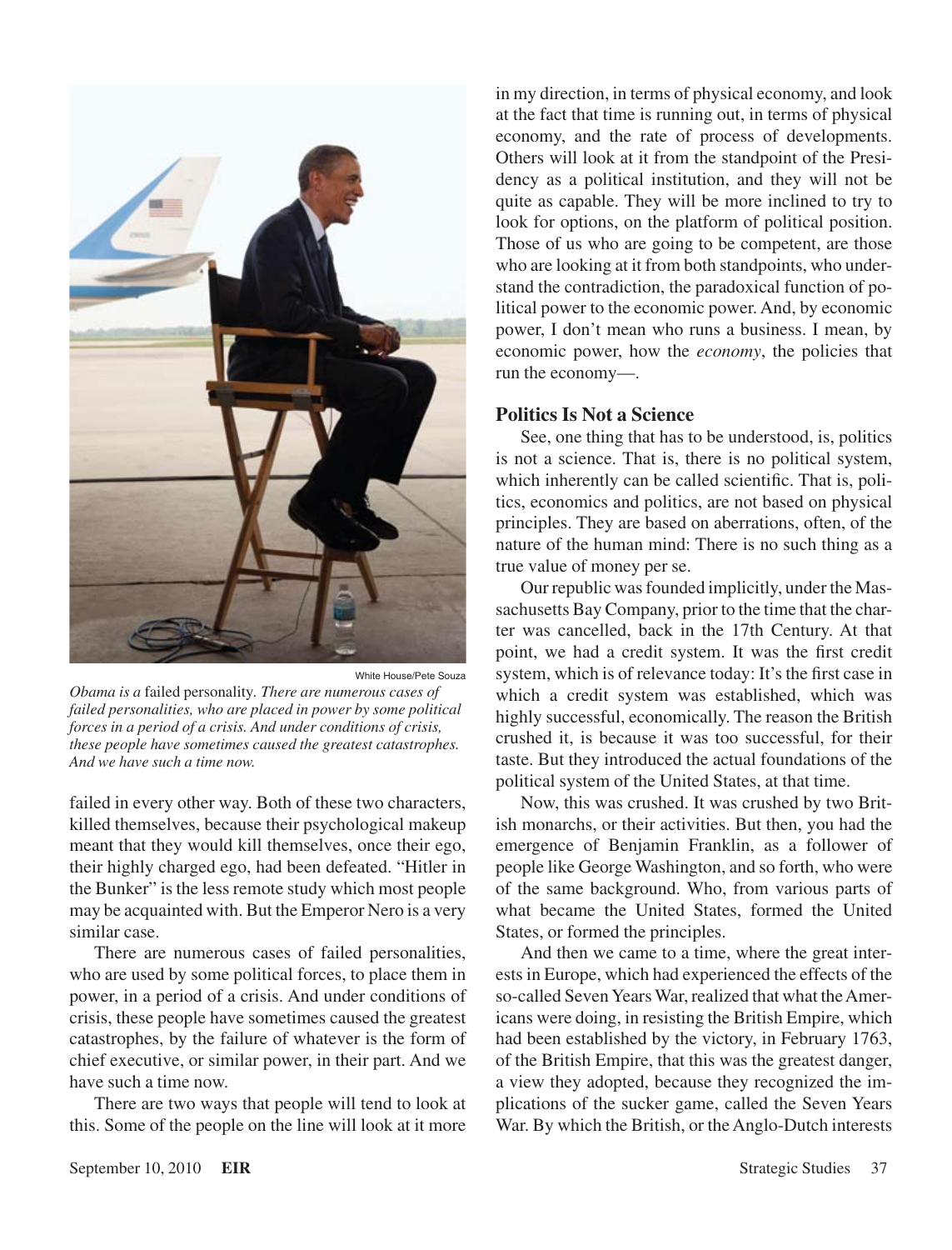of that time, used the British East India Company, as a vehicle of imperial power. And they became an imperial power, at that point, and through that method.

Therefore, you had reactions in Europe. For example, you had the French reaction, which was very strong support of the cause of the young United States, the young republic, because they recognized, that this was the kind of thing they preferred to live with, rather than the British Empire. The British Empire which had plunged them, and had been created by plunging, them into a Seven Years War.

Which we had a repetition of, of course, in many forms since that time! The British did it all the time! You-and-he war, kinds of things. The same thing was done to start World War I, which was started in the same way! The reaction to the success of the United States, with the Lincoln victory over the British puppet [Confederacy]. Success of the United States under Lincoln, and following his death, in the 1876 celebration, of the Centennial. The spread of the influence of that Centennial in inspiring Bismarck of Germany, to create the German reform, which made Germany a major economic power.

A similar thing happened in Russia, again, with the influence of 1876, by a great Russian [Sergei Witte], who influenced his political leadership, of his country. And this harked back to the fact, that it had been *before* the French Revolution, *before* the Napoleonic Wars, that the freedom of the United States had been established by support from the League of Armed Neutrality, led by Russia, from support by the King of France, and from the King of Spain, and from sympathies of those people with them.

But they had lost it. They had lost their power in a process of corruption and ruin, which led into the French Revolution and the Napoleonic Wars, *which was another Seven Years War*, where the great powers of Europe were destroyed, and the power of the British Empire rose! Not as an empire of a nation, but as the empire of an international monetary system, an imperial monetary system.

Then, again, 1876, after the victory of the United States over the British Empire, and over slavery. Then, again, we had a great movement, after World War I, leading into World War II: We had a great President. We had had a good President, William McKinley, who was shot! If McKinley had not been shot, then the United States would never have been an ally with the British Empire against the nations of Europe. But it was assassination, a prepared assassination, of the President of the United States, that brought a bum, Theodore Roosevelt, into the Presidency. And Theodore Roosevelt and Woodrow Wilson were scoundrels. And those who followed them, in the 1920s, were largely scoundrels.

Then, we had a victory, a great victory, with the election of Franklin Roosevelt, a hard-fought victory. And then we became a great power. The British had planned for World War II, as the successor to World War I, but Roosevelt was on the other side. No longer was the United States supporting the British against the nations of Asia and Europe.

So the United States' intervention, especially when the British got a surprise, and the Wehrmacht, which was a weaker force than the combined British and French forces, because of a French fascist government, had come to a deal. And the deal was, France fell to a weaker force, that of the Wehrmacht.

Then, Churchill, who was an imperialist who hated our guts, came screaming to Roosevelt, for succor! And we were not a sucker at that time. So, we fought a war, beside England, and with the alliance of the Soviet Union at that time. And with that combination of forces, as in our victory in 1782, we won a great victory against the British Empire. But then, in the process, Franklin Roosevelt died, and we got a Wall Street puppet, Harry Truman, as a President, who could do nothing, that would not help Churchill. And since then, we have had the bumps and grinds of this kind of process, which has destroyed us.

#### **What Was Richard Nixon?**

I will give you an example of what the problem is, which you looked at, if some of you had been Presidents, or might imagine that you had been Presidents. There is a story that broke in today's *Washington Post*, coincidentally—I didn't plant it. I didn't plan to speak on it, today, but it came up, and it's worth mentioning. It's quite significant.

But, to go back 38 years: That President Nixon, at that time, who proved himself to be a puppet, under this circumstance, had sent a general, an Air Force general, four-star, John D. Lavelle, to make an attack on the North Vietnam forces. He carried out the attack, and at that point, in 1972, there was a little bit of quarrel about this thing.

But then, Nixon advised—or Nixon was advised, by Henry Kissinger—that he could not tell the truth, that he, Nixon, had given the order for the attack on the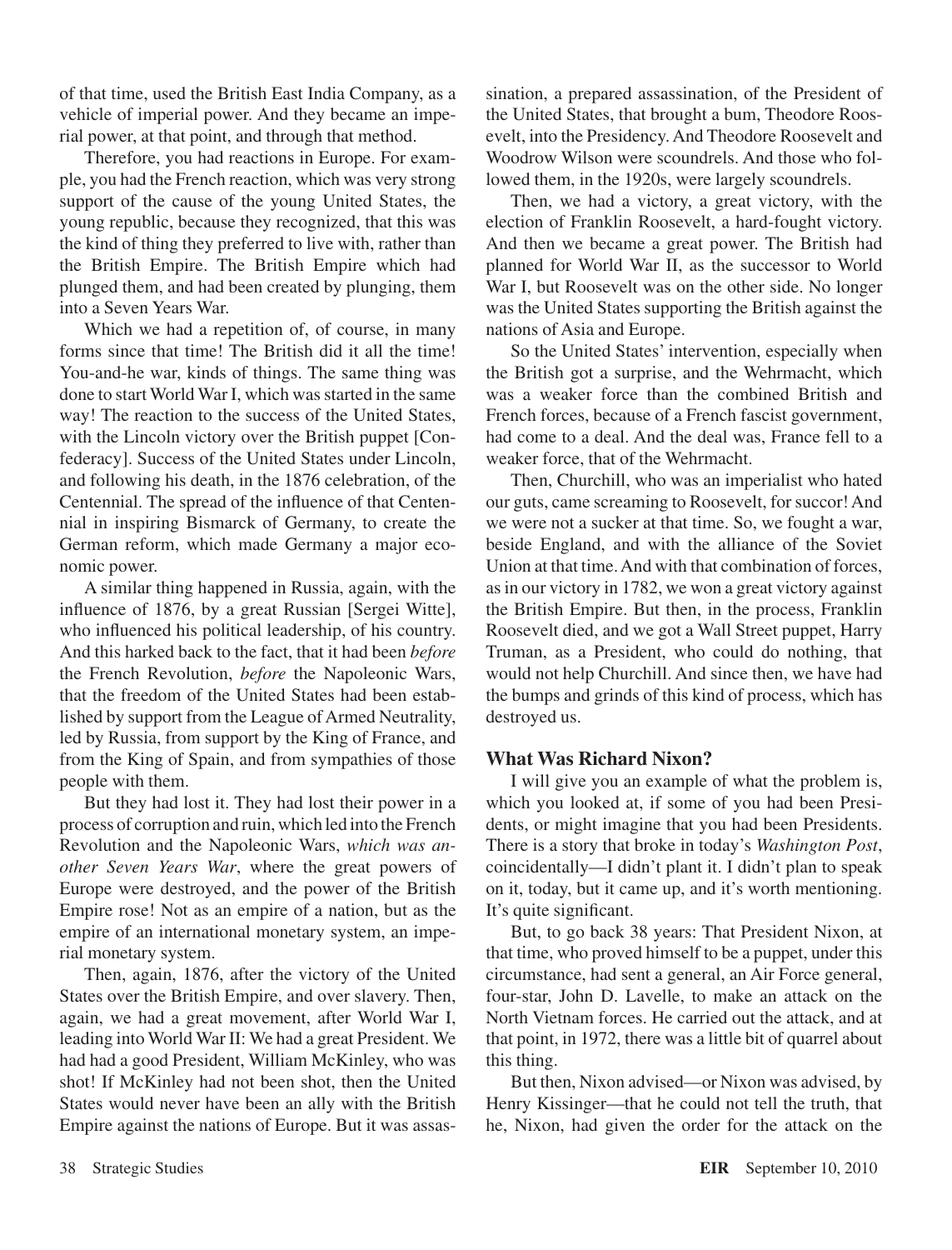North Vietnamese territory. So, he [Lavelle] took it. He was thrown out of his office. He was not criminally charged, but thrown out of office, 38 years ago. The man is now dead. But recently, because of the intervention of certain military forces, who enlisted a Sen. [James] Webb [D-Va.], in promoting justice for this case, finally, in the pages of the *Washington Post*—I didn't see it in the *New York Times*, but in the *Washington Post*—an exoneration of General Lavelle was made.

You have to think about what this means, in terms of the Presidency: What was this Nixon, a creation of a combination of the FBI chief at the time [J. Edgar Hoover], and his friend Roy Cohn, and Cardinal Spellman, who actually were running a reign of terror in the United States, and they involved a young man called Nixon, in these funny businesses. Nixon, as a matter of compromise, was appointed

Vice President to Eisenhower. And Eisenhower was not too pleased with that attachment, and he showed it repeatedly throughout his Presidency—and with good reason.

Eisenhower sacrificed what he would have done, had he received the Democratic nomination, or been offered it, properly, at the time that I wrote to Eisenhower, when he was president of Columbia University, urging him to do so, and gave reasons for it, which he agreed with. But he said it was not opportune at that time, and looking back, I would say he was right. But if he had been President, to replace Truman, we would have had a different history of the United States.

And you think of, then, going to what we have now: We have the worst failed President, the worst kind of failed President, I think that we have had in our history, who is now incumbent. And it is my estimation, that the United States will go down, within the weeks or months ahead, if this man remains President.

And if the United States goes down, I also know, there will be a chain-reaction collapse of every part of the world, into a dark age, comparable, in impact, to that of the 14th Century in Europe.

So therefore, these things come together. We are in a time, right now, where unless certain decisions can be made *in a timely fashion*, we are not going to survive. Civilization is not going to survive. If the United States



*Was the President actually Richard Nixon? Or was the President Henry Kissinger? Or a committee that ran Henry Kissinger? Maybe the British Queen, who had a great influence and control over Kissinger? She made him an honorary this and an honorary that.*

goes down now, *every part of the world will go down*, in a chain-reaction effect.

#### **Headed Toward the Solar System**

Now, there are two ways you look at it: When you look at it from people who believe in money, the thing is not so understandable. If you look at it in terms of *physical economy*, and you look at the *loss of basic economic infrastructure*, the loss of vital high-technology industries, the failure to proceed with nuclear power, as the *only* power worth pushing; the failure to develop thermonuclear power, as what was already *needed*, as the successor to nuclear power. Without thermonuclear power, such as fusion, involving the helium-3 isotope, we could not transport human beings, from the vicinity of Earth to Mars, safely. We can transmit *things*, and things that move and are controlled electronically, through the cosmic radiation in between Earth and Mars orbit. But you can not put human beings there.

So therefore, we have come to a point, where it's on our horizon—for what part of this century I don't know—but it's on our horizon, that we are headed for a technology within the Solar System, where man will become a creature of the Solar System, not merely bound by the surface of the Earth. That time is coming. To meet the requirements, to meet the raw materials requirements, the development of the technology which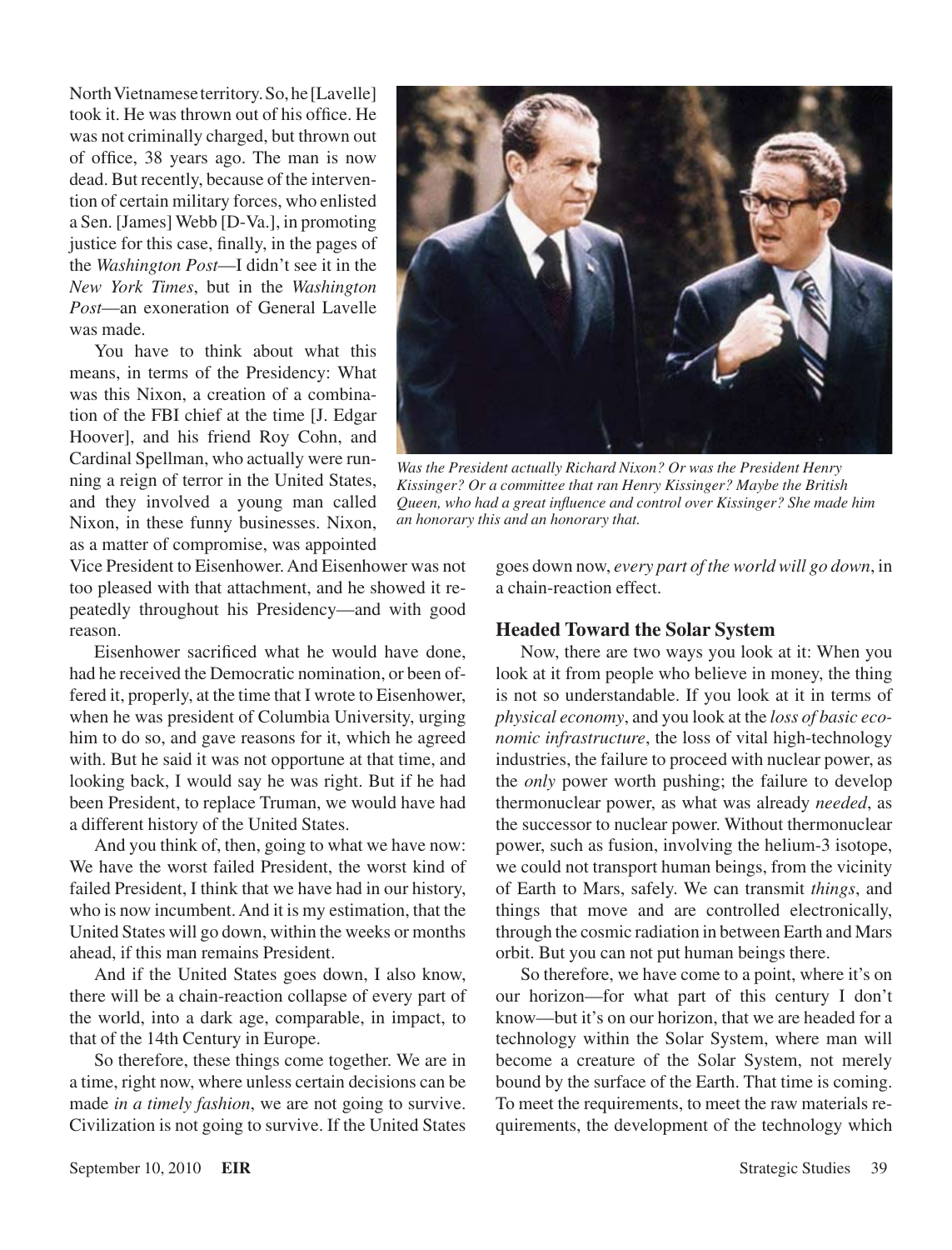is needed, to continue *to sustain life on this planet*, we have to move in that positive direction.

Now, what can we do that for? Well, I have defined the issue, as being one of basic economic infrastructure. And I have picked on something which was planned, as a result of the success of the United States in the Tennessee Valley Authority.

And at the close of the war, of World War II, a certain corporation, that specialized in engineering, spearheaded a plan, which is called the North American Water and Power Alliance [NAWAPA]. And this was a plan to take the area, which is now pretty much barren land, in a sense, partly desert, from the 20-inch rainfall line, westward, in the United States, to the mountain coasts, of the Pacific, and going from Alaska, through the relevant parts of Canada, down through that entire area of the United States, and into northern Mexico.

This operation will work. The Parsons plan operation will work. It's not the most up-to-date version of what will work, but it still remains, to this day, in terms of plans and details and so forth, a very useful—maybe some corrections and improvements can be added, but it's a useful plan, which we can put *shovels into the ground for, the minute we adopt it!*

We have tens of thousands, and more, of skilled scientists, or scientifically trained people, in places like California, and in places like the state of Washington, where we have people, who have valuable skills, who have no prospect of continued employment, especially with shutdown of NASA, under this crazy President. We have hundreds of thousands of people, in these areas of the western United States, who are skilled construction workers, who have no employment, and no prospect of employment, over times to come. With this project, *we can put shovels in the ground, right now*, if the credit were available to do so.

And the people who have the skills *are there*, or nearby! And they have no present employment. The construction workers, who live within the same territory inside the United States, in which this project must go forward, are there, with no prospect of employment. We have the immediate prospect of millions of people, of scientific and related construction skills, and other skills, who are *ready, now*, to put *shovels into the earth*, to get this project going.

This would mean a complete turnaround from an economy which is now headed toward doom, and *we are headed toward doom!* Under this President, and his policies, and out of his commitment, *the United States*  *is now doomed,* at some early time! If we eliminate that, if we pass the Glass-Steagall Act, again, which was introduced by Franklin Roosevelt in 1933, if we cancel, therefore, the wasteful gambling and bailing out on gambling debts, we have the capital.

Under the American System, under our Constitutional system, we can then launch the credit—not the money, the credit! Under our credit system, which is our Constitutional system, we could put *shovels into the ground*, as early as October, if this guy is dumped now, when 80% of the American population *hates his guts*, for what he has done! We could turn the thing around. Kick his crew out! We've got a Federal government there, with people in it, who are perfectly capable of doing this job. All they need is the right policy, and the right leadership, and they can carry it out.

If we do that, then we are looking at a new world. Because, it doesn't stop there, in North America. We have the Darien Gap down there, and if we put a transportation link through that, we go all the way down to the tip of South America. And all these nations will begin to benefit from a new kind of opportunity, that presently does not exist.

The Bering Strait railway tunnel, leading from Alaska into Russia, opens up the entirety of the major parts of the planet! The Americas, Eurasia, and Africa, are opened through the extension of infrastructure projects, great infrastructure projects: Transportation, power production, water management!

And these have special scientific implications, because, for example: Let's take the case of NAWAPA, because it is typical of the problems of the world. It's typical of a problem of *China*, which has very specific problems of this similar type. It is true for *India*, which has a very large population, which is very poor, and faces the consequences of a lack of nuclear power, to correct their problems; and the fact that whole areas are not developed in terms of the poor population. And this can only be accomplished with thorium nuclear reactions, as a supplement, to create the infrastructure, where Indians can be brought up to the level they would wish to be brought up to; that China can; that other nations can.

We go into Africa! Why don't we have railroads into Africa? Modern railroads, magnetic levitation systems, into Africa? You can not do anything for Africa, without this infrastructure! You need mass transportation and power! Without that infrastructure, based on mass transportation and power, you can not do anything for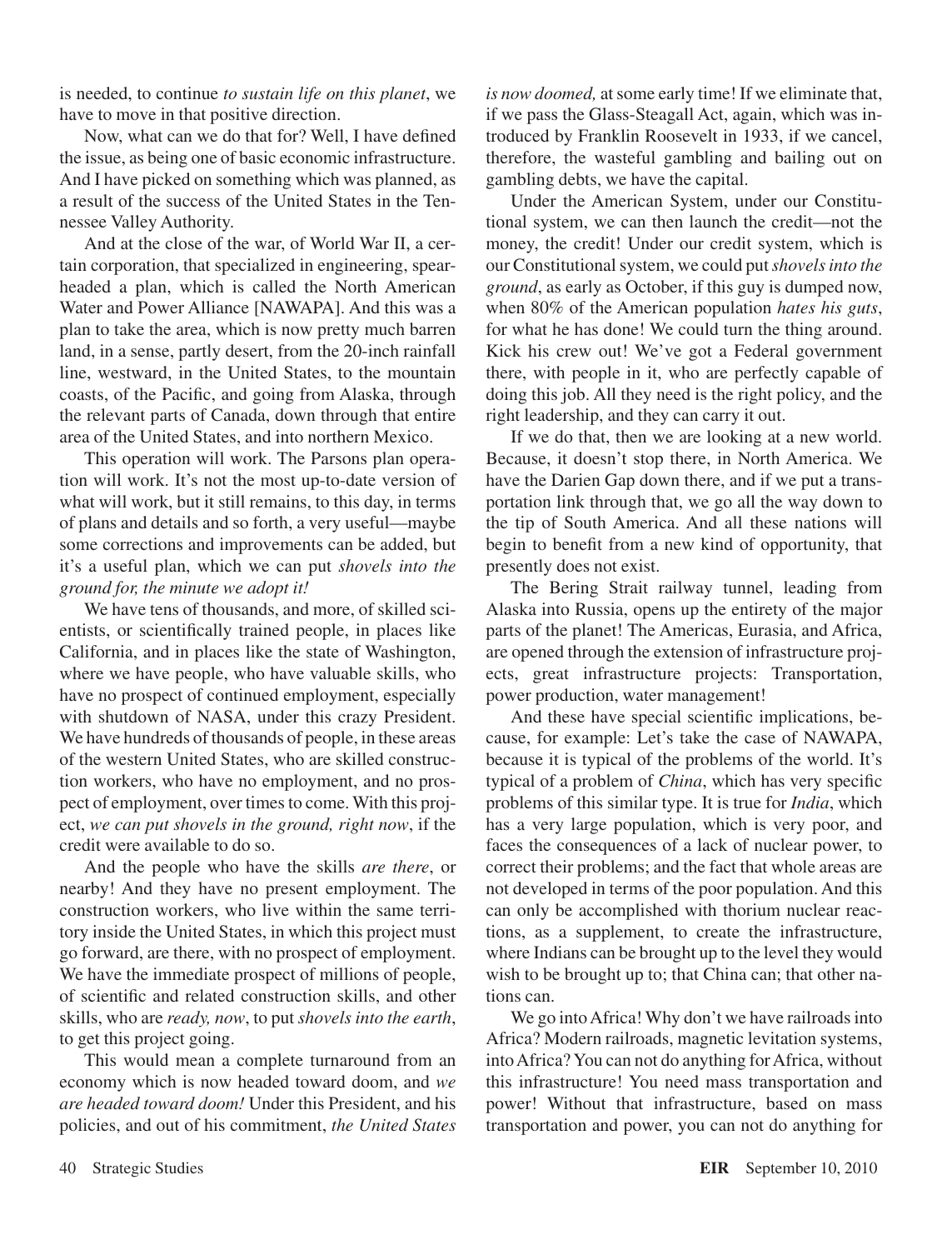

*Why don't we have railroads into Africa? Modern railroads, maglev systems. You can not do anything for Africa, without this infrastructure! You need mass transportation and power! You will still see from satellites, looking down, a barren area, in most of Africa: no lights at night! Shown: a nighttime satellite image of the African continent; the Shangai maglev, leaving Pudong International Airport.*

70% of the world's financial capital most of it fake, by the way, but it's the power! The Inter-Alpha Group, founded in 1971. Founded, coincidentally with the shutting down of the fixed-exchange-rate system of Franklin Roosevelt.

And since that time, we are going downhill.

We went downhill when Kennedy was killed, because Kennedy was opposing going into the Indo-China War. Gen. Douglas MacArthur was his advocate, in this case: And they laid down a principle: *No extended land war for U.S. forces in Asia!* You saw what happened to the Soviet Union in Afghanistan, as a result of the same kind of error: going into long land wars in Asia, rather than solving the prob-

NASA

Africa. You will still see, from the sky, from the satellites, looking down, you will still see a barren area, in most of Africa: no lights at night! And looking down from the skies, to the territory, and seeing how much light there is, at night, with those territories, is an in-

dication of the *possibility* of economic development. And that is where we stand today.

So, that is our crisis.

#### **NAWAPA: A Declaration of Principle**

I am now, presently, pushing heavily, this understanding of the implications of NAWAPA, not only as something for the United States, Canada, and Mexico, but as a declaration of principle, that will reform the international monetary-financial system: Eliminate this parasitism, which is centered on the Inter-Alpha Group, a group of banks, which, with their affiliations, controls



lems of Asia.

So, today, the question is: We need nuclear power. Without emphasis on nuclear power, thermonuclear fusion, and related technologies, we can not overcome the fact that we are depleting, currently, the richest concentration of resources needed on the planet. With going to higher energy-fluxdensity power, we are able to transform the

power to produce, such that we can more than achieve, what we had achieved previously, because we have a higher degree of power.

We have, also, a scientific potential in this NAWAPA project, itself, which we are working on now, and we will be publicizing this in the coming period in detail.

If you take the water, which is flowing from Alaska and Canada, into the northern Pacific, freshwater—now the Pacific does not need that freshwater. We take that same freshwater, and we run it down through the NAWAPA project as a channel: We run it down, from Alaska, through Canada, through the United States,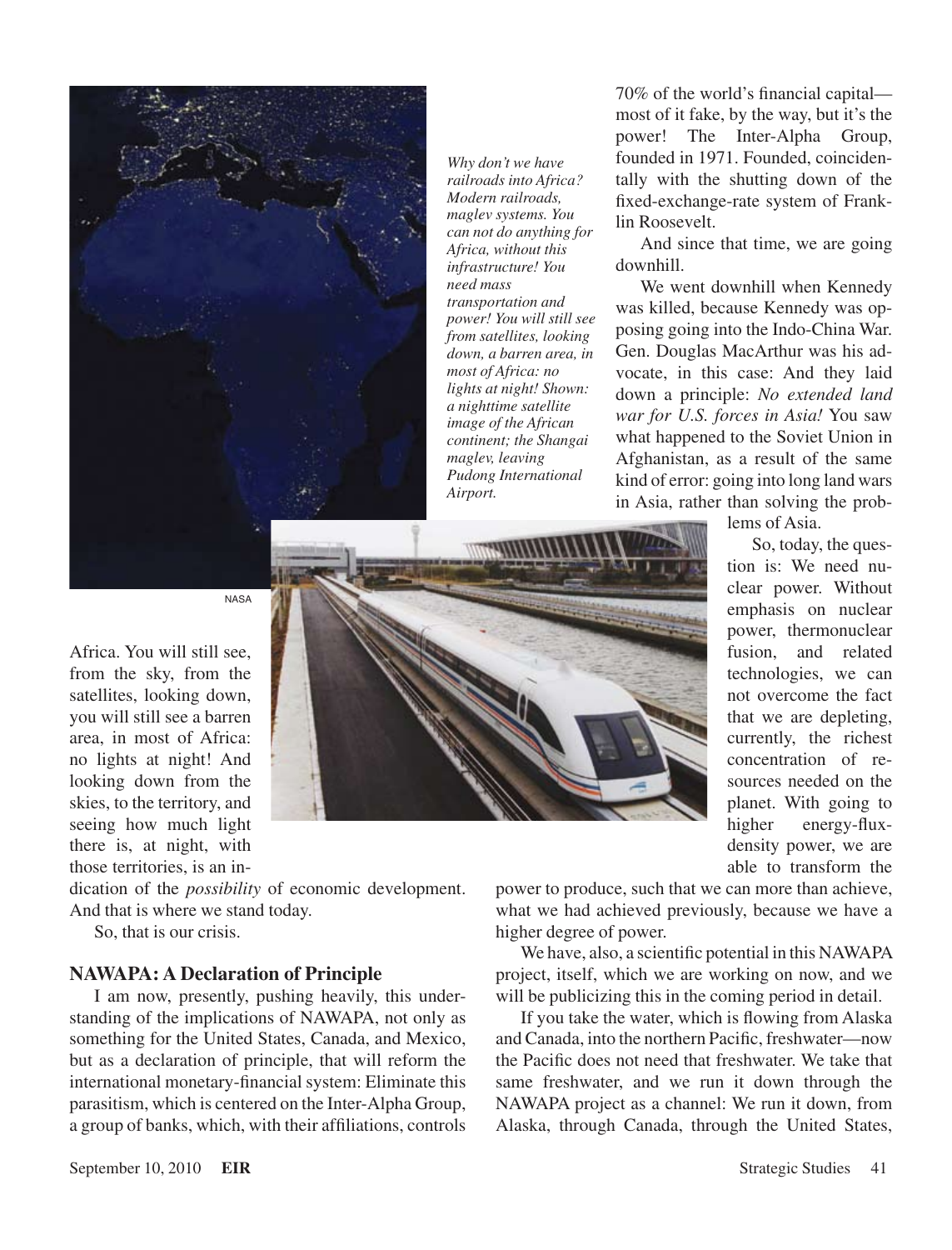into Mexico, along this channel, which is the Parsons project design, the North American Water and Power Alliance.

On that basis, what happens? When you put green, in the form of trees, chlorophyll: Remember, when you put leafy vegetables in, to supplement that, grasses—1-2% of the solar radiation is absorbed by the plants; with trees, up to 10% is absorbed by the trees. Leafy vegetables are more efficient in terms of the economy of energy and power, than are grasses, such as wheat.

So therefore, under these conditions, you assimilate this water, which you have now brought down through this NAWAPA chain, this water evaporates from plant-life! It causes, to the east of that area, the Central Plains area, it creates *rainfall*. And rainfall, if it goes into plants, especially efficient plants—leafy vegetables, or similar kinds of things, trees—then you have a secondary rainfall, coming out of the first by-product. And another.

So, the same water is now not only supplying water to be delivered to a point of consumption. You are now creating a system, a living system, which gives you *a multiple use* of the same water, as if it had been the original water.

What you do, is, you destroy all the solar collectors! The solar collectors have a *negative* energy effect. They are a crime against humanity. You destroy a territory that could become fruitful under the influence of chlorophyll. And you want chlorophyll, because chlorophyll is the key. There are other things in the oceans that have a similar function, but chlorophyll is key for turning a desert into a real land!

The ability of mankind to get over these ages of periodic deserts, where whole civilizations were destroyed by desertification: The time has come, that *man* must take responsibility, for assisting nature and guiding it, to effects which nature can provide. And it is *life* that we promote.

Windmills—get rid of them! Solar collectors—get rid of them! They are negative! They are a waste of money, they are a waste in every other way. Get on to

#### FIGURE 1 **NAWAPA**



*NAWAPA, as a declaration of principle, will reform the international monetaryfinancial system: First, get Obama out; second, bring back Glass-Steagall; then, implement NAWAPA, as a basis for agreements among nations, for a new international credit system.*

high technology. Get on to new kinds of high-speed transportation systems. Get away from the dependency on long-distance use of automobiles every day, which takes hours out of the life of each person who is working every day—unnecessary losses. And we have a future.

#### **Time Is Running Out**

And so, therefore, you look, then, again, finally, on the question of this Nixon example: What kind of a President *was* President Nixon? That Henry Kissinger could intimidate him into shutting up, on a matter which was of great pain, to that President's conscience? Who was President? Was the President actually Nixon? Or was the President, Henry Kissinger? Or a bunch of people, a committee, that ran Henry Kissinger? Maybe the British Queen, who had a great influence and control over Henry Kissinger? She made him an honorary this and an honorary that.

The question is: Who was running the country? What did the American people have? They believed that Nixon was their President. Who was the President, then? Was it a committee? Was it Henry Kissinger, or a

LPAC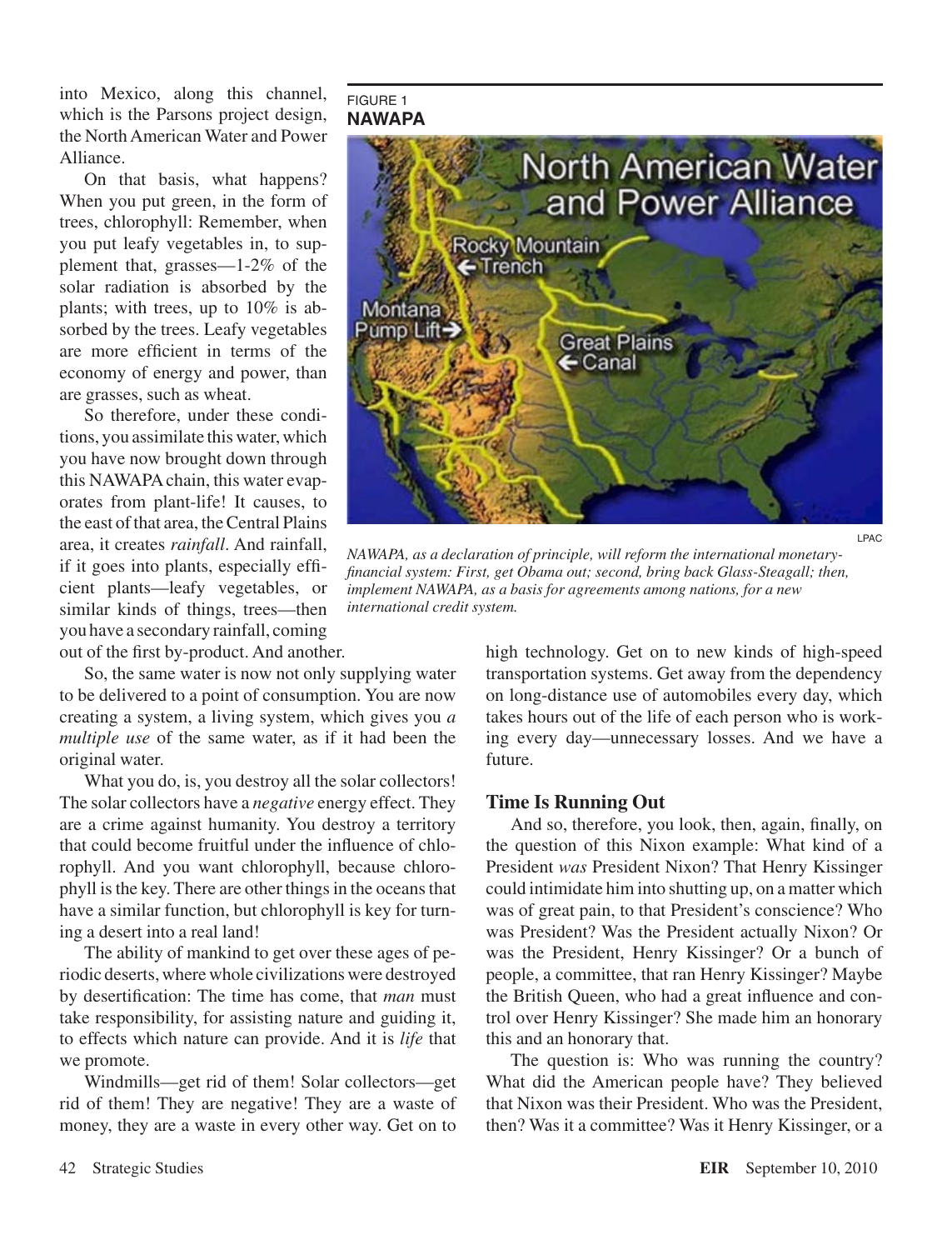committee that ran Henry Kissinger? Who was the President of Carter?

What was our subsequent President doing? He had good sides, and he also had a program, imposed upon him by virtue of a committee. What happened under George H.W. Bush, a complete catastrophe, a failure? He's exceeded in the capacity for failure by his son, who had served two terms, of failure.

And thus, we have come to a time when the American people will no longer tolerate this. They are already angry. Eighty percent of the population hates what this present Administration represents. And probably you could get 90%, on a good day, of objections.

So the time has come, where the function of leadership, political leadership, both in nations and among nations is now crucial. My view is, only if you can create a unity, of a sense of common interest, and common purpose, among some leading nations, which, in the eyes of other nations, are a power on this planet with that cooperation, that honest cooperation among these nations, can give us, now, with the aid of science, the aid of scientific technologies we already have, and those we are on the verge of developing, a general solution.

And I know, that if we put together an operation such as NAWAPA, and supplement it with other means, which are obvious, that we can turn around the net rate of productivity in the United States, overnight.

Through Glass-Steagall, we can eliminate the waste which is crushing us, in international financial markets. With adequate energy programs, and international cooperation, we can transform the planet to a rate of growth. If we have established, then, a rate of growth, then in that case, we could win the confidence of a people which sees growth is coming back. We can hold the system politically, and they will give us credit. They will give us the promise of credit, credit uttered by governments, uttered under a fixed-exchange-rate system, to enable international investments in these kinds of credit systems. We can save humanity.

*But the time is running out.* These are not things for the distant future. The benefits are for the distant future, and even for the immediate future. But we are at a breaking point, now, and in the coming weeks.

What I am doing now: We are pushing this NAWAPA project, which not only is an *essential, indispensable part*, because it is one that's *designed* already! It's one for which the skilled labor *exists*, in the relevant places! It's one where the scientific knowledge that's needed, *exists*, but is presently unemployed, in the right places, places like NASA, which this President is trying to kill! And we can succeed!

There are similar capabilities in Europe. There are pregnant abilities *still left*, in Germany! Despite what happened under Mitterrand, Thatcher, and Bush. There's *still* potential there, despite the way the country has been ruined. There is *still* potential *inherent* in Russia. There is still great potential, despite the recent setbacks, in China. There is still potential in India. There is still the potential for developing Africa, through large-scale infrastructure projects, by integrating the major territories of the planet, among respectively sovereign nations, into a system of cooperation, where we *think about what the future is going to bring us, as the fruits of our current policy.*

That will be a big change, won't it? Many of us share the hope that this could be realized. People who are serious, generally think in that direction.

## Dialogue with LaRouche

**Freeman:** We have representatives here from the same group as we had last time, from the relevant nations of the Four-Power agreement, along with some others. It is, though, a much larger group than we had back in April.

So, with that introduction, the first set of questions regard what you have identified as a "breaking point" in the economic and financial situation, particularly in this interval through September. And while a number of people here have said that they, by utilizing the Triple Curve Function, understand very clearly, that we have run out of options, as the monetary curve has now overtaken any last remnant of the physical curve, what is being asked—and rather than entertaining each question individually, I will just pose it in the most general terms:

Mr. LaRouche, why, specifically, have you escalated your forecast of the breaking point, as being this crucial interval? What is it that has changed? Specifically, is it related to recent developments around the euro crisis, and the situation in Europe, or is it a more generic issue?

**LaRouche:** Well, first of all, on that kind of question, I have not changed my estimate, as such, as to the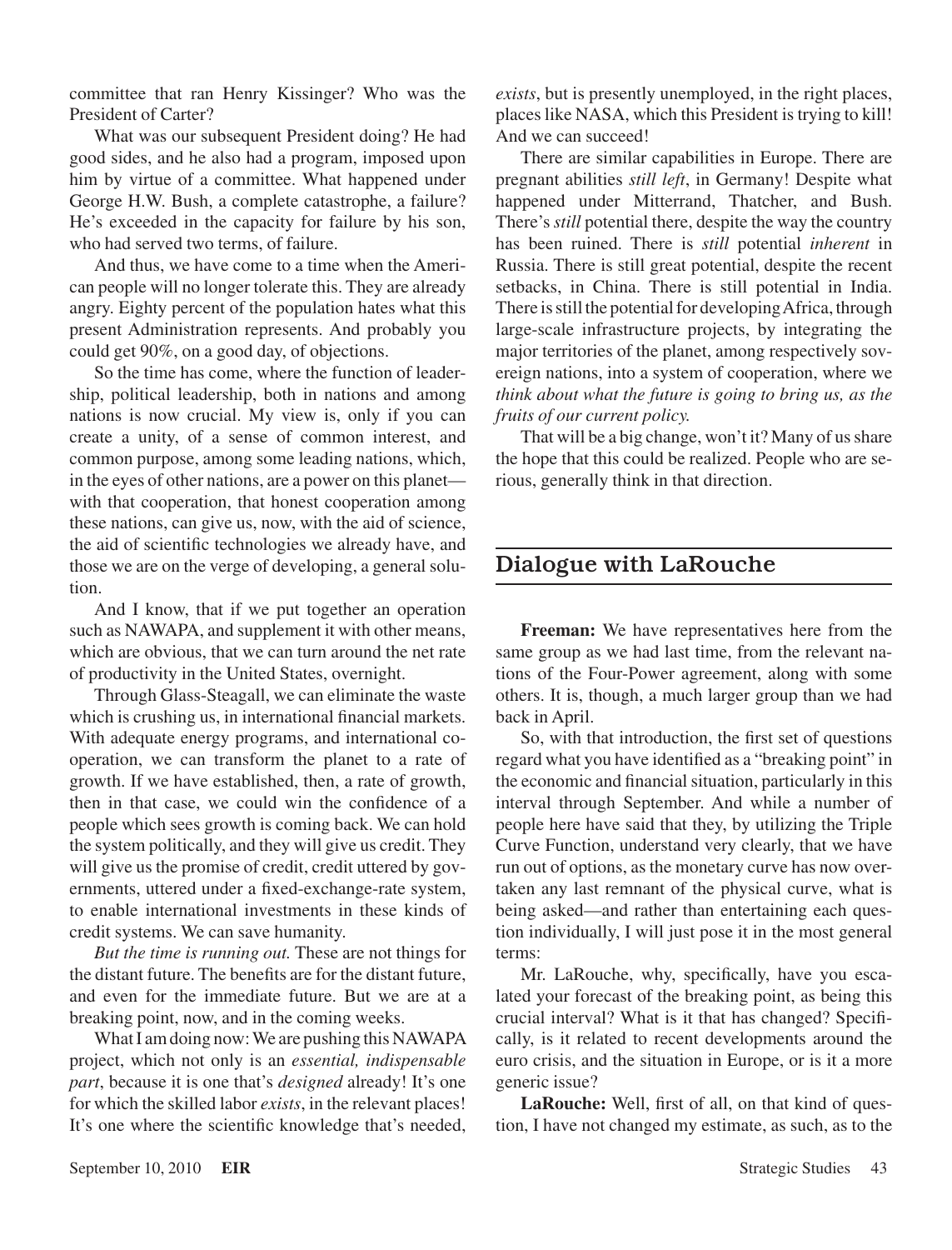

*The American people have become more and more angry at the President and the Democratic Party leadership: Their anger is driven by the worsening of their conditions of life, and by the insults thrown at them by the Administration. Shown: a "Tea Party" protest in Washington, D.C., in September 2009.*

issues of what forecasting requires. What has happened is, the problem has become worse, simply because the remedy has not been advanced. You know, you have got a patient, and the doctor comes in and says, "You're sick," and leaves. And the doctor has given them valuable information, "You are sick." Then the doctor comes back, being called in, a month or so later, "Oh, you're much sicker than the last time I saw you," and then leaves, having given them this valuable information.

And the third time, "Well, you are going to have to change your habits," the doctor says, "otherwise you're not going to make it." And I have said that a number of times, on a number of occasions.

Then you come to the point, and say, "Okay, look, buddy, I've got to give you some bad news: Unless you change your ways, suddenly, right now, you're doomed. You're as good as dead, unless you want to immediately change your ways, right now."

Radical measures are now come, and that's where we are now. Because you have to look at the political situation, and two sides to it: First of all, the hatred of the Obama Administration among the American people has increased. Now, the American people are funny.

Because most of them are not habituated to asking the opinion of the experts, you know, questioning the experts. And they say, "Please give us some hope. Can't you do something for us?" And so forth. Then, they have got to the point they realize: "Wait a minute. This is the wrong question: How do I replace you?"—they say to the physician, or the would-be physician. And that is where we are!

Look at the roster, the passage of legislation and the non-passage of legislation, inside the proceedings: You look at what the Obama Administration has done, with dictatorial measures! These are not lawful measures! Obama has committed a crime many times over, which would justify his impeachment! And would *demand* his impeachment, in point of fact! When you consider the impact of what Obama has done, of this kind of thing, and the railroading which is done, the terroristic methods which are used.

For example, you've got to look seriously: We have a systemic attack, from an FBI-related institution, which took over a function in the House of Representatives, with the consent of Nancy Pelosi, the Speaker of the House. This institution is conducting racist opera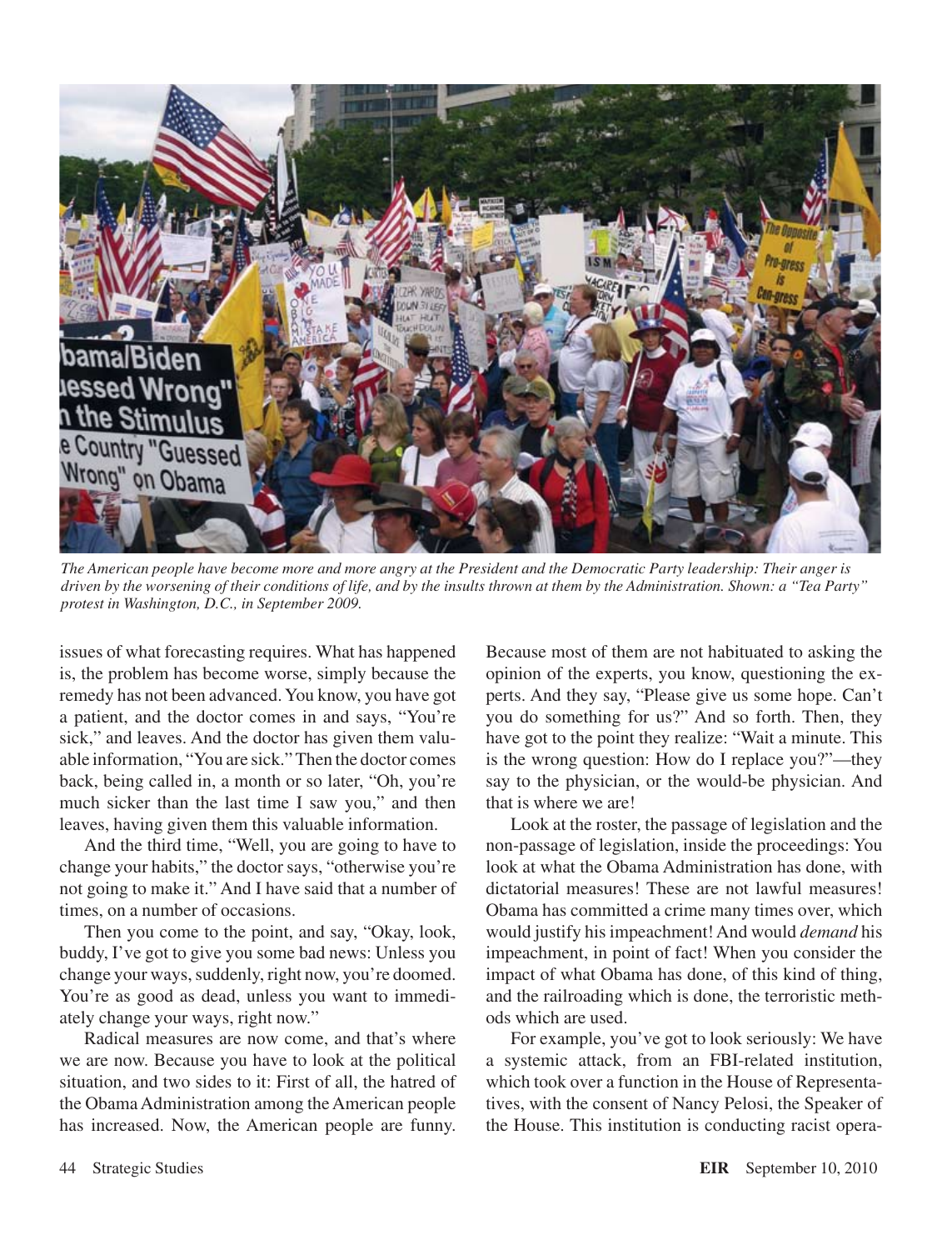tions against the black population, those parts which do not roll over, when demanded!

Leading figures, who are part of the history of the best part of the Democratic Party, for example, are being lynched, by the Democratic Party! And the lynching is fraudulent. The lynching is directed and supported by the leadership of the Democratic Party! So the people in the Democratic Party who had the guts to stand up, and still represent what the Democratic Party had represented, say, three or four years ago, still, or 2004-2005—they are discouraged.

But the people have become more and more angry. Not angry because it's an arbitrary anger. They are more and more angry, because the grievance is greater. Their anger is driven by the worsening of the grievance. Their anger is driven by the *insults* thrown at them by the Administration. The anger is increased by the fact that the people they themselves had voted for, and elected, are now their worst enemies! They are starving them! They're killing them! They are taking away their health care, they're taking away their education, they are taking away their hope of the future, they're foreclosing on their homes! All because of the policy behind, and controlling, this present Administration!

Now, we have come to the point, what has happened through all this stuff: All those who had followed these policies, are *criminal, in effects of their negligence!* They have passed legislation which is criminal in its effects, inhuman, contrary to the very intention of our Constitution! They are not *fit* to occupy high elected office, or other high office.

And the people still do not know the solution. They say, "Doctor! Get me a new doctor! You are killing me! Get me a new doctor!"

And this is politics. The doctor has to give a political solution. The physical solution, I can give you all day it's obvious what the physical solution is. We have to go back to an energy-flux-density *dense* economy! We have to go back to an infrastructure-based economy, not a so-called "project-based" economy, not a "jobsbased" economy. A *work*-based economy, not a jobbased economy! An opportunity to do something useful! Or to contribute to the process of people who *are* useful.

So, we have come to the point that I can tell you, at the present rate of hyperinflation, built into the present monetary system, in which you're getting from Washington, you're getting it from New York, same thing: What have we got? You had a hyperinflationary explosion of financial derivatives, in various species. The ratio in total money in circulation, of nominal money, nominal credit, claimed by banking institutions, and the actual money, which is actually *flowing through* the economy as part of the productive process, is collapsing.

What do you do then?

If you try to interpret monetary movements, you will come up with the wrong answer, the wrong estimation. People say, "We need *money*!" And they give them money. The money is worthless, because, in consumption or investment, it doesn't give anything to the society! The industries are going. The infrastructure is collapsing. The food supply is collapsing. Because you want to allow these guys to make money as parasites, and the parasites' appetite is growing—and the feeding of the people, is shrinking!

And we are now at a point, which is actually what is called a *breakdown point in economy*: If we do not stop this, if we do not shut down the European Union, which is actually, potentially a minor factor here. The real factor is the United States, Russia, China, and India, and nations which are closely associated; like South Korea for example, is a very important nation for us, in any cooperation among the United States, Russia, China, and India. A similar thing in Japan: Japan has a very significant potential, to contribute to this process. So, if you bring this group of nations together, around leading the world in launching a recovery, other nations on the planet will follow, and join.

We need a leading group of nations, as *sovereign states*, not some part of empire, but sovereign nations, which have a sovereign national interest, expressed and understood by their people, that they are going to *do* this, because they know it's right for them, and right for the world. We must have that change now.

President Obama *is* the problem, but we have to understand that he is not the biggest problem in the world; the British Empire is. And the British Empire is not the people of the United Kingdom. It's what is represented by this banking group organized by Lord Rothschild in 1971, the Inter-Alpha Group: That is the greatest bloodsucking parasite on this planet, right now! It's the vehicle of all bloodsuckers. *Shut it down!*

How do you shut it down? Pass the Glass-Steagall Act in the United States, again. Once the Glass-Steagall Act is done, and other nations get wise to do the same thing, and join the United States in a fixed-exchangerate system, based on this Glass-Steagall system, we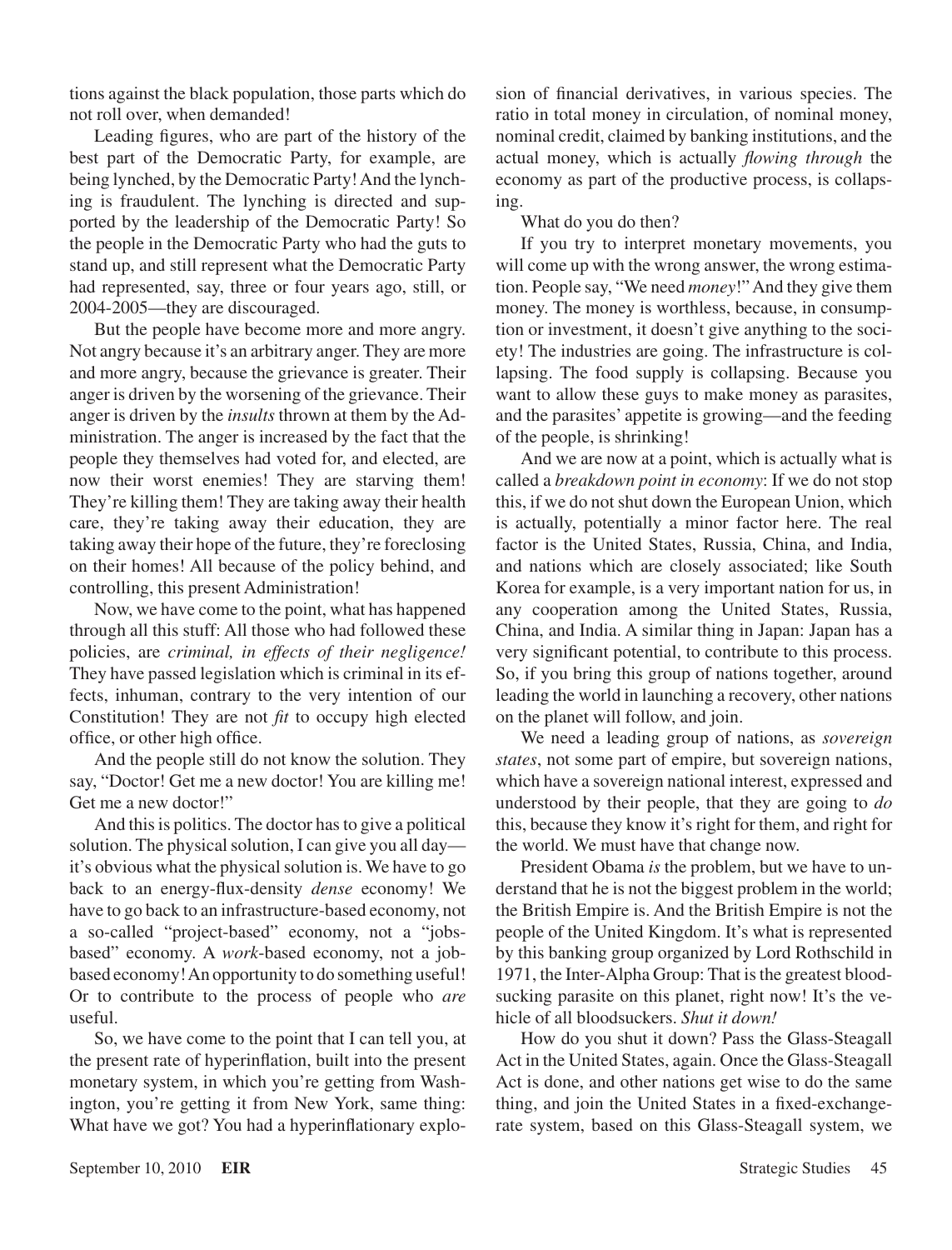#### FIGURE 1



are on the road to recovery! And the road to recovery means walking the road, which is large-scale infrastructure projects, which are the drivers of the power, progress, and the drivers of employment in industry and agriculture. The infrastructure projects of the type which NAWAPA typifies, exemplify, together with the idea of fusion power, thermonuclear fusion, and continuation of nuclear power, this exemplifies the infrastructural factor, which can drive a recovery of the world economy.

And now is the time to do it.

**Freeman:** Lyn, just on follow-up: Two questioners, in particular, wanted to make sure that they are clear, and that others here are clear. Because, what they said is, if you use the Triple Curve as your framework, that, if you look at the total amount of money that is presumably in circulation, that the percentage of that money that has any correspondence to physical reality, has plummeted to the point that it's almost zero. Whereas, the other aspects of the curve, what they are referring to as "the other money," is just increasing exponentially.

But, the real question, and the follow-up question that is being put on the table for you, and which we would like you to talk about a little bit, is that the crisis is *not* fluctuations in the euro or in the market, per se. That, in fact, even though this situation is dramatic, that the crisis is actually defined by physical production per capita. And that it is *that*, that has collapsed: that we have reached a point, where the physical capital, the physical capability that we have accumulated, essentially since the Roosevelt Administration, and which was enhanced during the Kennedy Administration, has not only run out, but that it has actually, in some cases, been consciously destroyed and dismantled. And that that is what is bringing the crisis—that the crisis is not monetary per se, but it's defined differently.

And the reason why, I think, we need clarification on that, is that it also relates to what has been a very animated discussion that started last week, and that has continued this morning: Which is the question of what, really is, legitimately, infrastructure? But we can get to that after you address this, if you would.

**LaRouche:** The question is, what is legitimately money? I would say that all the money which does not correspond to a Glass-Steagall standard of credit, is worthless. All you need to do, is enact the Glass-Steagall law, and couple that with a fixed-exchange-rate agreement, presently fixed, among nations which agree to that reform.

Now, suddenly what you are going to do, is wipe out most of the money that is currently purportedly in circulation. You are going to shut down most of the banking and related institutions in New York City, and similar places around the world.

This is really a revolution. And if you do not make the revolution, no survival.

Now, if you want a revolution that works, one that does not require bloodshed, then you simply do a Glass-Steagall Act. And you say that, if there is debt outstanding, which is not based on the equivalent of a Glass-Steagall standard, of mercantile banking, then that debt is gambling money. It's Monopoly gameboard money, and we don't count it in currency any more. It's not real! We cancel it!

Now: Here is where the fun comes. If you do that, what happens to the financial power of Wall Street? Or London? What happens in various parts of the world? Parasites of the world unite! You have nothing to lose but your brains! That is the issue! That is why the British will not allow the United States government to put through a Glass-Steagall reform. And we know that the British Empire has given the order: The United States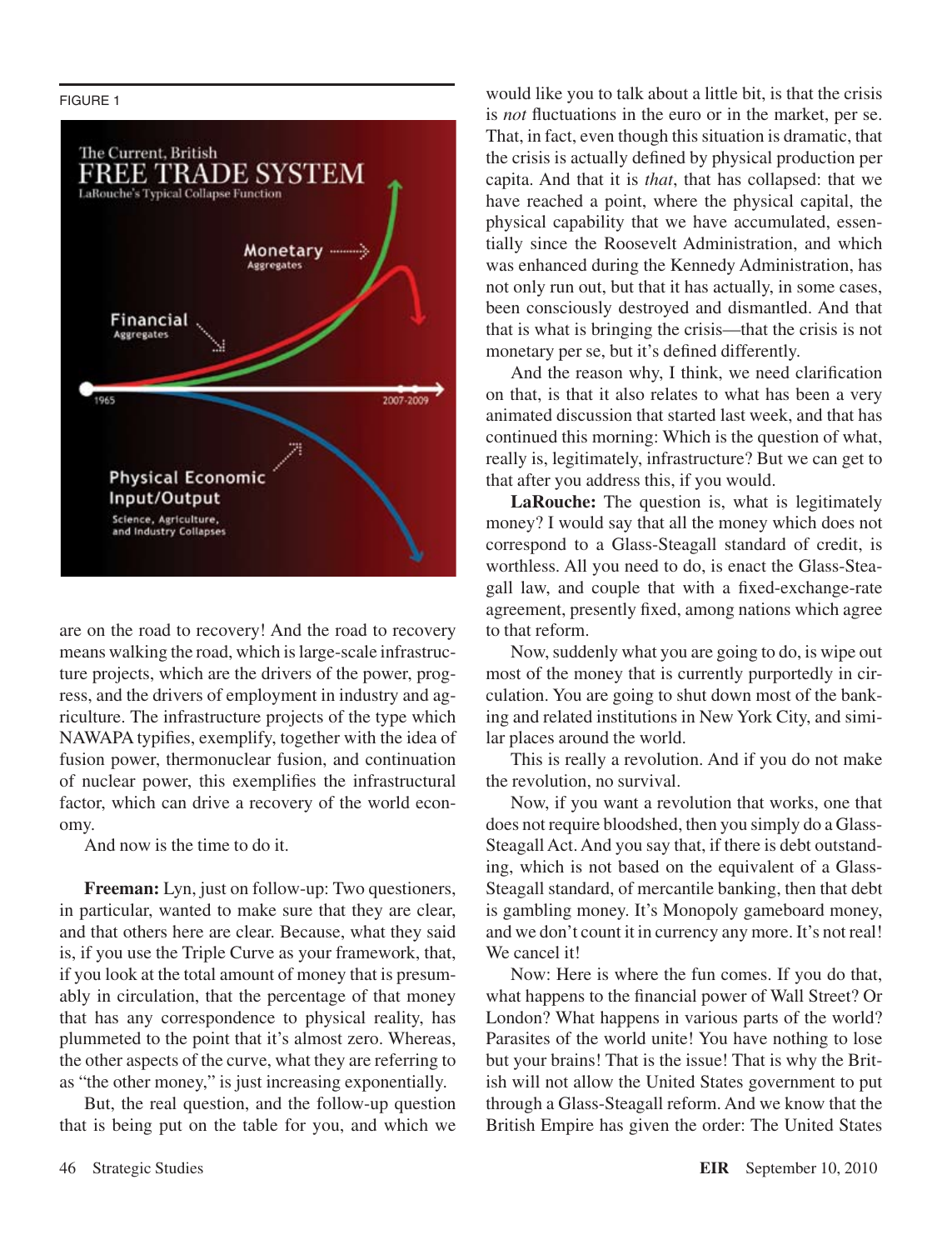will not pass Glass-Steagall! And when the British Empire speaks, the current President of the United States whimpers, and then goes out and barks.

So that is the issue, that's the fighting issue. You are talking about toppling the greatest concentrations of nominal financial power, existing on this planet today! You are taking Lord Rothschild's created system, the Inter-Alpha Group and its auxiliaries, which represent *70%*, approximately, of the entire financial power of the banking system of the world, and you are wiping it out with one stroke! Santander—*whppk!* gone! Because it's not worth anything, anyway. You go through other members of the group—they are not worth anything! They have no real value to humanity! They don't *do* anything that's of value! They're bloodsuckers, they're parasites.

This is much worse than the bubbles of the early 18th Century. This is a gigantic bubble!

The peculiarity of the bubble, is—first look at it, at the way the bubble was created; it's exactly what the British did, as the typical leading power of the Versailles powers, to Germany. They created the system, Britain and France in particular, on Germany. Now, the attack on Germany in that period, in the 1920s, focussed on the borders of Germany. So the full force of the weight of this worthless money, which is associated with financing World War I, the full weight of that was thrown onto Germany. And then, when the French occupied the Ruhr, which meant a shutting down of a margin of German industry, which the foolish and frightened German government was using to try to defend itself, then you had the Summer through Autumn [1923] hyperinflationary explosion. And it hit Germany. But it hit Germany alone.

Now, what we have done, for example: The looting of the former Soviet Union was done by whom? It was done by British orders. Who were the British lackeys? Well, François Mitterrand, whom I always regarded he's called a Socialist, but I always considered him a fascist. Because he belonged to this kind of thing, with a certain [Vichy] government, interim government in France, under German occupation.

And George H.W. Bush is an idiot, a greedy, little idiot, whose father, personally, put Hitler into power in Germany! On behalf of the British! And Mrs. Thatcher, well, she's British.

So you have these three, this group of powers, agree-



*Imperial power is based on keeping the people so stupid and brutalized, that they are unable to resist. Is there any difference between the British Empire's World Wildlife Fund, which is committed to global population reduction, and the Roman Empire's mass murder in the Colosseum? Shown: the Colosseum in Rome.*

ing in 1989-1990, on the way they were going to destroy the nations of what had been the Soviet Union. And they were going to set up a system called the "euro system," which would destroy all Europe, in favor of the British Empire; a "reform" so-called, which is now being carried out under the presently incumbent United Kingdom government—which is somewhat confused on what it's going to do, but its intention is malicious.

The driving force behind this, to understand it, is the World Wildlife Fund of Prince Philip and his former crony, veteran of the Nazi SS, who was Prince Bernhard. And they set up the World Wildlife Fund. What is the World Wildlife Fund? Stop technology, lower the level of productivity and intelligence of the population. Reduce the world's population to less than 2 billion people—and that's *still* their objective! Two billion people; we've got 6.7 to 6.8 now. They want to reduce it to 2 billion!

Why? Go back to the ancient Greek history. Go back to the story of the Olympian attack on Prometheus: the same thing. Keep the mass of the people so stupid, and brutalized, that they're not capable of resisting imperial power!

That was the Roman Empire! Look at the genocide perpetrated by the Roman Empire, systematic genocide against entire peoples. Look at the history of empire. The Byzantine Empire did the same thing! The Austrian Habsburg Empire did the same thing, and it's still doing it, with its remnants today.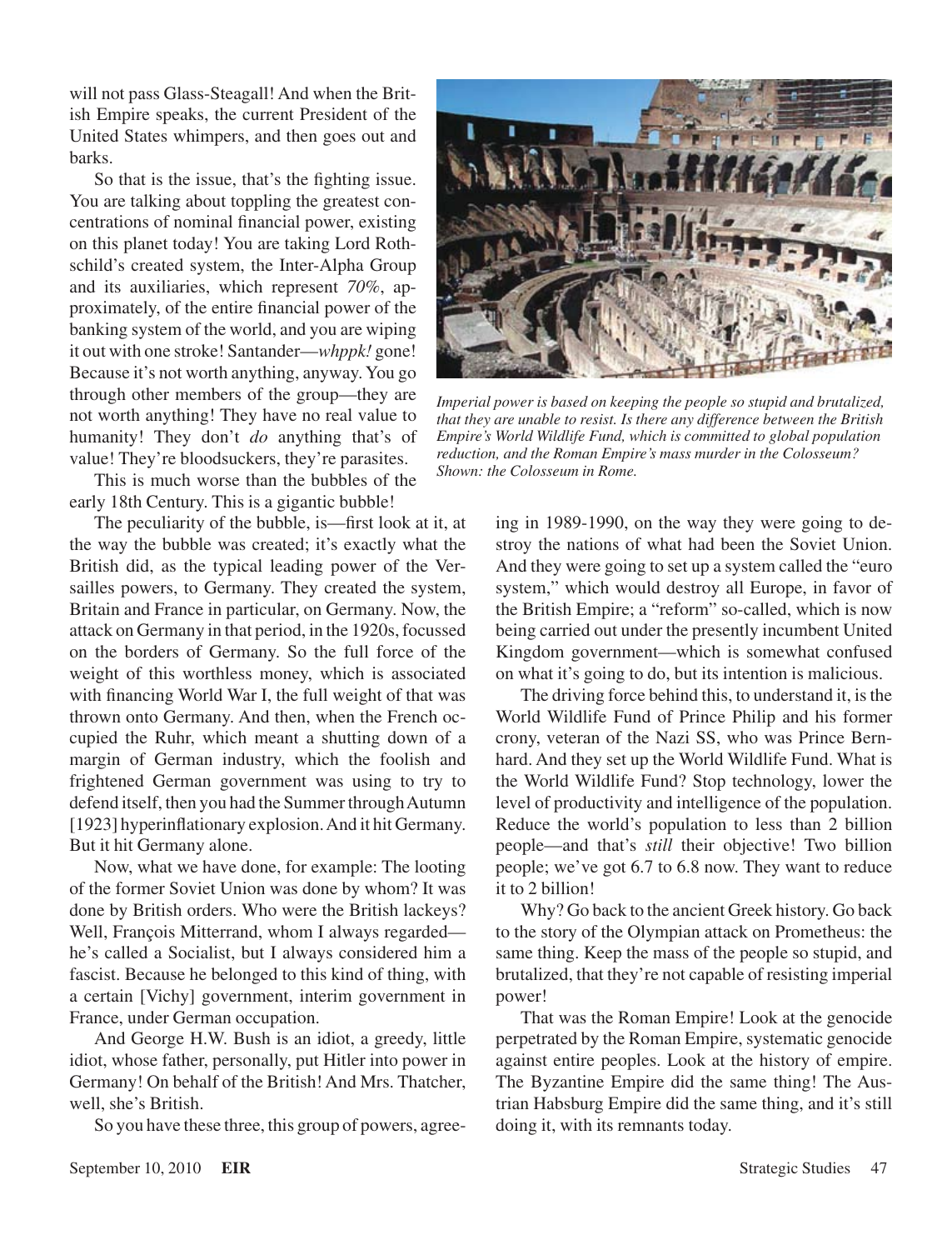So the question is, what?

You know, we use up raw materials, and we don't really use them up, because they still remain in the planet Earth, generally; we have not been exporting materials outside the planet Earth. But we go at, first, the most highly concentrated sources of materials, which are therefore, the richest sources. And when we use them, we tend to dissipate them. We don't lose the mineral. It's still in the table; it's still there. But we've depleted its concentration. And therefore, in order to make up for the fact, that we are using up what is available to us, as the richest, most accessible concentrations of materials, we have to compensate. For what? By increasing the energy-flux density of our technology. That has been the history of the human race, in all known progress: an increase in the modes of production.

We went from systems where the dominant systems were oceanic systems, maritime systems. We supplemented this, as under Charlemagne, by bringing in riparian systems as a supplement. We followed up riparian systems, by building up railway systems, which are much more efficient than riparian systems, in moving high-density freight. We will go, now, to the same thing on a global basis, with maglev; international maglev will replace much of the ocean freight, because it is more efficient.

And so therefore, in order to survive, at a constant rate, we must have a constant rate of increase of our level of technology, and our ingenuity of using it.

And what has happened is, since the end of the war, there was a complete change in world policy, with the death of Franklin Roosevelt. Truman was a Wall Street man. He was well known as a Wall Street man. And he was a crony, and a lackey of Winston Churchill.

The United States had been committed to ending imperialism throughout the world, as an outcome of the war. And Roosevelt had told Churchill, repeatedly, "Winston! When this war is over, there is not going to be any more imperialism! We are going to change it; we are going to free those people. We are going to help them to develop their countries. We are not going to have your system any more, your British Empire system."

But what happened is, we went back to an Americanized version of the British system under British direction. Then, the British got us to kill, in a sense, kill Kennedy; and Kennedy was fighting the British thing, under the influence of Eleanor Roosevelt, who was one of his key advisors, on policy. And Kennedy went to do what? To defend the steel industry, to prevent them from *taking down* our high-technology industry. He put the space program into motion. And he sought to avoid long wars in Asia, the use of models of the Seven Years War, all over again, to destroy foolish nations, like the foolish Napoleon, who destroyed Europe for the British Empire, and then was made ridiculous, and then was enshrined in a tomb in Paris. But he was the one who created the power of the British Empire, by destroying all of Europe, in a perpetual series of wars, the Napoleonic Wars, as a *stooge* of the British Empire.

And the same thing goes on again today. World War II, the same kind of thing. The wars that preceded that, where the British made the alliance with Japan to destroy China, Russia, and Korea. And it continued, this process: long wars.

What we need to understand is, we have to increase the energy-flux density, and the science-intensity of production, *even to stand still*. Therefore, the money that is not reflected—the increase of money, in circulation, which is not reflected by an increase in productivity by this standard, that is, *a rising standard of cost*, a rising standard of physical cost, as measured in energyflux terms. If you don't meet that standard, you are headed for decay. And the United States and Europe have been in a process of decay.

And once the collapse of the Soviet Union occurred, then they went hell-bent to destroy the entire planet. And it was the agreement, pushed through by Mitterrand, Thatcher, and George H.W. Bush—that agreement, the successor to the Versailles agreement, which has been the greatest factor in destroying the world economy up to this point.

So, once we understand that, we say, okay. Then, the people who founded the Massachusetts Bay Colony were right, before the Charter was cancelled by the British. Franklin Roosevelt was right; the Americans were right! The Europeans were wrong! The Europeans would not get rid of their oligarchical system; that's what made them vulnerable. And the only real difference, is, most of the Americans were Europeans, who came into the United States, from Europe. We now have people from other parts of the world, but that was the pattern: We were Europeans, who rejected the European *imperialism*, which was dominated by the British, British imperialism.

And the difference has been, we want a credit system, *not* a monetary system. The idea that money represents value, intrinsic value, is the big error. Money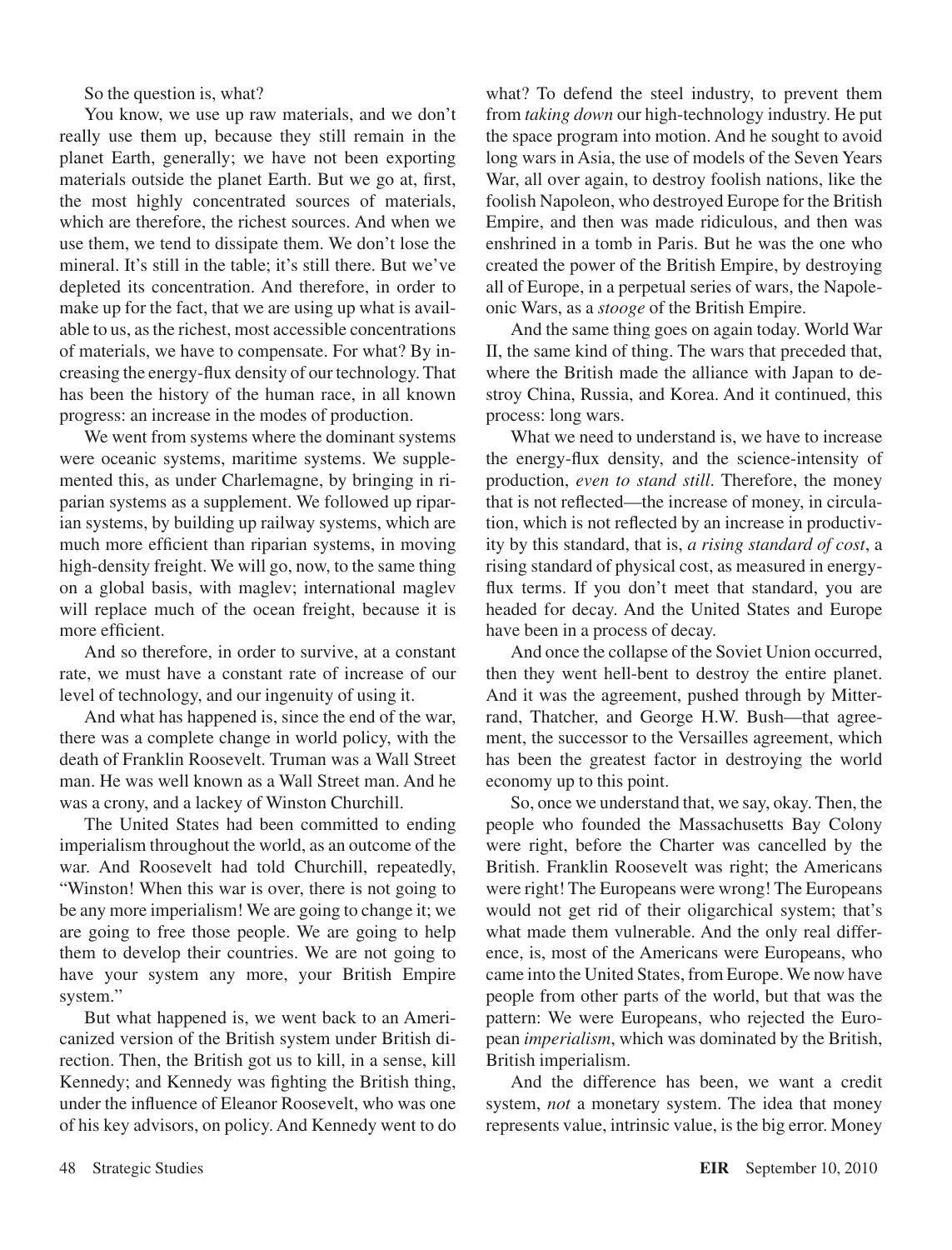does not represent intrinsic value. Money can never represent anything more—because it is not physical. You can't eat it, you can't cook it. You can't breathe it. It's worthless! It's only a system of credit, by which sovereign nations, or the equivalent of nations, control and moderate trade and investment. But the trade and investment is not in money. The trade and investment is in productive powers of labor, and the products of the productive powers of labor, the products of the human mind. It's all physical, it's biological.

And it is this myth, that money is value, or that money has an intrinsic value, is what the problem is. The American System, the American Constitutional system, the Hamiltonian conception of the system, does not treat money as anything more than credit. And what I am saying is, we have to establish a credit system, and eliminate the present world monetary system. It will be the credit established by the will of sovereign nationstates, a system of credit which will be organized by a fixed-exchange-rate system, to ensure stability: a stable relationship between today's investments and tomorrow's harvests. And we get that clear.

And the big problem that people talk about: They say, "How can we compromise with Wall Street? How can we reform Wall Street?" I say, "I don't want to reform Wall Street. I've looked at Wall Street for a long time: I want to eliminate it. And I want to get back to a Federal system in the United States, a Federal credit system, as Hamilton had intended: A national banking system, which is separate from government, but which cooperates with government, in maintaining a credit system, for its stability. And it was always tied, as Hamilton laid out in his *On the Subject of Manufactures*: It is always based on developing infrastructure. And developing infrastructure in a direction which corresponds to the great elements of production.

Today, I think, the best way to understand economy, and the *only* way to understand economy under the kinds of conditions we have today, both the physical technological conditions, and the present world conditions, is, you have to look at the world, and economy, from the standpoint of the great achievements of Vladimir Vernadsky. That branch, that outcome of the great movement in physical chemistry, as opposed to monetarism, and the kind of things we had in France and other countries, under the influence of people like Bertrand Russell, that real bum—get rid of monetarism. And understand, that what we are doing, is, we are using a credit system, which involves the use of money, as an expression of credit, in order to foster the kinds of cooperation among different sovereignties and individual sovereignties, individual nations of sovereignties, individual persons of sovereignties, which enable these sovereignties to cooperate to a common purpose, which is called national intention, or regional intention. And to have a fixed-exchange-rate system, which is free of speculation, which turns money into a disease.

But, see, that is the problem. If you want to do what will save the world today—as you have said, money is almost worthless. You have to eliminate that worthless margin in money. You have to eliminate the concept of money, which engenders that error.

All we have to do, in the United States, all we have to do, is go back to the intent of our Constitution. It's all there! It's there in the first Administration. It's there, implicitly, in the Declaration of Independence. But, especially, when we created the Federal union, among these colonies, which became states in the Federal system of the national states, and the influence of that success by us, on European nations and other nations, where people copied aspects of what we had achieved.

As in the case of Bismarck: After looking at the results of the 1876 Centennial celebration in Philadelphia, Germany and Russia and other countries looked at the American model, as identified by the achievements under Lincoln and what followed, and looked at that as the model. And then, the British Empire, which is a maritime power, moved in, and said: "The railroads, the transcontinental railroads are too much." Because the transcontinental railroads will eliminate the power of the British Empire, to use maritime power to control the planet.

*And that's why they started World War I, and World War II.* Because the continent of Europe was getting too powerful, by imitating the model of the United States' success, over the period under Lincoln and his followers in 1876. *That is why the war was started!*

And everything that was done, all the wars we are dealing with now: the British running of the Sykes-Picot region of the Middle East, is part of it! And *these* are the political issues, the hot political issues, which you have to face, when you try to make a reform in economy. Because you run up against the greatest political power on this planet today, a monetary parasite. And you say, "How can you compromise in terms that this monetary parasite will put up with?"

And I know, from my experience, exactly what this story is. And that is the thing you have to take up.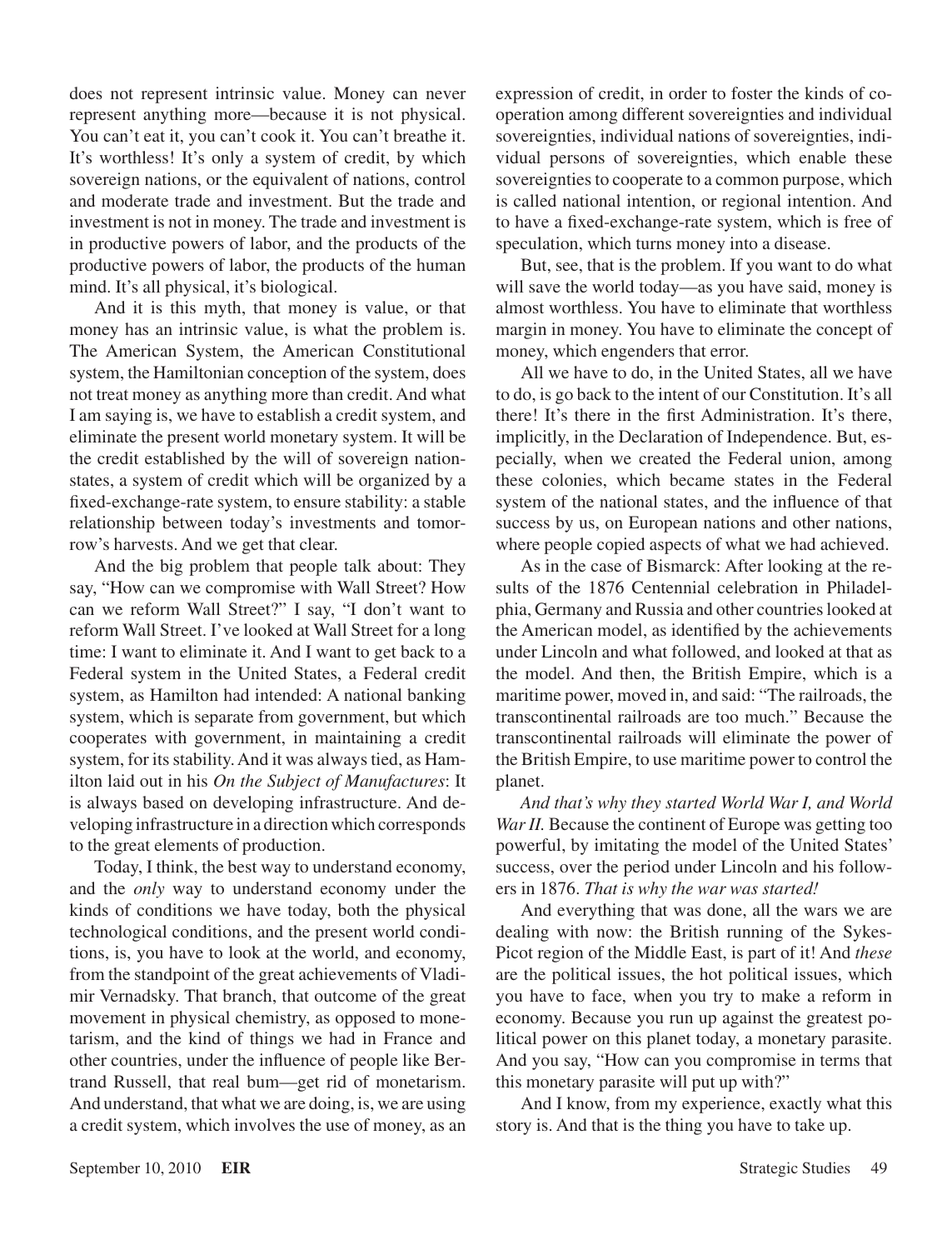

*Franklin Roosevelt was the 20th Century's leading anti-imperial statesman, as Winston Churchill discovered to his dismay; FDR's American System commitment harkened back to his Revolutinary War ancestor Isaac Roosevelt (left), a collaborator of Founding Father Alexander Hamilton (right), in establishing the First National Bank. (Isaac Roosevelt portrait by Gilbert Stuart; Hamilton portrait by John Trumbull.)*



FDR Library

You can not talk about "reforming" the monetary system! *You have to destroy it!* And how do you destroy it? You have to transform it into a credit system. How do you do that? With two measures: Glass-Steagall, as a universal principle: mercantile banking only. And anybody who wants to do something else, they are on their own risk. The U.S. government will not take any re-

sponsibility for the risk of Wall Street gamblers! We will defend only the credit which is essential to our nation, and which is maintained as a credit system. And we recommend to Europe that they do the same thing.

Get rid of the monetarist system! Eliminate it from this planet! Or, at least the leading nations of this planet. And then, those nations that survive will set the pace that others will imitate.

**Freeman:** Before we go on to some of the questions around infrastructure and NAWAPA, and the implications of that, with regard to what you just went through, we have two questions. One is from the Russian delegation, and the other is from the Chinese delegation. And I want to give you the opportunity to address their concerns, before we move on.

First, from Russia: He says, "Mr. LaRouche, before you came on the air, we had some proceedings this



morning and we spent more than an hour, going through the question of a credit system versus a monetary system. And some of your American colleagues have insisted that the American System, as they call it, is not based on money, that it's based on credit, and that money, rightfully—and if I am misrepresenting what they said, they can say something about it—but what

National Archives

they were arguing, is that, money is only relevant as an instrument of credit.

"Now, unless America has some totally different system and origin from everyone else in the world, I don't understand this. We have been, we have always been told—and when I say 'we,' I mean, not only my nation, but many other nations, I believe including yours—that when we wish to do something, when we wish to pursue a project, whatever, what happens is, the first question that comes up, is: 'Well, to do that, you need money.' And this certainly was something that Russia was posed with, with the fall of Communism. But then, what was said to us, well, what is said, is: 'Well, you need this money. You need money to do what you want to do, and in order to get that money, you have to lick our boots.'

"But now, our American colleagues are saying, 'Oh, well, money is irrelevant; it's only relevant as an instru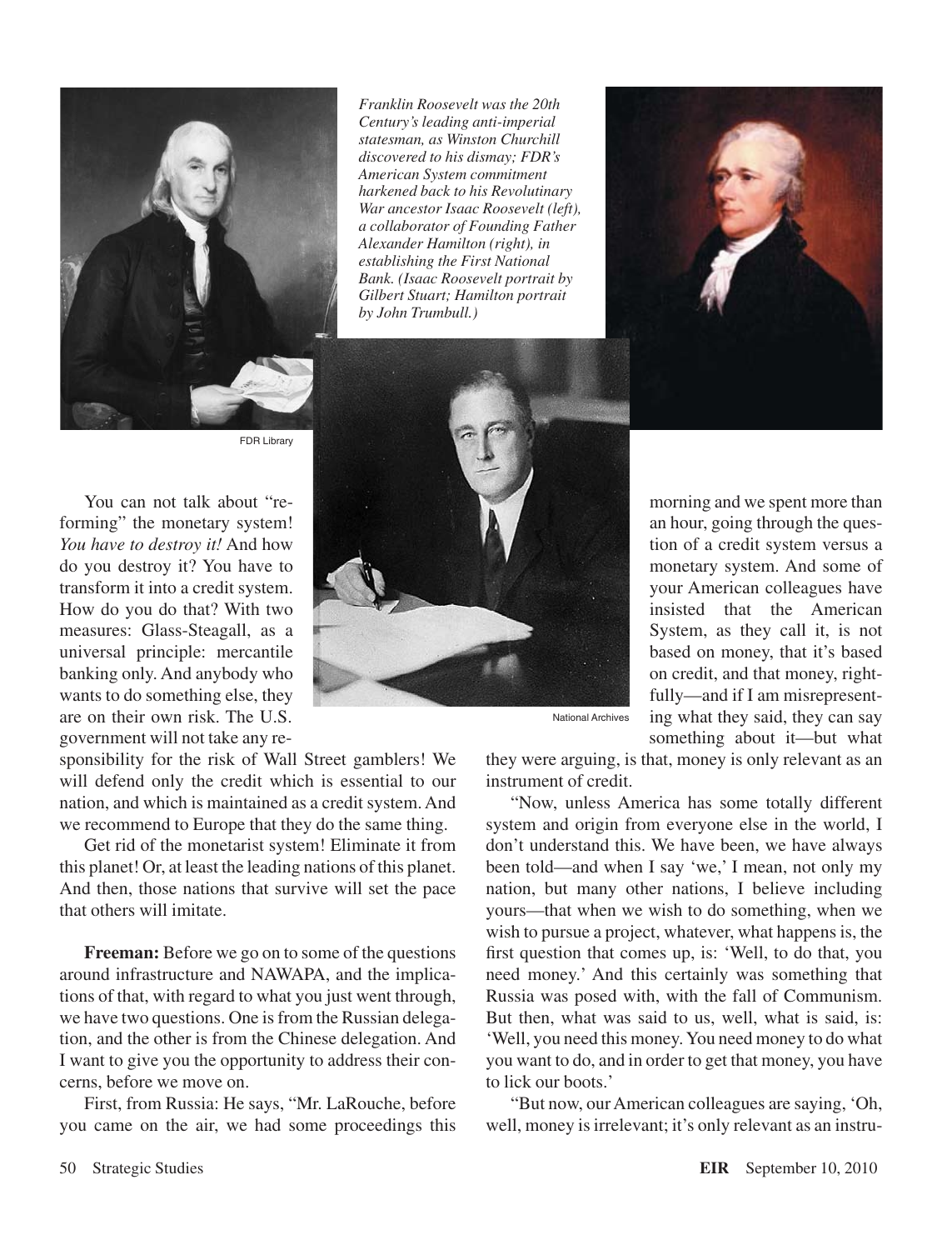ment of credit.' And I would argue that quite the contrary is true: that money is an instrument of power. And we have certainly felt that very sharply in Russia; but really, we have little to complain about, when we consider how money, as an instrument of power, has been used in the developing sector, and most obviously as it has been used in Africa.

"So, what is it that we are missing here? Is it really the case, that there is some secret history of the United States, that is so different?"

**LaRouche:** No, it is not a secret history. It is an, unfortunately, unknown history, because of who owns our press. You have the hatred of Franklin Roosevelt, against Franklin Roosevelt, in the 1930s and in the 1940s, the hatred of Franklin Roosevelt by Wall Street! And the question is, who is controlling: For example, when we founded our nation, our nation was always a credit system, by our Constitution. But was our Constitution observed? What happened? Andrew Jackson was a pig. He was a British agent; he was corrupt as hell! But some think he is an American hero. The Democratic Party has Andrew Jackson, officially, as one of its heroes! Bunk! He was a pig! He was a Wall Streetowned pig! Who had been trained by—not by Benedict Arnold, but trained by others who were traitors to the United States.

The point is, the production of wealth is the goal. And the nation's currency must not be jeopardized by Wall Street or London! And the problem is, that Roosevelt would have destroyed this, and that is why they were happy to get rid of him. Because Roosevelt, had he lived, would have carried through, as he intended throughout his Presidency, would have carried out the intention of his great ancestor Isaac Roosevelt: The Bank of New York was founded by him. He was an ally of Alexander Hamilton. Lincoln represented the same policy. Henry Carey, the great economist, represented the same policy.

But, we were always threatened by the British Empire. The British Empire ruled the world! Now, people have an illusion about this, and the common thing that is taught by historians, is that the people of the United Kingdom are somehow the British Empire. They are not! The British members of the United Kingdom, are to a large degree stupefied, by the fact that they are under a tyranny called the British Empire, especially, ever since the Seven Years War, when the British East India Company became a world empire! The British system is a world empire! And the only effective

challenger of the British system, in recent times, has been the United States.

But the United States was weakened; it was weakened by the French Revolution and the Napoleonic Wars. And because Lafayette made a mistake, when he might have acted, except he was too soft on his King, and his King had become corrupted, because of the case of the Queen's Necklace—which had been a British intelligence operation, by the way!

And so, the problem is, the reason we have a real problem in the world, a consistent pattern, and you can demonstrate this by all kinds of economic history: What happened to the Soviet Union? It was broken up on what? It was broken up as a British plot. I happen to know that President Mitterrand of France was a British agent. How do I know that? Some of the people I knew at high levels in Britain told me that. How did I confirm that? I knew the Gaullist system, I knew the French system; I knew what François Mitterrand really was.

You know, being a veteran of the World War II period, you think back to what went on in France, when a fascist government connived with Hitler, or Hitler's power, to take a superior French force, with British support, and defeat it! Because of the corruption inside the French government! Which gave us a regime in France, which is known for its fascism. And we executed, or the French did, executed the man who represented that fascist agreement with Hitler. Not to turn France over to the Germans, totally, but to use a relationship, a consenting relationship with the Nazi system. Because he was a fascist!

And you had this kind of problem all the way through, because the empire has a tremendous ideological reach. How does it do that? It does that, because most of our citizens, who are honest citizens in their intention, and how they feel about people, do not really understand the world.

For example, there was only one person, in the period of the beginning of the 20th Century, who knew what imperialism was. That was Rosa Luxemburg. She gave a definition of imperialism in her book, in her writings on the subject, and which all these so-called socialists, and other writers on the subject of imperialism they did not know what they were talking about! She did. And we had Herbert Feis, the American historian, of the State Department, who went through the history of imperialism.

Luxemburg was right! Imperialism was invented, actually, in the Caribbean system, the Atlantic system.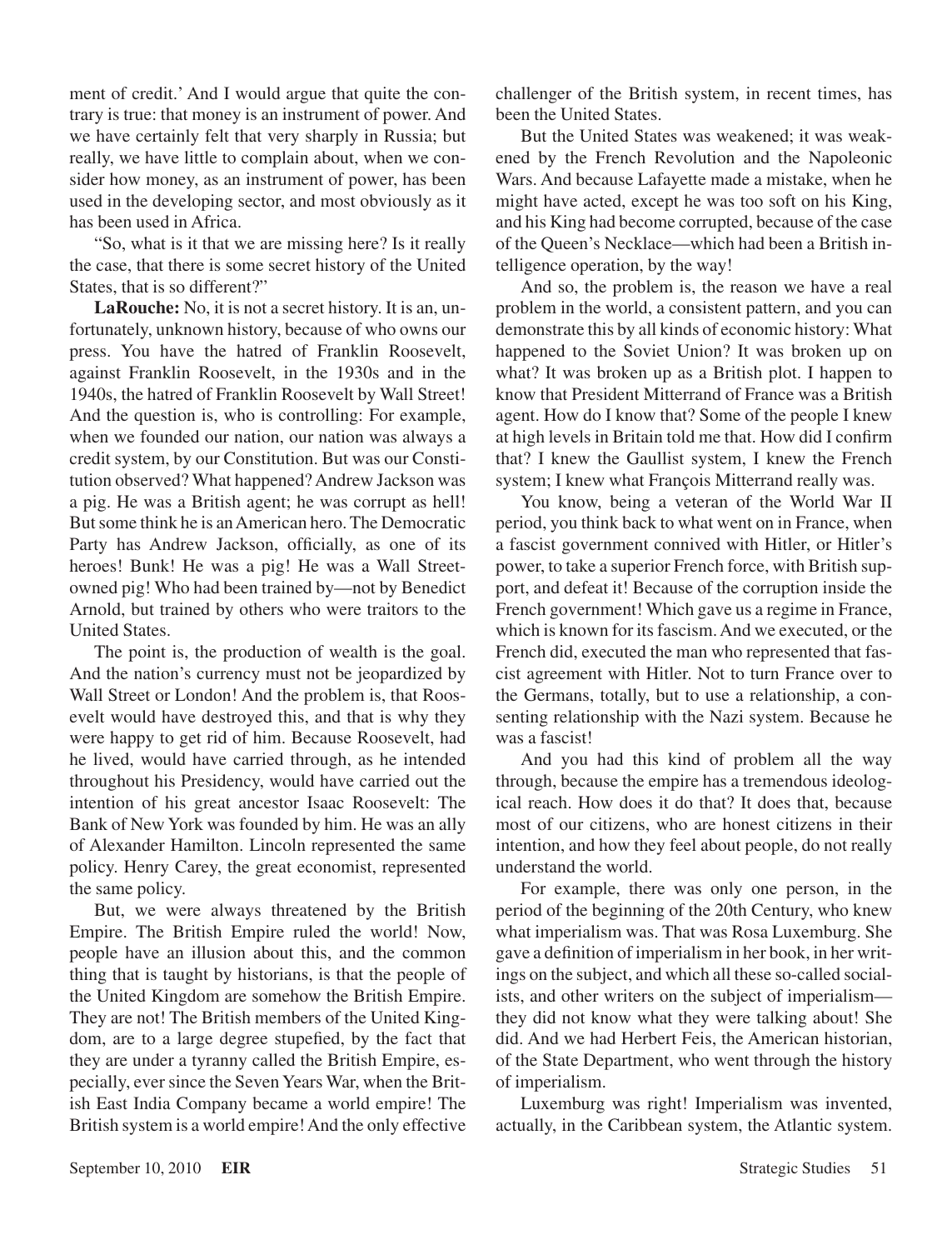It was developed coming out of the fall of the Persian Empire, where the result was the development of a consolidation of power around the Cult of Delphi, not the Greeks as such, but the Cult of Delphi. And you had an imperial maritime system, in which people on islands, or otherwise fortified places, which were maritime powers, were able to dominate the trade and lifestyle among the people around the Mediterranean. And that became the system, later, of empires. It became the system of the Roman Empire, of the Byzantine Empire; then of the Habsburg Empire, and the British Empire. With the help of poor Henry VIII, who didn't know what he was doing with his sex life.

So that is the point: We have been dominated by imperialism, which is of two types. One was, in European experience, the Persian Empire, and Babylon, before that. It was a typification of empire. Then we had the Mediterranean empire, which emerged as a result of the fall of the Persian Empire. It took the form of a group of imperial systems; and then it was settled on Rome, as a simple system. And Rome dominated the entire region. Then Rome collapsed of its own intrinsic characteristics. Byzantium came up as a substitute, but not really a successful one. Then you had, about 1000 A.D., the emergence of the Venetian system, where the Venetian monetarist system managed to control the finances of the entire region, dominate it.

Then we had the Black Death, as a result of that. Then we had the emergence of the Renaissance, especially the Florentine Renaissance, which established the system on which all modern European achievements have been based, reflecting back to Dante Alighieri and so forth. But that was defeated. First by the Habsburg problem, but essentially by Venice, the Venetian problem.

Then that became unmanageable. Civilization began to move into the Atlantic. The Mediterranean was no longer a controlling factor in imperial power. So at that point, they moved the capital of imperialism, the political capital, away from Venice and similar places, and the Habsburgs, and they moved it up north, to the Anglo-Dutch region, maritime region: the Atlantic center. And London became, together with the Netherlands, the center of international imperialism, which was a form of financial imperialism, which ruled and controlled world trade as maritime trade. And that is imperialism.

We never overcame that! British imperialism is still the world imperialism system! Look at the Inter-Alpha Group! Look at the amount of financial control of the world affairs, of finance, by either the Inter-Alpha Group, or groups which are associated with it.

What is the Empire today? The Empire is the British Empire, as expressed in Lord Rothschild's creation of a new form of the British empire, in 1971: where the United States was defeated, because it got into this war in Indo-China. That destroyed us! So, now, in the weakened condition brought about by that, the British moved in, in 1971, and forced through, corruptly, under the Nixon Administration—the cancellation of the fixedexchange-rate system.

And then went on, to wreck *everything* in the United States, on which the United States' economic success, since the time of Roosevelt and earlier, was based. They set up this floating-exchange-rate system. They set up a system of corruption beyond belief. Destroyed the infrastructural capability of the United States—we *still* are back in 1968, in terms of the level of infrastructure! Or, we are actually less today. We never reached above that point.

And so, we have been dominated by a *world imperial system*, which is what is properly called the *British* imperial system. Which is not a system of rule of the world by the people of the United Kingdom, but it's the rule of the world by an international financial power, which has a monopoly on power, to the extent that the Inter-Alpha Group today represents, together with its auxiliaries, *70% of the control of international banking*. If you want to know where the inflation is coming from, *that* is where it comes from!

And therefore, once you are clear on this, you understand that what we are proposing to do, as the American system—and it *is* the American Constitutional system—but the United States has been operating, through most of its existence, as under the thumb, with a stubborn resistance, but under the thumb of the British Empire. We were an offshoot of people who did not like the development of a British Empire, under conditions of the war of 1492 to 1648. And we came *here* my first ancestor came here under those conditions came *here*, to set up a system, which would preserve the best of European civilization, but would be free of the monetarist systems, the imperial systems of Europe, the oligarchical systems of Europe.

So the problem is to understand what we mean by imperialism: We mean by imperialism, oligarchism, the idea of the permanent biological rule of nations by a social class called an oligarchy. And these are the sweet people, the "beautiful people" these days, called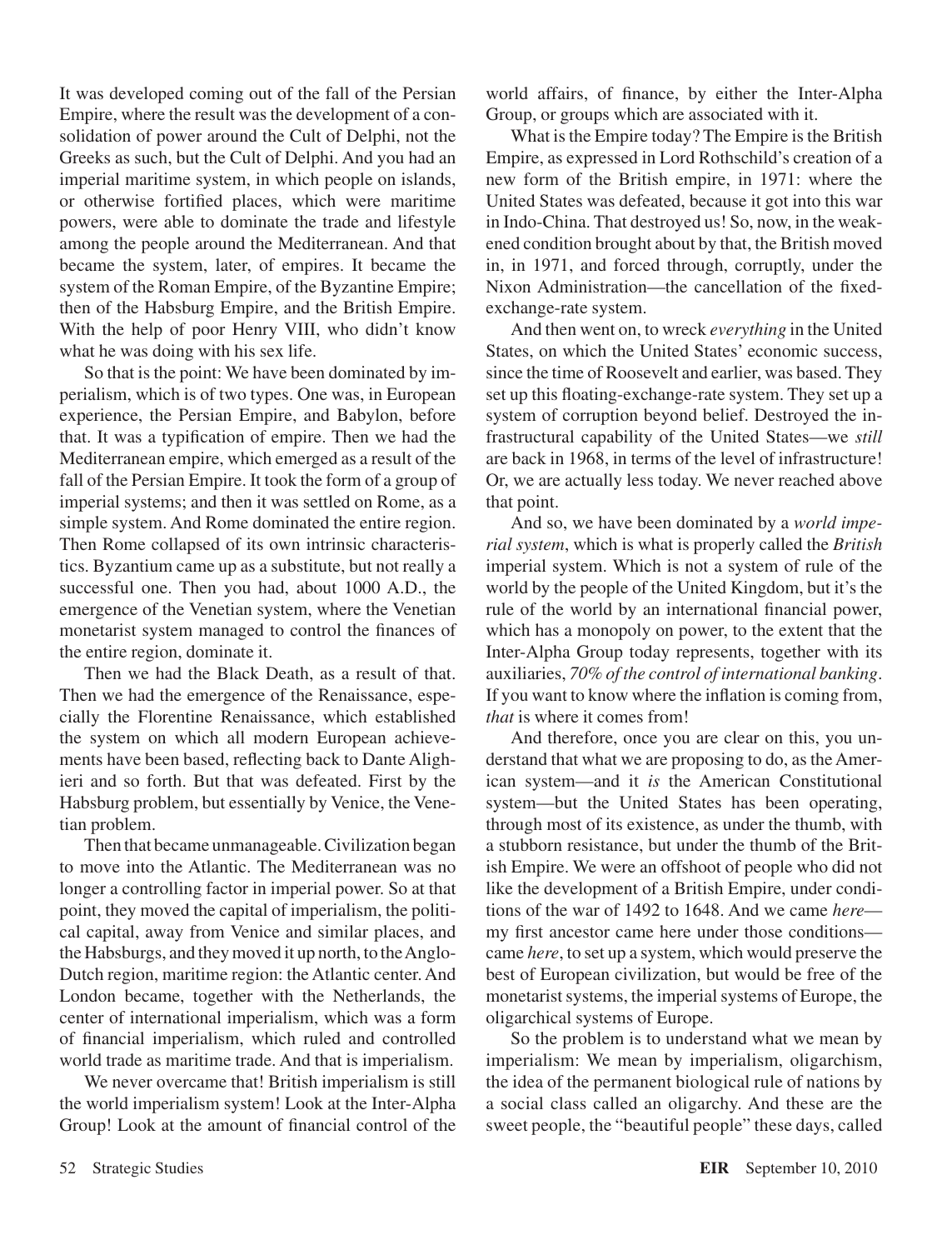the oligarchy, and the others are considered the inferior people.

So we, in the United States, represent, by our Constitution, which is a specific accomplishment at various points in our history—but not every point in our history, but at various points in our history. And it is embedded in us, across generations. We represent—in a sense, what is embedded *in* us, is what landed in Massachusetts, in the 17th Century. And we keep going back to it, because some of us remember that, or some of us adopt it, and remember it.

But our interest has always been this: to eliminate imperialism. We hate it! We try to defend ourselves against it. But we have often been crushed, by British imperialism. You want to see British imperialism? Go to Boston; ask where the British East India Company people are today. Go to New York City, go to Chicago, trace out the British East India Company and its descendants, that interest: That is where the problem lies. *We finally have to crush that out of existence!* And we do that, by enforcing what is in our Constitution, which we often violate, as we are violating terribly since Roosevelt died, but especially since that action of 1971.

And we recommend that to the world. And we say, as Roosevelt said, in his intention for the post-war world: We want those nations, which have gone through the experience of these wars, to join together, as respectively sovereign nation-states, who are prepared to eliminate the last vestige of monetarist imperialism from the planet. Eliminate all colonization, and establish a system of sovereign nation-states, bound together by a fixed-exchange-rate system, and a system of credit, *not money*.

**Freeman:** The next question comes from the Chinese delegation: "Mr. LaRouche, you are probably aware of the fact that last week, one of the things that was discussed internationally was that China has emerged as the second-largest economy in the world. And we are wondering, if by the standard that you established, do you agree with this characterization, or do you believe that this characterization is simply a product of a monetarist outlook?"

**LaRouche:** No, probably partly. But generally, where opinions are formed, people are afraid of money, they are afraid of the power of money, the association with the power of money. And therefore, they tend to believe in it, because they like to believe in this power. Because it's popular: Everybody says it: Okay, you are

the second-largest power in the world. How wonderful, yes.

But, that is not the point. We know that China has deep problems, and we understand the causes of these problems, at least the principal ones. First of all, China was invited, by Nixon and company, to enter into participation in a system under which they could make cheap things. Moreover, we would ship our industries over to China, and use their cheap labor, and the cheap labor of other parts of Asia, and we shut down our factories and our industries in the United States!

And the same thing was done, in a sense, with Europe. Europe has been shut, and the industrial and agricultural potential of Europe and the United States have been destroyed, since 1971!

And some of it was very deliberate. The destruction under Nixon was limited. The destruction under Carter, was *immense*! The destruction since Carter, the Carter Administration, is disgusting!

All right. So, the problem is that China, therefore, was told it had a big market, that it was cheap labor, being willing to use the cheap labor, that China could get some wonderful things, and you could have Chinese billionaires, as a sort of a fruit on the tree, to admire, but not to eat.

So therefore, the illusion was, that China was on the road to success. But they didn't look at their benefactors. They didn't look at the British Empire and its Anglo-American friends.

And therefore, what happened is, the world economy obligingly crashed. The crash of the world economy was lawful. China lost markets.

Now, China has an interior area which needs development. It has labor which works very cheaply. And the progress of China for the future, is very much in jeopardy. So I am sure that the government of China is much more concerned—what they would like to say about China as a public relations statement, is one thing; but what they feel on the inside are the facts that not everything is good! There are threatening problems in there!

So therefore, the difference is this: Let's take Russia and China, since Russia came up on this question with China. Look at the relationship between the two: Russia is a very depopulated country, but if you look at the territory, and you look at the history of Russia, and the technologies which are embedded in the institutions of Russia, you get a slightly different picture. What you have, is, Russia has, in its territory, which is very poorly populated—it has great potential in terms of natural re-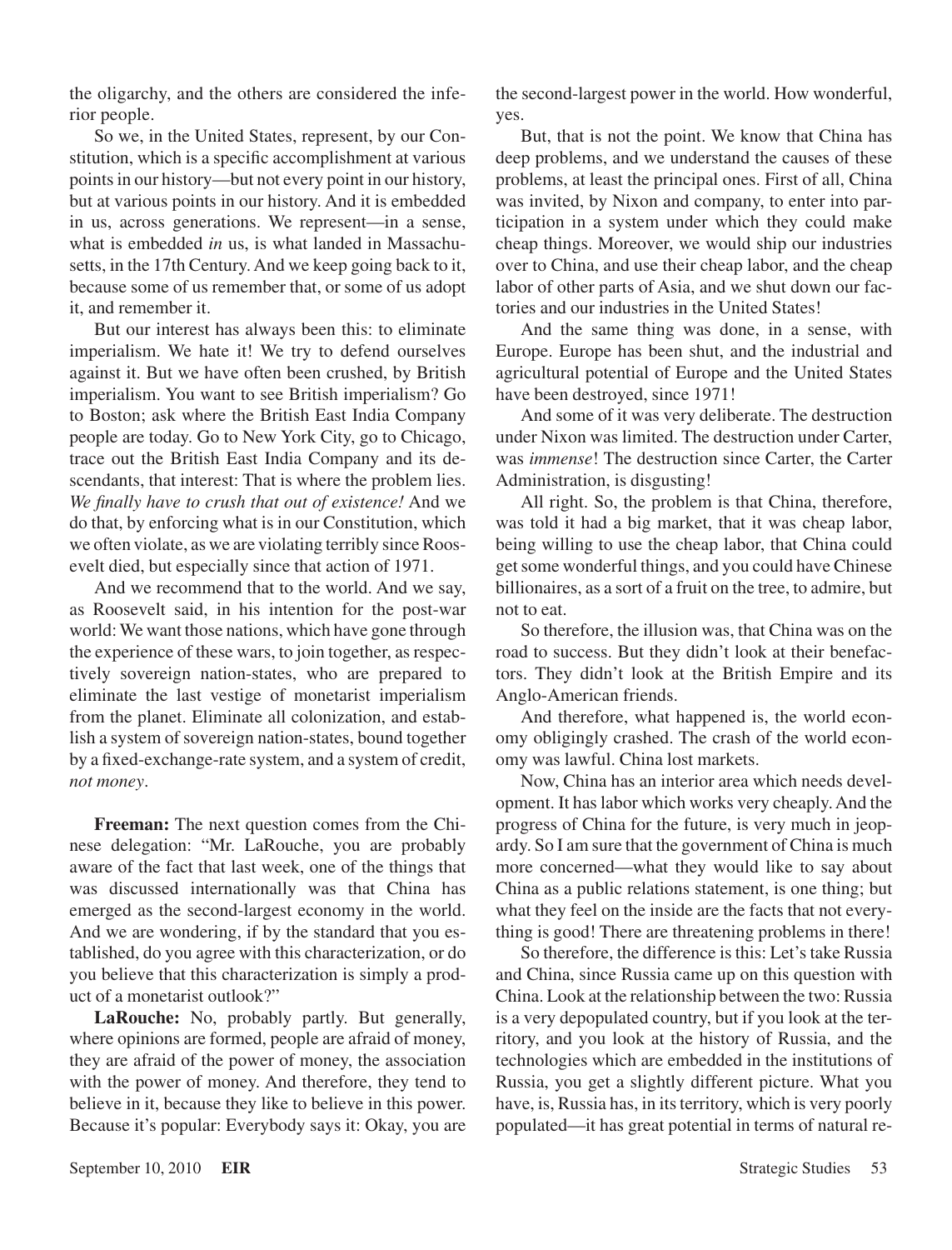

 *Russia, China, and India are the natural partners of the United States, as the core of a Four Power Alliance, to establish a new, global Glass-Steagall-based, international credit system. Russia, which is poorly populated, has vast natural resources and a highly developed scientific cadre; India and China combined have about 2.5 billion people, who are mostly poor, but both nations have tremendous potential for development. Shown: the bustling harbor at Vladivostok, in Russia's Far East (above); India's successful launch of its GSLV-FO1 rocket (right); China's atomic energy experts examine a high-temperature gas-cooled reactor, at Tsinghua University, near Beijing.*



Indian Space Research Organisation

things; and the case of the development of the whole Trans-Siberian Railroad, was a part of this development! Russia has been, since the time of Leibniz's life, when the new Tsar came into power in that period—

sources, which are urgently needed for the benefits of people in the southern part of Asia.

Russia also has a scientific cadre, which is very competent, in knowing how to find those kinds of the development of mineralogy, in Russia, has been one of the leading developments in the world. This was closely associated with the work of Alexander von Humboldt, who was also in those territories.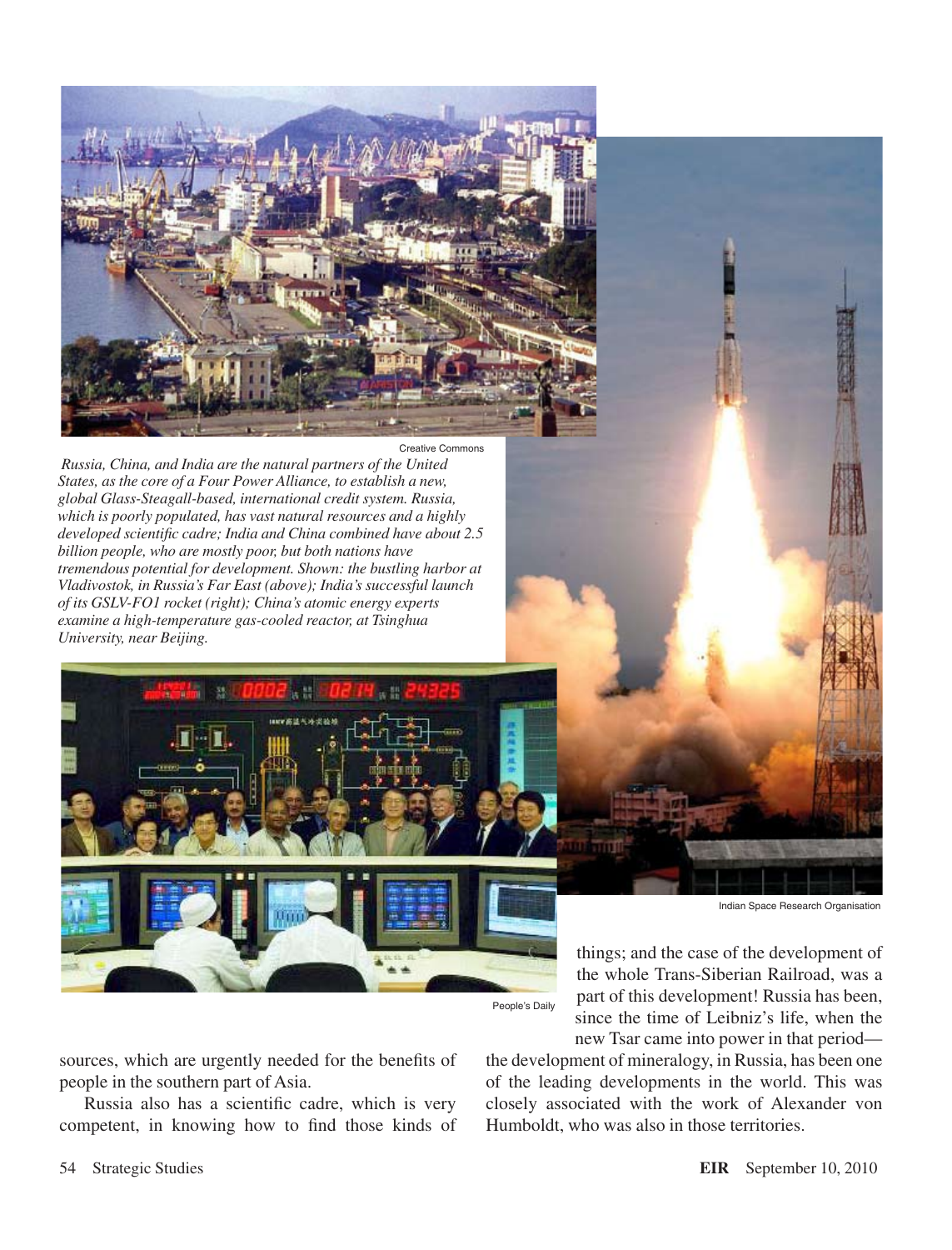So, now, the point is, China has to develop. It does not have sufficient development, to maintain what we would consider an acceptable standard of living, physically, for the Chinese population as a whole. And the chances for the future, if we do not improve the physical, sociological conditions of the population of China generally—a problem is there! Particularly, since the

*Roosevelt said, in his intention for the post-war world: We want those nations, which have gone through the experience of these wars, to join together, as respectively sovereign nation-states, who are prepared to eliminate the last vestige of monetarist imperialism from the planet, and establish a system of sovereign nation-states, bound together by a fixedexchange-rate system, and a system of credit, not money.*

world market on which China largely depends today, is in the process of collapsing.

India is a somewhat different case. China has 1.4 billion people estimated; India, 1.1. Now, look at the number of very poor people in these countries, compared with the people who would be considered reasonably well-off, by European standards, and you see we've got a problem. We have got to overcome this mass of poverty, in the interior, especially, of Asian nations. And what is most conspicuous, is this problem of poverty as it affects the largest nations, China and India. Therefore, we know that if we can not help solve this problem, which threatens China and threatens India, that we are not going to have a happy planet.

What does this mean? This means that we are going to have to, in a sense, invest in China and in India. India is in a better situation, in terms of a financial standpoint, but that means that we are going to have to have a technological revolution, globally, based on a credit system. We will, in a sense—we are going to have to crank up our high-technology potential, which is embedded in European culture, which includes Russian culture. Russia has a wasted, or depleted, great scientific potential, left over from the Soviet Union and from before the Soviet Union, as a cultural factor.

So Russia can make an essential contribution to the development of the planet. For example, the Bering Strait railway system: If we can install this system, as such, and connect it to the NAWAPA system, then we have transformed the relationships among the principal continents of the world, because we will continue this, naturally, into Africa—with *infrastructure*! What we are going to build up, is infrastructure! The infrastructure is not going to produce all the things we are going to consume: But it will produce the *means of producing* the things we will consume. Just as I indicated for the NAWAPA case.

So therefore, we have to make an investment on a global basis, a credit system, which is prepared to mobilize itself on a global basis, for international trade and investment, based on a fixed-exchange-rate system, in which we assist nations such as China and India, in increasing the capital-intensity of their rate of growth. Because, the intention must be to bring the level of the nations of the world, up to a certain standard of living, cultural standard and so forth, of living.

And, otherwise, we are borrowing problems for the future, if we do not do that.

So my view of this, is to look at it in this way: We know that we have to create a system of international credit on a fixed-exchange-rate system. Only on a fixedexchange-rate system, at a very low borrowing cost for credit, can we do this, in countries such as China and India. But we have to do it! So therefore, we need an international system of investment, through a fixedexchange-rate system, which enables us to utilize what we know as *science,* as a science-driver, starting basically with infrastructure, as a way of building up the productive potential of these countries. And we have to look at the *inherent* productive potential, of the average citizens of one of these countries, in each case. That is what we have to do.

So, the point is, China now needs, for its future in Asia, especially, or in the trans-Pacific area, a system, which is going to say, "Okay, here is China today. We can try to ensure that *it does not go backward*. Therefore, we have to assist China, by developing *high* technology, and utilizing those parts of the Chinese population which are capable of assimilating very high technology. They become the driver of progress inside China. We have to assist that, by helping them with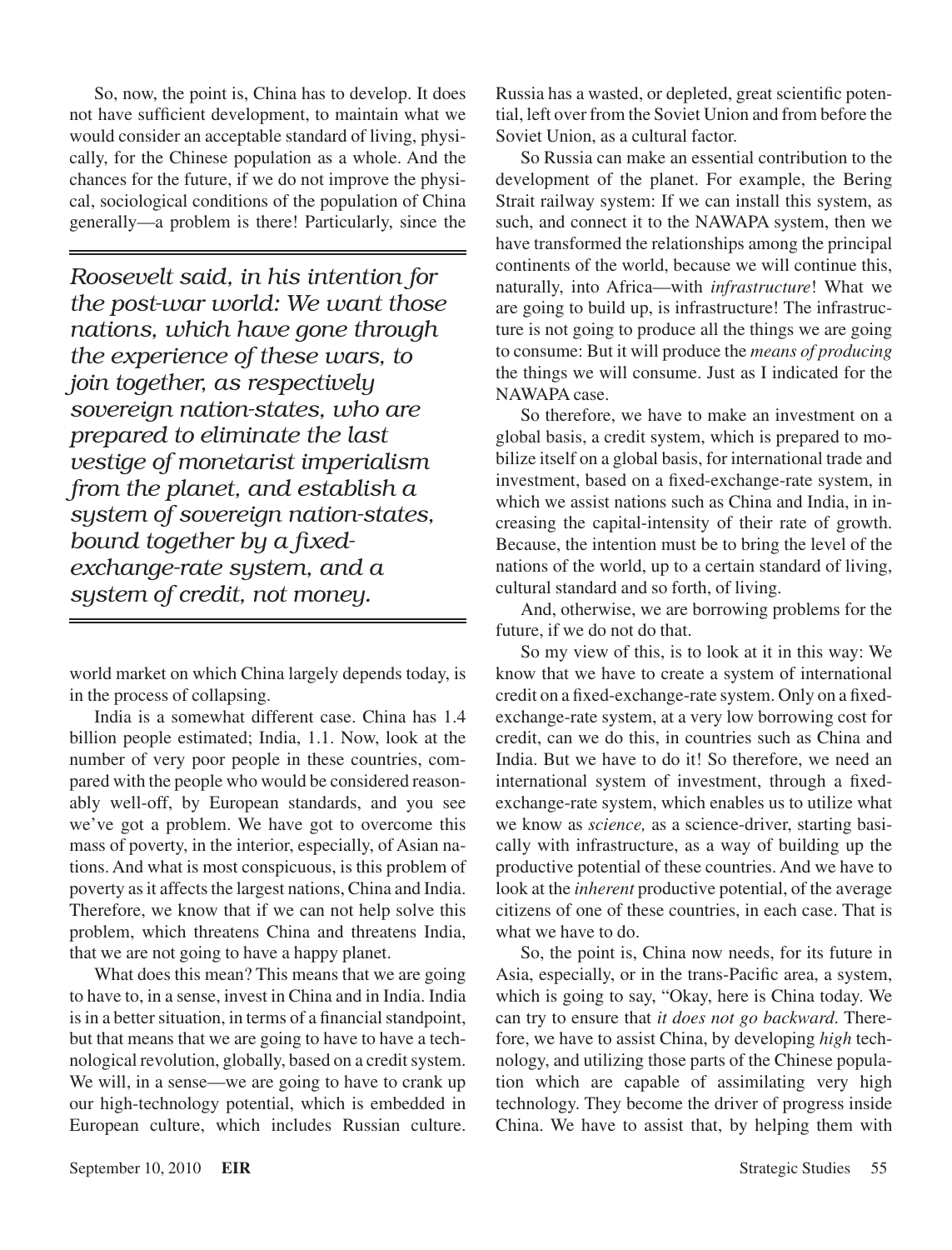their infrastructure investments, like railway systems, high-speed railway systems; water systems, watermanagement systems; sanitation systems, all the things that go with this.

And also the water system—water! We have to increase the moisture-management of the planet as a whole, as we are going to do for the United States and Canada; by having a motion going from East to West, from the Pacific to the Atlantic, we are going to have to do the same thing, for other parts of the world. We are going to have to conquer the arid parts of the world, by developing systems which will be self-reinforcing. So that we can develop a moisture system, in Central Asia, which is capable of supporting improvements in that area.

So, we have to have a vision, which takes three generations, of 25 years, each generation. And we have three generations, and more, to complete during this century: We have to have goals, which are expressed in terms of that, of the three successive generations. And we have to say: Where are we going to be, generation by generation, in the conditions of life of mankind, throughout this process.

And thus, if we think in those terms, in terms of the fixed-exchange-rate system, and realize that this is going to occur, not because each nation is taking care of its own needs, but because we are going to assist each other, in crucial technological areas of investment, in ensuring that nations, such as China, such as India, and other countries—or Africa, for example, is the prime example of the whole problem—that these areas, now suddenly have a foundation for catching up, while we improve the world as a whole. And it has to be that way: We have to think in those terms.

**Freeman:** There are still other lingering questions on some of these matters, but I think it's time to get around to some of the questions regarding NAWAPA and its implications.

The first question comes with a short introduction, and I'm going to read it: "Lyn, as you know, last week Debbie [Freeman] joined us, and we were all engaged in a very intense discussion over three or four days, on a variety of topics. We were reminded at that time, that what now seems like so long ago, when my working group was first pulled together, long before any of us had any direct contact with you or with any of your associates, that we were tasked with coming up with an economic recovery program for the United States, and with coming up with a design for an expansion of muchneeded infrastructure, etc., etc., without going through every detail of it.

"But that is where our roots are. Now, in the discussion last week, one of the presentations was very provocative for many of us, which I would like your comments on. The title of the presentation was "What Is Infrastructure?" Its premise was that we had gotten very sloppy in what we were defining as infrastructure; that because we have moved so far away from any notion of physical economy, that now, whenever we embark on anything that has actually some basis in reality, some tangible physical basis, we call it infrastructure.

"I'm simplifying this, because it was a long, and what I thought, a brilliant presentation, but the argument was that, when we talk about infrastructure, we have to be clear on what it is that we are discussing. And that, if a bridge needs repair, that the bridge should be fixed. But we should not mistake that for some great infrastructure project. If an existing road has problems that have to be dealt with, if a city's water-delivery system—because no one has done anything about it for 40 years—is erupting, and you have water-main breaks all over the place (as I know that you folks on the East Coast have suffered) that, while that has to be fixed, that that is not necessarily what we should be talking about, when we talk about infrastructure projects, and great infrastructure projects.

"It is great when a project becomes a source of what are obviously desperately needed jobs, but that that, in and of itself, is not sufficient. President Clinton has recently said some things about this too, that I thought were very interesting. But, what was argued, is that the basic measure for defining economic infrastructure, is whether or not it leads to an increase in productivity. And I guess, in terms of productivity, I think what was really being referred to, is what you have uniquely named energy-flux-density. Essentially, if the implementation of a project is to be weighed against another project, the question is the level of potential productivity that can be achieved as a result of that project, both in terms of human labor, but also in terms of the general productivity of agriculture, of industry, etc.

"And that, as we select projects, and prioritize, that we have to focus on this question of what it is that will produce the greatest advance in these core areas. And that, when we talk about infrastructure, that that is what infrastructure is. That simply fixing something that's broken, or putting some people to work, that that does not—while you might do it, and it's undoubtedly neces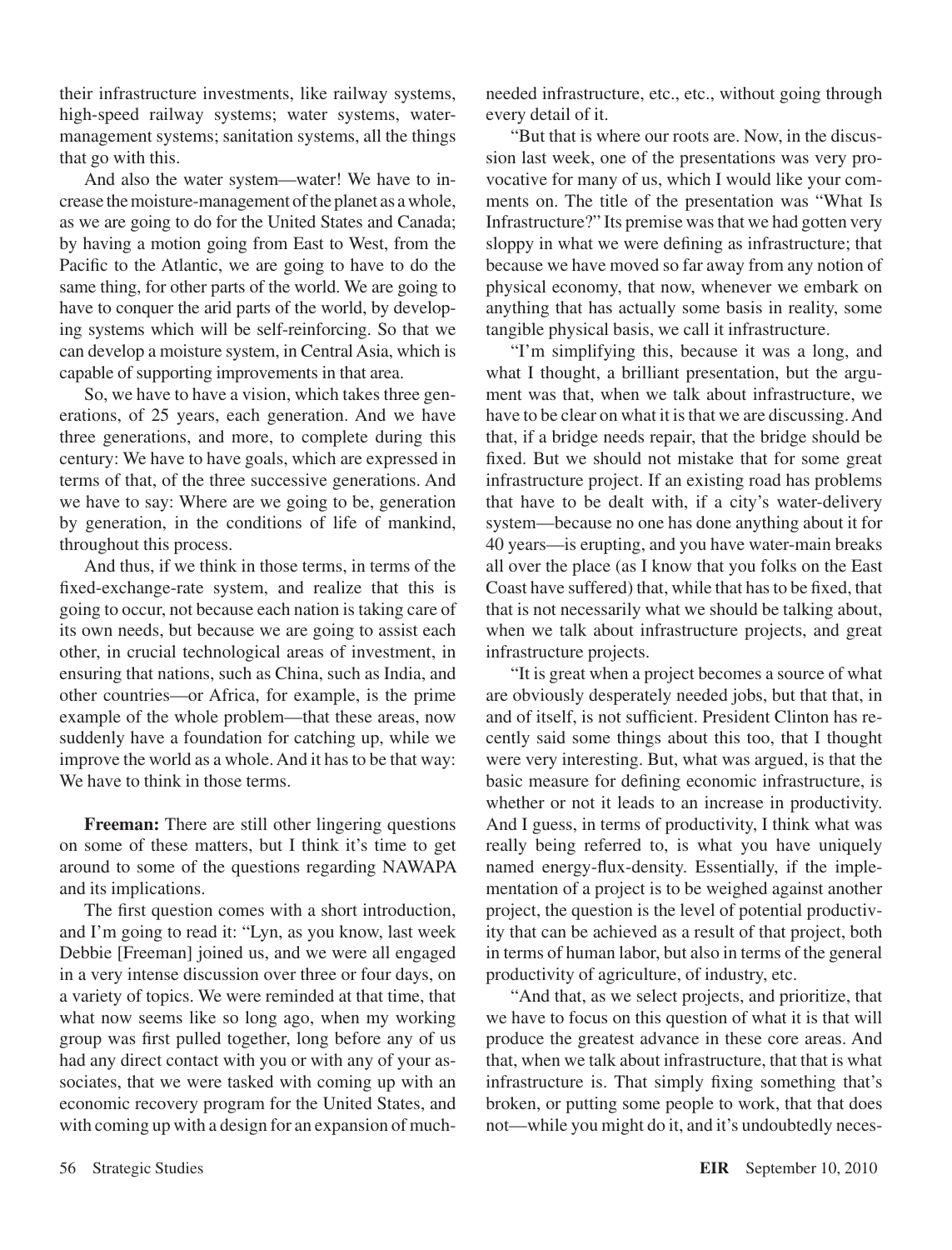sary—that that is not the task of this group, per se—and that that does not constitute economic recovery, except to the degree that it does obviously put some people to work, and increase some tax revenues, and other things. But that in terms of laying a framework for the development of the nation as a whole, and a framework for future generations, it just doesn't do that much.

"I would like you to talk about your own view of this, because it was a very provocative presentation for us, and coming at the same time as our overall investigation of the total implications of this NAWAPA project, it was a real eye-opener. I don't know if you agree with this assessment.

**LaRouche:** I agree totally with the assessment. And the question is: What is necessary for people to understand the grounds for this assessment? It is obviously a different concept, and the conflict is obvious.

The point is, the problem lies in the fact, that it comes back—you want to trace this, in European civilization's history. Go back to Aeschylus' *Prometheus* trilogy, particularly *Prometheus Bound*, and if you look at that trilogy, you have to look at what was happening before, in that culture, in that trilogy. What we call European civilization is a product of developments which became planetary developments—to our

knowledge, that is—whatever happened before, we have much more limited knowledge—but in the period of the 100,000, approximately, years of the last great glaciation of this planet, the waters of the oceans fell by about 400 feet. And when, about 17,000 B.C., the glaciers began to melt, the water came up—we are talking about 3000, or something like that, B.C.—the waters came up to a level of today, approximately today.

Now, in this process, during this long period of evolution of the planetary system under that last great glaciation (there were glaciations before then), the dominant culture of the planet in terms of efficiency, was a maritime culture. It was a maritime culture based on the Peoples of the Sea. It was a time when regular voyages would occur between the areas of the Atlantic and Africa, down into the Caribbean and back, because even then, you could probably travel with some sail and



EIRNS/Bonnie James

*The oligarchical tendency: The Olympian "gods" wished to deny fire, or science to mankind, to keep humans in a bestial state. Laocoön, shown here with his two sons, in this Roman copy of a Greek scuplture from 200 B.C., defied the god Poseidon, and was punished for it. Laocoön was also portrayed in Virgil's* Aeneid*, as warning the Trojans against the wooden horse: "Beware of Greeks bearing gifts."*

oar, you could travel in flotillas, and you could follow the same route Columbus used, in terms of prevailing currents, to get down to the Caribbean, and get into that area. And if you wanted to return, you would come up the streams, the ocean streams, the same way we would today, to move back to Europe.

And so, there were very important cultures which are significant because they had knowledge of the nature of the stellar system. They no longer looked at the stellar system as a panoply of lights out there, but they looked at it as an organization, which had principled characteristics, which later, Albert Einstein would call a finite, but not-bounded universe. That is, a universe which is finite, in the sense that it is a finite system—it is not infinite, but it is finite. But it has no bounds on what it can do in terms of increasing what it is, whether we call it size, or development.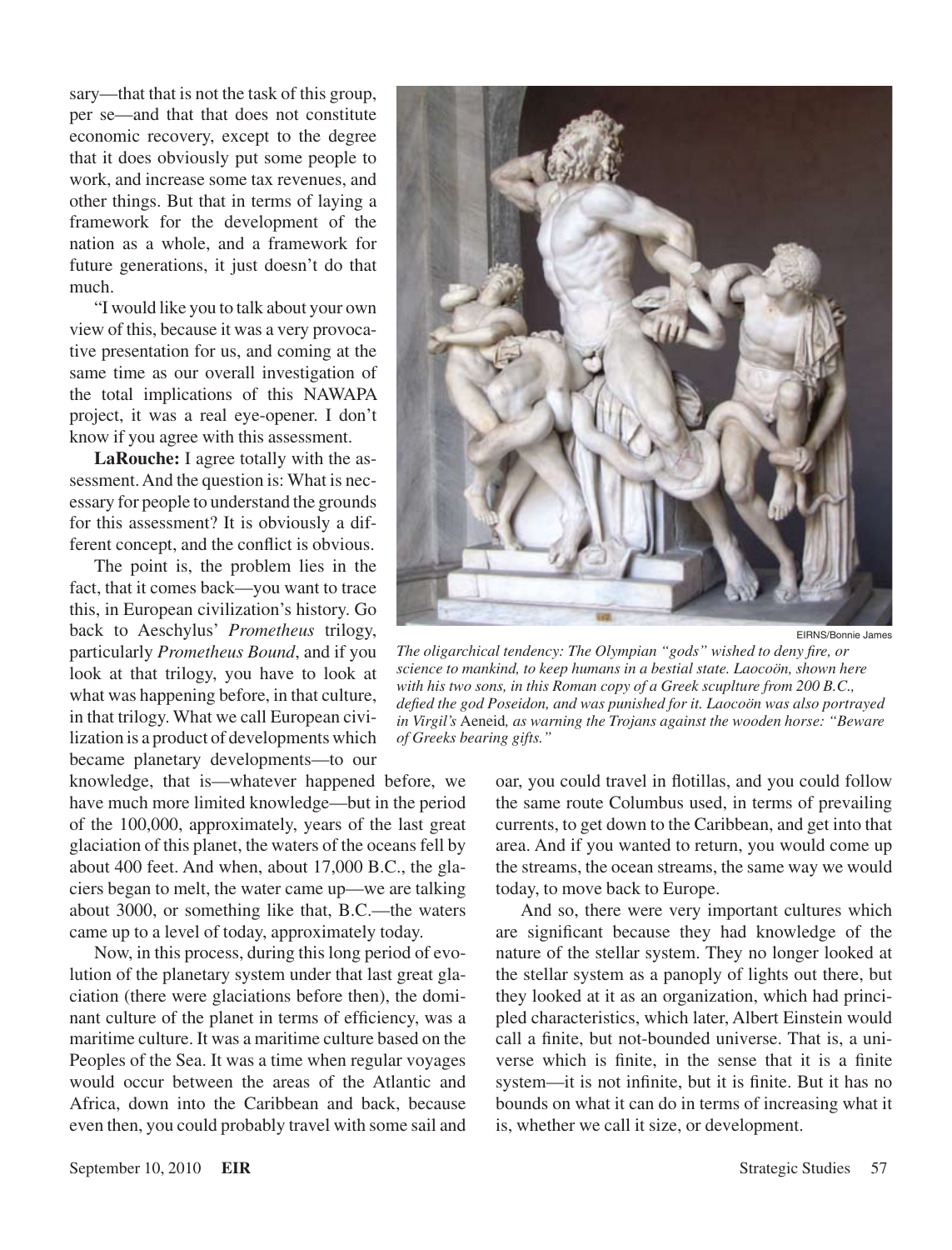And so, these people had a conception of the universe, as part of the system of navigation they developed for this purpose. Because, things move. Things move. Currents move. Places move. The magnetic compass, which was used by these ancient people—they used the lodestone as a compass for navigation. This was well known. This is as far back as 100,000 years or so, well known, this cycle. It was a measure.

And so, you had [inland] people, like the Berbers, who are Berbers today, and were Berbers then. And sea people came in as the waters rose, as the Mediterranean became more accessible, and they moved into parts of the Mediterranean area. We had the development of Egypt—ancient Egypt was the product of the development of sea people, at a time when the great flooding of this whole area of Africa, the great glacial melt and things like that, great weather changes occurred in Africa. But the Berbers apparently were living there at that time. And so you had sea people colonize, and actually become kind of captors of people they controlled.

And so they inhabited various parts of this area. It was based on a scientific conception; based on the idea of the discovery of astronomy, whose practical expression is navigation. Transoceanic navigation.

So now you had two grades of people, people who were the inland, or land people, who did not travel great distances, transoceanic voyages, and those who did. So, what happened is, you had cultures develop in the Mediterranean region, in which the seafarers settled in, and they called themselves gods. They often did, as you get in Homeric legends and the greater Greek legends. They call themselves gods. And if they married people of the natives, the children were demi-gods.

So, they had this system, and the system had two characteristics: One was beneficial, like the Pythagoreans, or the people who designed the great temple of Giza. They were nation-builders; they were the builders of society. And you had the others, who preferred to be the predators of society; since they had knowledge of technology, they used it in order to suppress the people, such as the Berbers. The Berbers still exist today, as a language and language-culture.

So, out of this process, there came science. And then what happened is, you had a victory of what is called the oligarchical tendency. That is, the oligarchical tendency to impose on so-called lower classes of people, a condition tantamount to that of animals. And you get, in the great Aeschylus trilogy, the part of that which survives today, the *Prometheus Bound*, a detailed expression of this oligarchical principle. The ordinary people must not rise to be gods! They must not know how to use fire, for example. They must be banned from the knowledge of the use of fire! And that became the oligarchical system, whose roots then, exist in the form such as the British Empire today. A class system of that type.

And you had other people, earlier, such as the Pythagoreans and Plato, who were opposed to this. They believed that the creative powers of mankind were what is crucial.

So, the oligarchical system was a system saying, the universe is fixed. You had Aristotle, for example. Aristotle would say, yes, the universe might have been created, but the god who created it, died at a certain point, and was unable to make any more changes. So now you have a fixed system, of the universe, which will never change. It can never be allowed to be changed.

Others, great thinkers, for example, Philo of Alexandria, denounced this Aristotle, on that account. He said, no, creativity lives on.

You find there are two divisions about science, in the history of science today. On the one side there are those of us who know, as Albert Einstein emphasized, that the universe is inherently creative. This idea gained particular impetus with Louis Pasteur. Louis Pasteur decided that he knew what life was, but he wasn't quite able to define it. But he opened up the gates for a new development of what we call physical chemistry, which replaced so-called physics as such.

Mathematical physics is often a different belief; it believes in the primacy of an Aristotelean type, or a Sarpian type, the modern liberal type, of fixed universe. Aristotle says, we know what the universe is: It is already fixed; we can not change it. The Sarpians say, yes, you can change the universe, but you don't know why, or don't know how. And that became modern liberalism, typified by that wretched creature, Galileo. A real hoaxster, and fraud.

So, you have these two systems in modern Europe. You have the system of scientific development, which comes out of areas like the work of Cusa, or before him, Brunelleschi. So, out of the Dark Age, came science. Science was the great Council of Florence, where science itself was typified by the achievements of Brunelleschi, in discovering the physical principle of curvatures, physical curvatures. Like the catenary. The dome of the Cathedral of Santa Maria del Fiore—the dome's construction depends upon the catenary, as a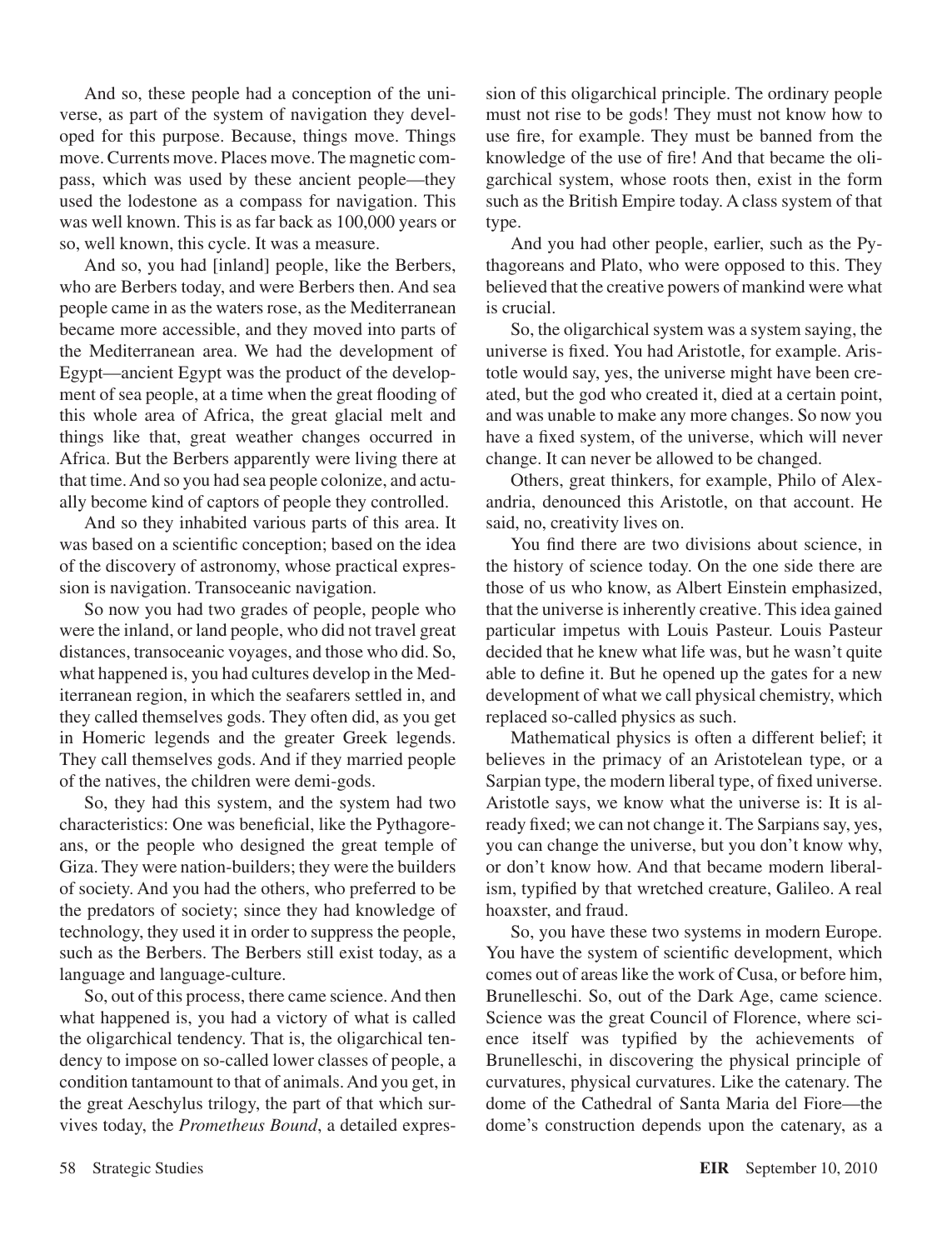principle of construction, as opposed to an Aristotelean, or so-called Euclidean curve.

Then you have Nicholas of Cusa, who represents exactly the same point, and continues that with his *De Docta Ignorantia*. The same conception. Then you have the opposing view. The first opposing view was the Aristotelean view, which was the view of the Hapsburgs. This was the view that started the Religious Wars.

Then, in the middle of this, it was discovered: Well, the Hapsburgs aren't doing too well. Aristotle is a failure. So, in comes Sarpi, and Sarpi says, all



*Louis Pasteur (left) didn't claim to have defined life, but he opened the gates to physical chemistry, that Riemann and Vernadsky walked through. Vernadsky defined the distinction, from the standpoint of physical chemistry, between the non-living, the living and its residue, and the human mind.*

right, man does not *know* what the universe is. Man only knows pleasure, and pain. Therefore, mathematics, of money, will tell us the difference between pleasure and pain. And that is the liberal system.

The worst example of the liberal system is Bertrand Russell, probably the most evil man that slithered across the surface of this planet during his lifetime.

So, you have two views. You have mathematical physics, which, as a theory of mankind, and a theory of economics, is utterly incompetent, intrinsically. Whereas Einstein, and others who belong to the category of modern physical chemistry, who say that the universe is constantly developing—which is what we must use today; to understand economics today, you must understand the critical achievement of Vladimir Vernadsky, who defined the universe as composed of three known sub-spaces. One is the finite, the fixed universe, the non-living universe. But then, co-existing with the non-living form of the universe, which has none of the characteristics of life, as such, there is life, and the products of life, as such. And a great deal of the crust of the planet, all kinds of parts of the planet, are interrelated, between things which co-exist, one living and the other non-living, on principle.

And there is a third principle, which is not characteristic of animals, or other living things, except mankind. Mankind is capable of *willfully* creating. That is, everything creates. The universe is always creative; it is always creating new states. It creates new states of living processes, and the animals don't have anything to say about it. Plants don't have anything to say about it. They just do it. It's built into their nature. The nature of the principle of life. The principle of life interacts with non-life.

But then comes man. Man is willful. Man can discover a principle, and does discover principles. Mankind changes the behavior of mankind, and changes the behavior of the animal kingdom, and changes the behavior of the non-living universe. There is no fixed system.

Therefore, when you say something has value, tell me where the creativity is expressed. When you are fixing something, that may be useful. If you are maintaining something that has a use to it, still has a use to it, that is useful. But where does the economy as a whole go? So, we now have to distinguish an economy with two things; that is, the real economy, the physical economy. One is, you are simply maintaining the same level of productivity that existed before—either for the economy as a whole, or only for certain parts of it. Or, the alternative, you are an inventor. You are a discoverer of universal physical principles not previously known,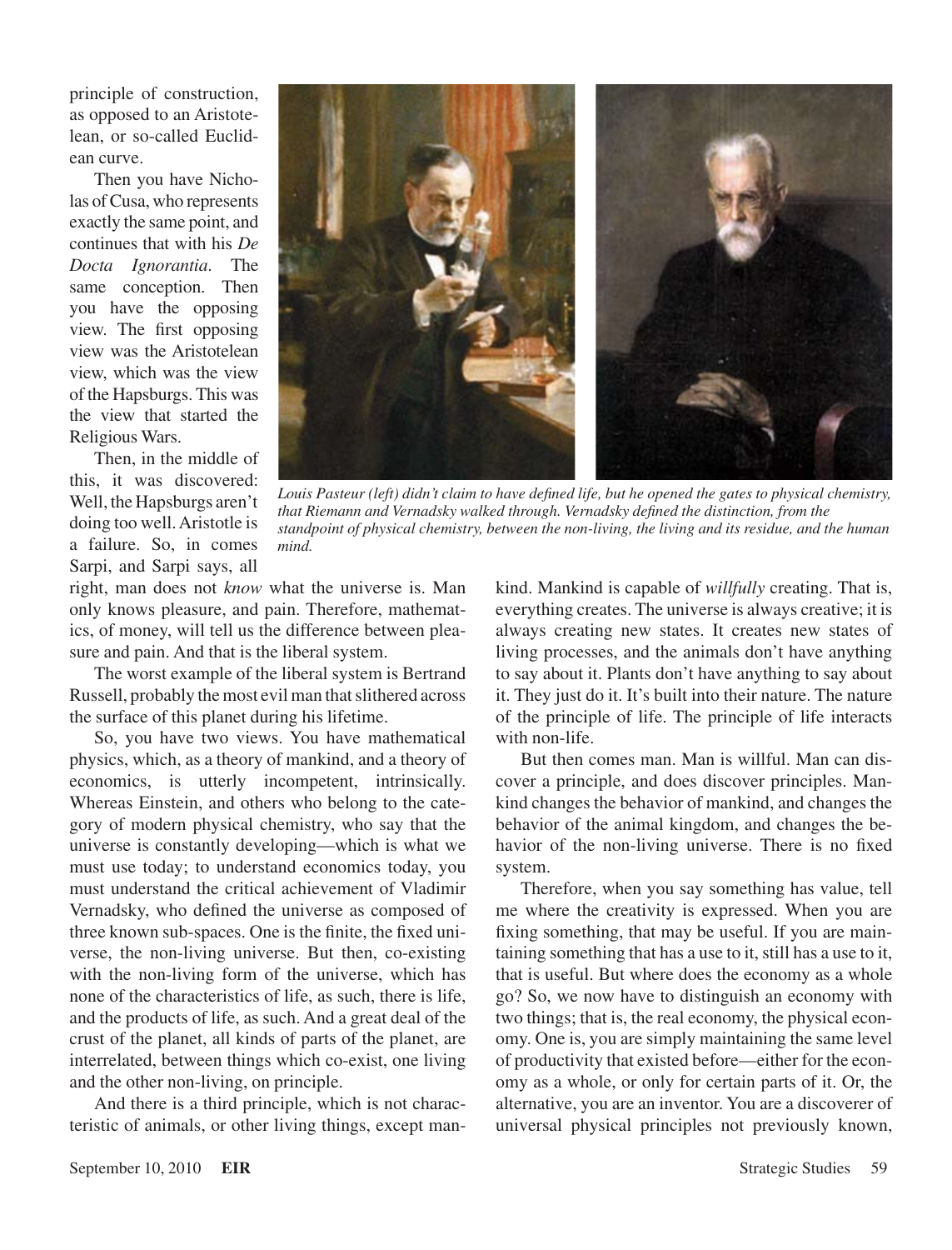and you are transforming mankind, by transforming the power of mankind over the universe, in the universe.

And infrastructure is essentially—to define it as a principle of infrastructure—the questioner is right, absolutely correct. It is only to the degree that your system of so-called infrastructure is an essential part of the process of increasing the productive powers of labor, to compensate for using up what you are using up, that you really have infrastructure. It is the infrastructure of *what?* Of a fixed society? Or the infrastructure of progress?

Where are we now? We have to look at this thing. What are we doing? Take the case of the NAWAPA project. And you look at the Tennessee Valley Authority, which Roosevelt started in 1933—it's actually a precedent for this process. What is the difference?

Mankind willfully creates a platform, on which the act of production is performed. The basic thing that we do in production, is not something physical, in the ordinary sense of physical. It's that we build a platform, like an increase of the energy-flux density of power sources. And, we look at this kind of thing. We understand this from the standpoint, let's say, of the work of Pasteur. Pasteur did not *claim* to have defined life, but he opened the gates to aspects of physical chemistry which later enabled us to understand more things about living processes. And this action of Pasteur, and people like that, based on the influence of Bernhard Riemann, gave modern science, or that part which was willing to be modern science, the opportunity to discover living processes, and understand them.

So, Vernadsky represents a certain pinnacle of this, because he defined the distinction, the functional distinction, from the standpoint of physical chemistry, between the non-living, the living and its residue, and the human mind. So, when we talk about human infrastructure, we have to bring in the nature of the creative powers of the human mind.

Now, the opposition is that of the mathematicians. There is no creativity in mathematics, except the creativity in redesigning mathematics, by some gifted people. There is no inherent truth in mathematics as such. The truth in mathematics is only to the extent that it involves discovery of methods of design, which have a mathematical shadow cast by them, and the sources of creativity lie *not* in mathematics. Creativity in the individual lies essentially in Classical artistic composition, of various forms of it. That is where the creative powers of the imagination lie: in metaphor, especially in metaphor, as the *Seven Types of Ambiguity* of William Empson typifies this anomaly. It's in the great literature.

It is the destruction of music, the destruction of Classical music, and the ability to know what it is, the destruction of Classical poetry, of Classical art in general, which defines the mass corruption of Europe and the United States, since the end of World War II. There was a willful destruction of art, from the noble and elegant, to the debased. And the problem we have with our population today, is that they have become debased by the influence of these new kinds of artistic conception. Where the creative powers of the mind are located precisely in that—that is their expression, as Einstein and his violin, together, typify that. Without the impact of a Classical musical composition, or a Classical composition of that form, you do not have creativity among scientists. You have mathematicians.

And mathematicians are dead. They are like machines. They are like calculating machines. They run on what is built into them. And when we use mathematics (hopefully, we will reinvent it from time to time, otherwise we get stagnant), we are simply changing the design of the computer. And the computer has now been taught to do things it could not do before.

But the power to *create* the change in the computer that does this, lies in Classical artistic powers.

So, therefore, we are looking for the imagination. Take the case, one case, for illustration of this point. Take NAWAPA. NAWAPA is an excellent example of this.

What we will be publishing soon, in our ongoing work, is the way in which chlorophyll—if you destroy enough of these crazy, idiotic solar collectors, and destroy these damn windmills, and get us a Don Quixote who will really eliminate those windmills, once and for all—that is how we progress. We progress by creativity. And we progress by realizing what is creative in living processes, especially living processes. And therefore, we say, if we take this radiation from the Sun, sunlight, solar radiation incident upon the surface of the Earth, that is very inefficient. Very inefficient as a source of power. It's the worst choice available, next to simply burning woods and trash. So, the best thing is to let the Sun do something for you. Let the Sun use chlorophyll. And there are some other chemicals of that type, which will perform a similar function with a different central atom, the magnesium atom, in this case.

What chlorophyll does—it amplifies the energyflux density of a chemical process in a very specific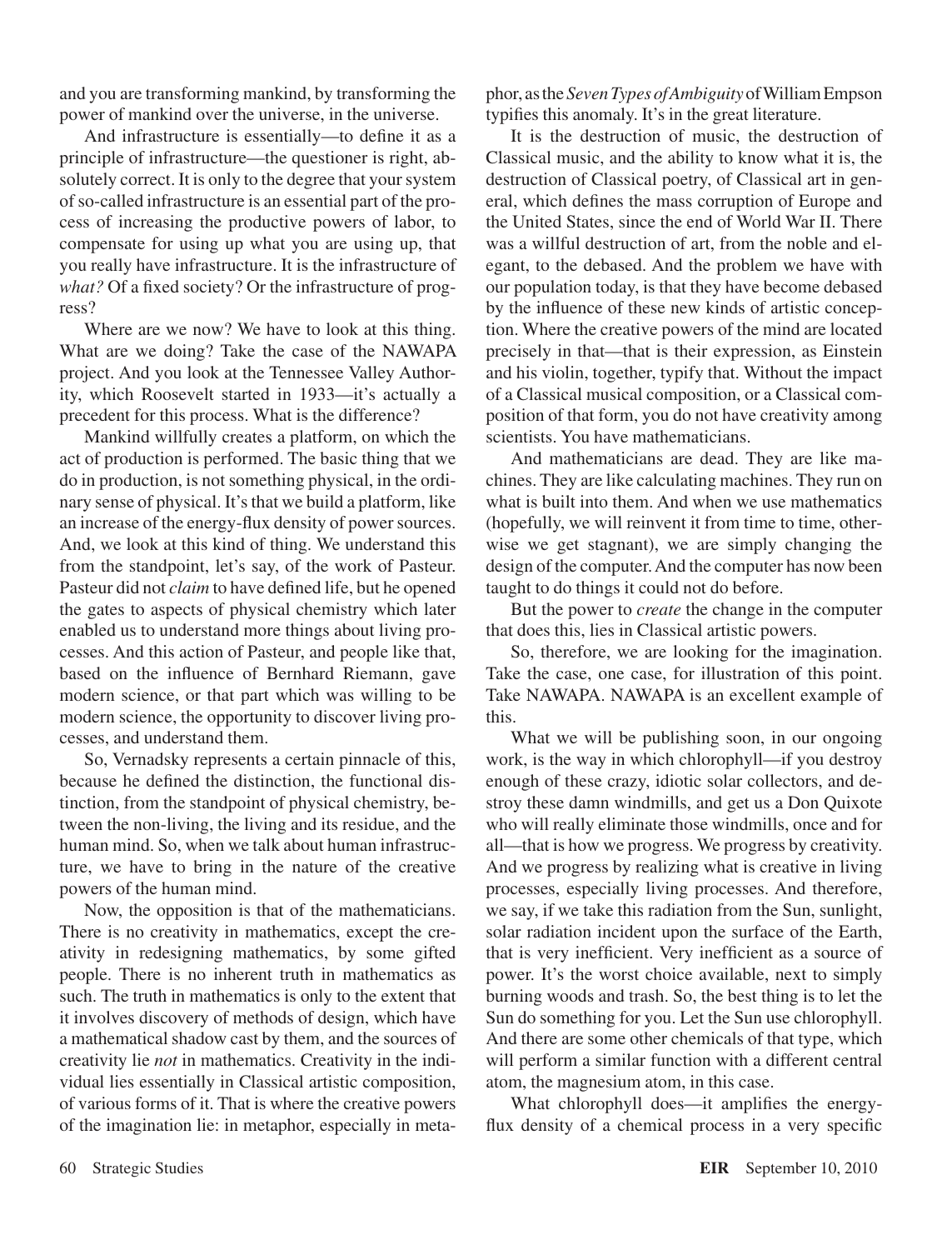way. The result of that growth of living processes, which all have this kind of characteristic, the same as chlorophyll does in its role, is the way in which we create a transformation of the environment, in which we convert biomass, or what becomes biomass—we convert it into a process by which we increase the productivity of life. The power of life *over* the planet. The flux-density of power of growth, or living processes, *over* the planet. That is economy. Everything else is simply attrition.

And therefore, what we are going to do, if we get the chance to do this—and we can do it right away, all we have to do is get rid of Obama! Get rid of him! Get through Glass-Steagall. And a political system that will do that, will be capable of adopting the NAWAPA project, putting it into effect, by putting spades in the earth virtually on the next morning. It may take us till October to do it, but we can start. And that *will save this planet* from a lot of hell. Because it will lead to the integration of the world, with an understanding of how we have to develop the surface of the planet, as an area of habitation, in such ways that it is more fruitful for us.

That is what you are looking for. Infrastructure means the power to increase the energy-flux density of human existence, and to raise humanity's practice to higher levels, or the equivalent, of energy-flux density. Which depends upon increasing the energy-flux density. Without nuclear power, you could not maintain this planet with its present population. Without thermonuclear power, you could not solve the problems which face us down the road. People who are opposed to nuclear power, opposed to thermonuclear power, are worse than idiots: They are criminals. They may not intend to be criminals, but they are like a driver, a drunken driver. They don't know which way to go.

So, infrastructure is to build a system, which utilizes such things as the conversion of sunlight, and its incidence on the Earth, in a useful way, by letting chlorophyll do its job. And you will find that, in trees, up to 10% of the incident sunlight can be converted into biomass. With grasses, about 1%. So, therefore, you want as many trees as possible. You do not cut down trees to install solar panels! A desperate man would shoot anybody who tried to install solar panels at the expense of trees.

So, this kind of concept. We have to develop the actually appropriate science, and the appropriate science is typified, not limited to, but typified by the revolution, the very specific revolution, which was accomplished

by Vladimir Vernadsky, in his conception of the Biosphere and the Noösphere. And this is the chemistry, this is the physics, that you must learn, if you are going to practice competent practice in terms of economy. You don't understand this? You're behind the times. You may not be able to solve the problem. Get somebody in there who does know.

**Freeman:** The next question is from someone who also was part of our discussions last week, and he says:

"Lyn, I trust by now you have gotten something of a report of our proceedings in California last week, where we really got to discuss some of these issues in great depth. And for us, the proposal to really zero in NAWAPA, as the great project that will put us on the road to recovery, led to some very interesting things, because the more we looked into it, what we realized is, that we were dealing with a project that would do so many things; that it would provide a source of desperately needed jobs; that it would provide freshwater to areas of the United States which right now desperately need it, as we find our deserts, for the first time in a long time, starting to grow again. And it became clear to us also, that the solution to many of the problems that we were trying to deal with, in terms of saving and expanding the space program, especially from the standpoint of space colonization, could begin to be solved, by embarking upon an expanded NAWAPA project.

"We were very excited about all of this, and we began to realize that by pursuing this, we would begin to actually transform, to consciously transform, and manage, many of the processes of our universe.

"But this also raised a question, and I am going to ask you to forgive me if the way that I am phrasing this question is imprecise, because I am just not sure exactly how to deal with it. And it came up in some of the discussions about how, in fact, man is capable of consciously intervening in nature. Because, on the one hand, as we discussed NAWAPA, you know, the question of nuclear energy was solved. It became absolutely clear by some of the presentations that we were given, that it just was not an argument; that there was no way that we could proceed on anything, unless we utilized nuclear power.

"It also became very clear that it is not only the case that the use of solar power is not the most efficient way to produce energy, but that in fact, it's destructive. And all kinds of things like this, came to the fore, and it became very clear that problems that we were running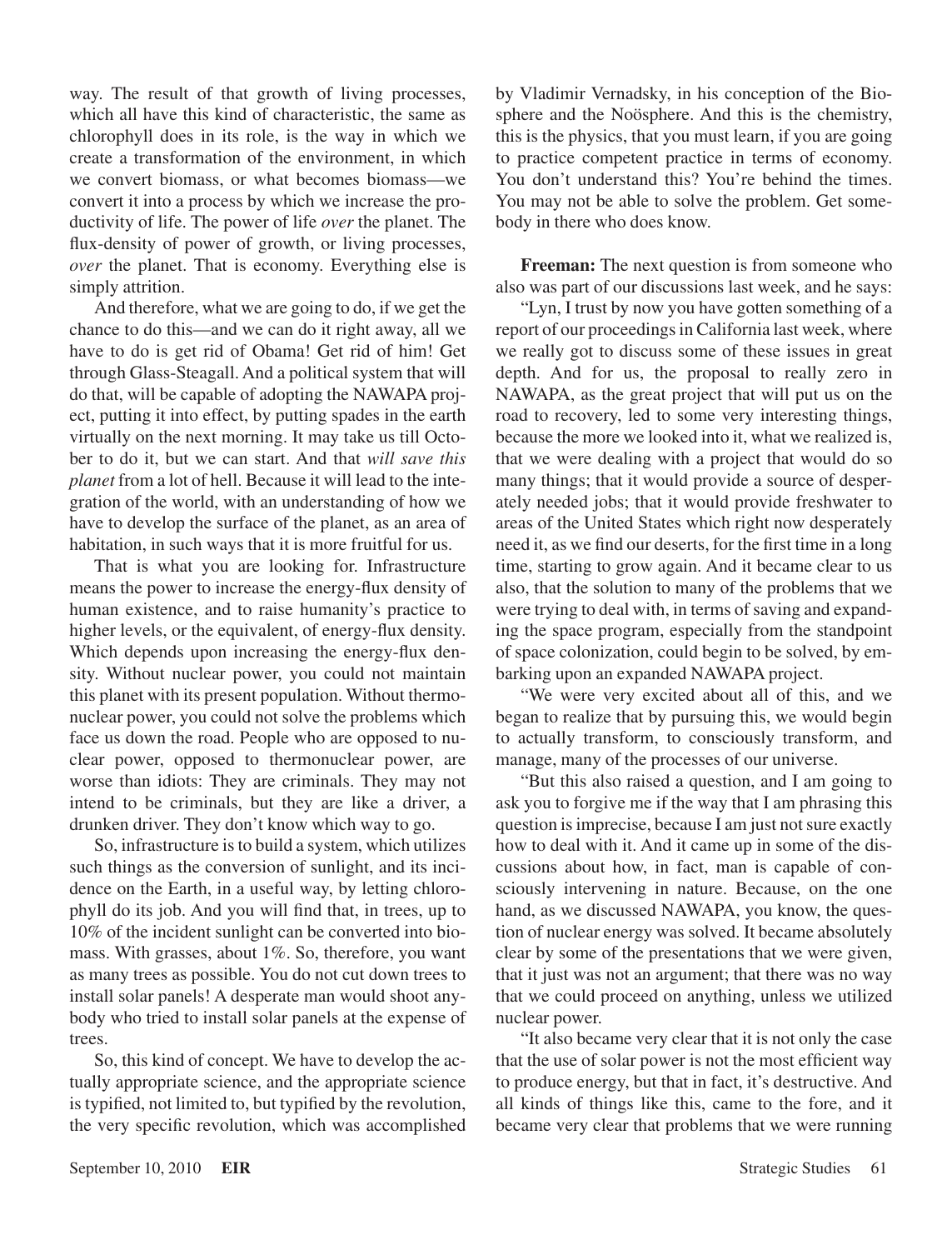

NASA, ESA, WFC3 Science Oversight Committee, Hubble Heritage Team (STScI/AURA) *The universe is creative! The Star-Forming Region NGC-3603, a nebula 20,000 light years from Earth, in the constellation Carina, was photographed by the Hubble Telescope in August and December 2009.*

into, were here solved.

"Now, for some of us, the fact that the results of NAWAPA's construction would be real changes in climate, and things like that, was a very exciting prospect. And certainly, it's clear to us, and it's clear by some of the presentations that were given, that these kinds of interventions by man, have taken place really over the entire history of our species, and we were discussing it just in terms of our food production. And in the difference in the way—if we were producing food today, the way food was grown in the wild, the way that corn grows in the wild, in order to produce the same nutritive value, would take about half of the total acreage of the United States, as opposed to what it takes now, which is about 4%.

"So, this is all very exciting. But, it also then posed questions about man's relationship to nature. And ex-

actly how we deal with certain aspects of this. And it came up very specifically in the discussion that we did have, about food, in terms of agricultural engineering. And without going through every detail of it, my question comes up in this way: On the one hand, many of us believe that man was put on this planet for precisely this purpose; that man's action on basic foodstuffs actually allows us not to be the ultimate consumers, but actually to increase the ratio of usable nutrients, etc.

"But then, another question comes up, and I don't know what your view is of this, but I would like you to comment on it. The question comes up in terms of the kind of bioengineering, for instance, that Monsanto is involved in; we have had some huge fights about it around here, because some people in our group are working on, their financing comes from grants from Monsanto; but my own view is that what Monsanto is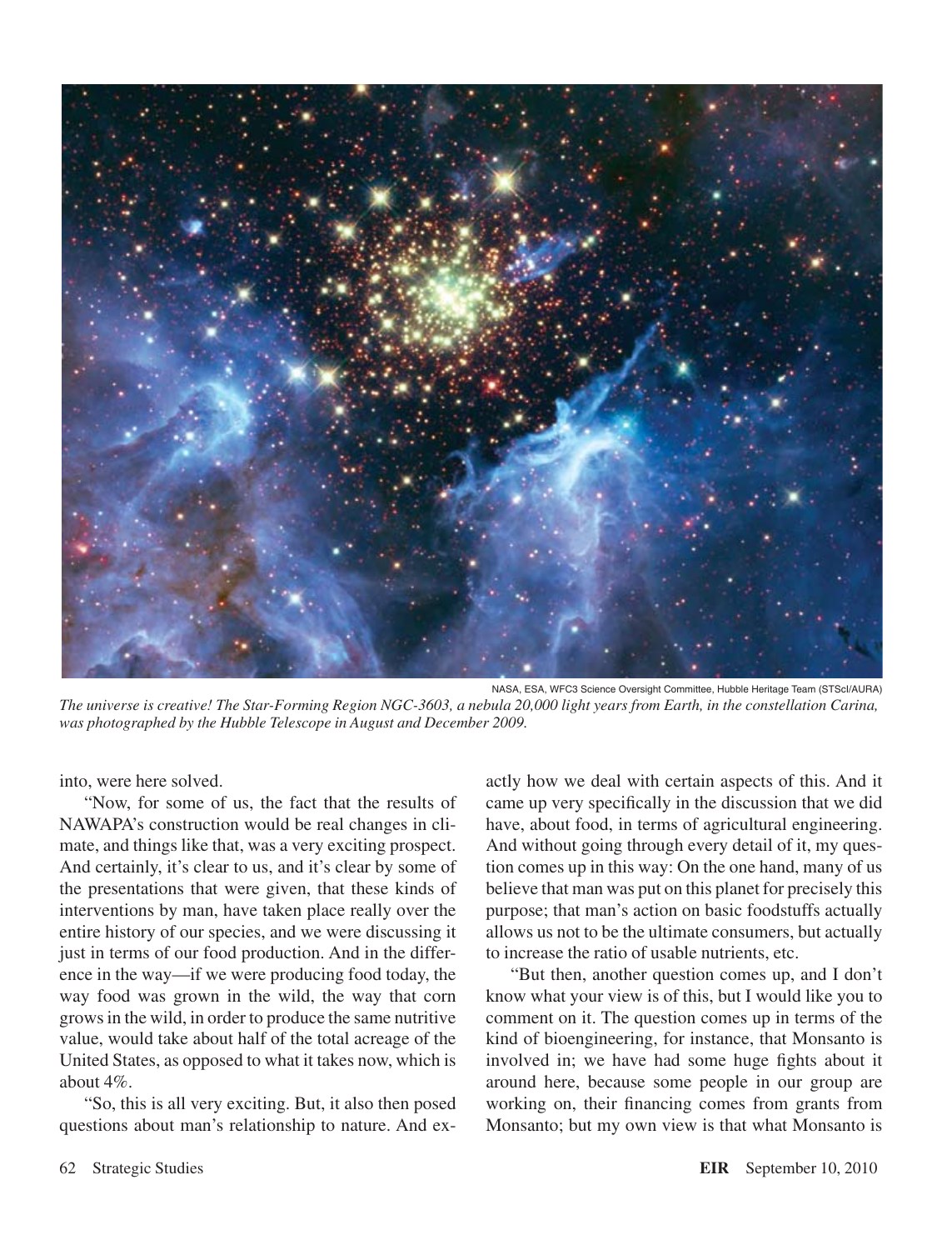up to, is bad, and is dangerous. And I can tell you—and if you look at everybody in this room right now, I am probably on the lower end of the spectrum of people who you could call environmentalists, but I don't know exactly how to pose the question. I would like to know what you think of this Monsanto business, but really, from the broader question, of man's relationship to nature. How do you judge? What are the criteria of an intervention which is a positive and good intervention, of climate change that helps, and one that does not?

"And I think that in terms of NAWAPA, I know that one of the follow-up questions that one of my colleagues brought up, has to do with some new changes in U.S. law, which would frankly make NAWAPA illegal, but I would like you to first address this more generally, in terms of man's relationship to nature. And if you want to talk about this Monsanto thing, I would like it.

**LaRouche:** Okay, fine. I will.

First of all, you have got to watch your semantics, because if you start from the question that it's miraculous that man should seem to have the intention of doing something like this, and you find that miraculous, you should ask yourself the question: Why do you find it miraculous? Or, What do you mean by miraculous?

If the universe as a whole is creative, intrinsically creative, and if, as Vernadsky and his associates have made this clear, the universe is inherently creative, now, are you going to say that the universe has a mission? Experimentally, *yes!* From an experimental physics question, the universe is dominated by a mission called anti-entropy, or development. And the development is not quantitive, but rather, is essentially qualitative.

For example, take the question of living processes as we know of them on the planet. How much time was wasted in unicellular, or less than unicellular, forms of life? Why didn't we get on to the main project? Why was it so long in the history of living processes, and evidence of that, that it got around to producing multicellular forms of life? And how did you get through all these things that came out of oceans and seas, and so forth, and how did you finally get human beings able to walk around, or living beings, walking around on the surface of the planet? Not living in some fluid someplace. But maybe the air is a fluid.

Then you have to think about the development of the atmosphere, which was accomplished by living processes. And so, therefore, there is nothing remarkable, in the sense it should be astonishing, about the fact that everything that is good, in terms of development, expresses a purpose, an intention. An intention to attempt to do something. And a fruitful example of that kind of attempt, is to give you these things.

Mankind is inherently creative, willfully so. That is the most interesting case. Plant life is also sort of creative in its own way. Even the physical forms of existence of non-living processes, have their own kind of creativity. The universe is creating itself again, and again, and again. More and more and more. It goes through destructive phases, which then turn out to be creative phases, and so forth—all this kind of thing.

So, here is where the problem comes up. If you are a subject of brainwashing by people who admire the position of the Olympian Zeus, of the famous Promethean legend, if you accept that point of view, then you are an oligarchy, and your policy is, whatever you actually believe, to practice the doctrine that ordinary people are nothing but animals, who will do as their father and grandfather and great-grandfather did before them. And if they try to change that, that's wrong. If they try to increase the size of the human population, that's wrong. If they try to make people more intelligent, that's wrong. "We want a fixed system! We want an Aristotelean system, which has a fixed order of things, like this clock. You wind it up, and then it wears out, and you get a new clock." The same thing.

Or, you get the other side, a Sarpian system, which is destructive, always destructive. Man eats man, always destructive. And you say, well, morally, this is stupid. And the scientific evidence is, that such an idea is something which nature abhors! Because the history of the human race, the history of the universe, insofar as we know it, is the universe is based on a principle of creativity, anti-entropy. And the doctrines of Aristotle, and the doctrines of the followers of Sarpi, such as the British System, are the *enemies* of progress. They hate it. Why? Because they are evil.

That is evil. What is the effect of it? What's the effect of this? The effects are evil; therefore it's evil. Zero-growth is a conception which is purely evil. And people who believe in zero growth are evil people. Not because they are supposed to be evil, but because they have chosen to be evil. And therefore, we do not encourage that form of behavior. But rather we, being human, and being sensible of what the purpose of the existence of mankind is, as expressed by all the universal evidence of known history, we decide that we are going to be creative. We are not going to be stupid. We are not going to take drugs. We are not going to rot our-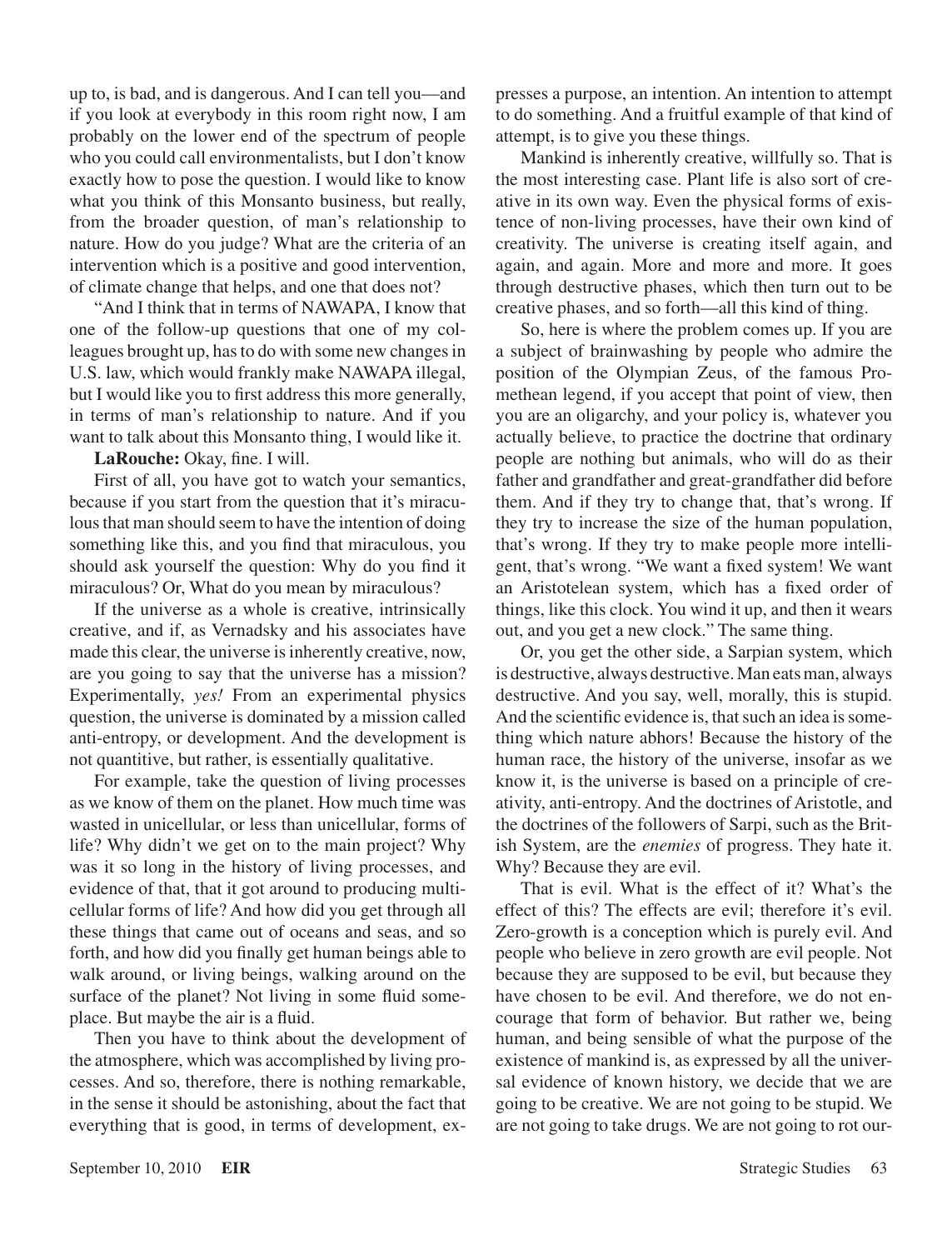

Creative Commons/Coolcaesar *President Franklin Roosevelt's Central Valley project, developed later by California's Gov. Pat Brown, is a model, on a much smaller scale, for NAWAPA. It is the proof that man can make the deserts bloom.*

selves away in some house of prostitution, with some kind of exotic entertainment with a new species we discovered as a sexual object. We are not going to do that. We are going to progress.

Because we know, from everything we know, that creativity is an inherent characteristic of our universe. An inherent characteristic, and an obligation to mankind. And all the evidence available to us tells us that. Now, with the help of things like the Riemannian view of the universe, which is an extension of Leibniz, an extension of Nicholas of Cusa before him, and so forth, that is what we have to do. Pragmatically, that is what we have to accept. All the evidence shows that. And everytime we deviate from that evidence, we get into trouble, as a human race.

Now, our job now is to eliminate oligarchism from this planet. And oligarchism is what tends to rule this planet. It's not the whores that rule the universe, it's the pimps. That is the issue. That is the basic answer.

This idea of progress, the limitless bounds of qualitative progress of mankind, should be the understood

moral law of practice, of all nations, and peoples on this planet. Backwardness is evil, just because it is backwardness. And you want people to improve.

You have a guy, a little guy, is born. Born in a poor family. Never knows anything, never has much culture. He dies some crazy death, of some disease or something. And you think that's good? Why isn't this little guy developed? We know what human beings are capable of doing; why doesn't he become that? What are you? What kind of a scum are you, if you don't care about this little guy? Doesn't it horrify you that that is a human being, and a human being has inherently certain potentials, which you should admire in human beings, the future to which they can contribute. And you want to keep them like that? What kind of a scumbag are you?

Progress is morality. And what is not progress, is not morality.

**Freeman:** Lyn, there are some questions, and some of what is being brought up are really not questions. They have to do with some of the discoveries that this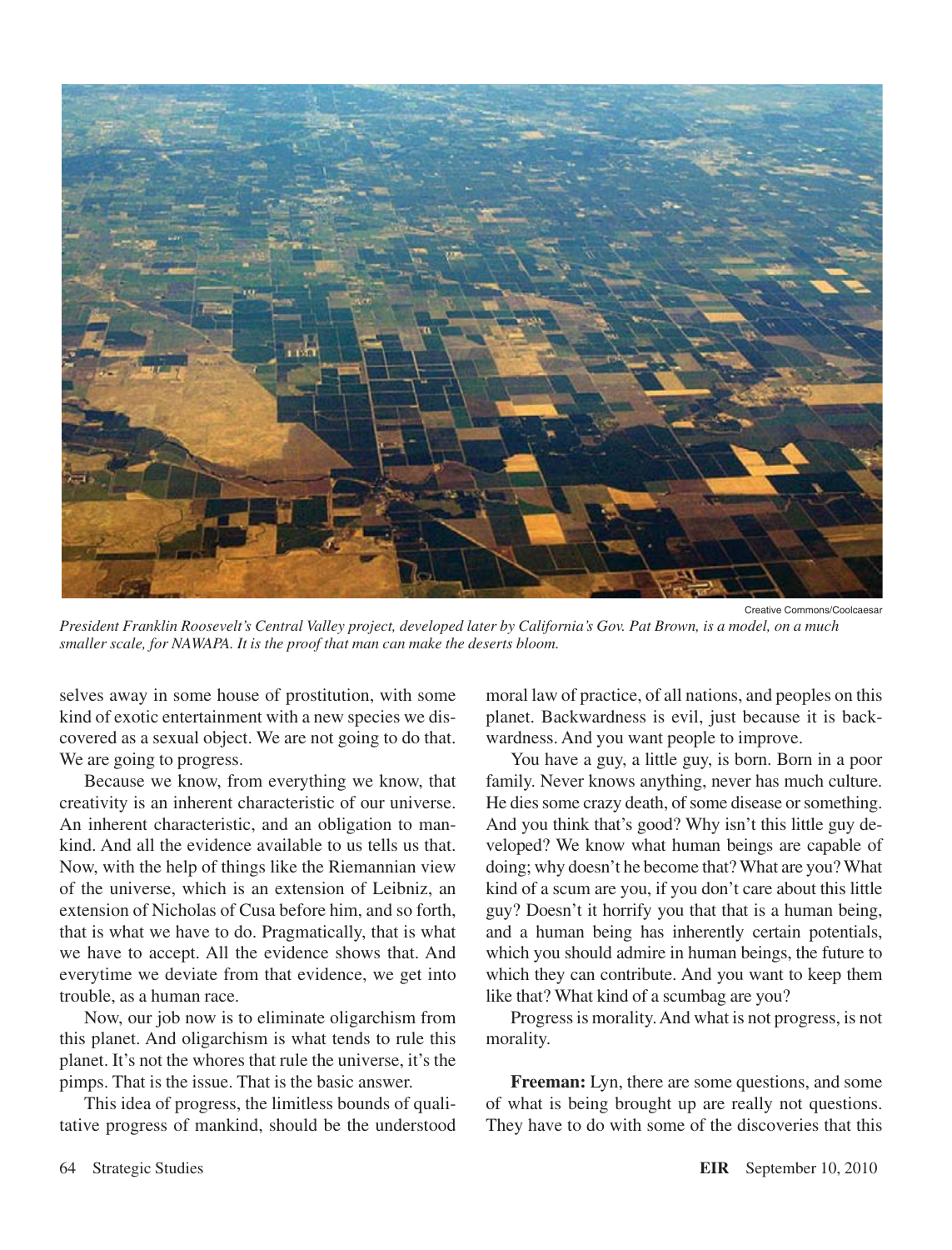group made, as they began to really study what an expanded NAWAPA project could mean, including that it would actually address some problems that had come up. And that had really upset some people in this group, when it came to their attention, or really, when they began to ponder the fact that, given current levels of production globally, that as a species, we may not be producing what we actually need to sustain ourselves, because of some pretty crazy policies that have been adopted. And obviously, NAWAPA, in a variety of ways, begins to address that.

One of the things that became clear, is that even in the juvenile stages of the implementation of this project, that you could actually double the irrigable acreage west of the Mississippi River. The other thing that came up, was the irony that the biggest concentration of environmentalism in the United States is located in California, where you also have our nation's most productive agricultural land, which has bloomed out of a desert, out of a high desert.

And we had a lot of discussion last week, about the fact that this was not always the case, but that it was made possible by FDR's Central Valley project, and then later on, by crazy Jerry Brown's father [Gov. Pat Brown], who expanded elements of Roosevelt's Central Valley project in what was called the State Water Project. And yet, while everybody is enjoying that bounty, you have this zero-growth mentality.

For instance, one of our participants gave a presentation before a group of economists in France on NAWAPA and the potential that NAWAPA holds, and one of the things that was raised as an objection to the project was precisely what we are referring to as one of the benefits: this idea that NAWAPA would double the irrigable acreage west of the Mississippi. Some among these French economists, found that appalling, because what they went through, is that if you did a survey of the entire planet, where you have these agricultural areas, that, what I guess they refer to as the birth cycle, which is the period of time in between people having babies, is the shortest. I.e., that these people do not just grow food, they grow people. And that this is seen as a very bad thing. Which certainly runs contrary to the view of all the people here. I think I can say, of all people here.

What most people do not realize, is that the water used by NAWAPA is not a fixed amount of water that we are just going to deplete, but that actually through NAWAPA, it would be used; that this water would essentially be recycled. We had a lot of discussions about how this works, and we got some very good input from some of our friends in Russia.

There is an issue that has been raised that people here are not sure you are aware of, but which has to be addressed. A series of executive orders have been issued by the Obama Administration, under which NAWAPA would be deemed illegal. Apparently, Obama has adopted an ocean and water policy that would not only outlaw projects like NAWAPA, but which is also directed at undoing certain water-management projects that have been established in the past. The executive order in question not only prohibits any further such improvements, but in fact, it commits the Federal government to rolling back improvements like the TVA. It repeatedly refers to things like dams as a malady that we have been cursed with.

Are you aware of this executive order, and do you know what the origins of it are, and how we should address it? Because it certainly presents itself as a very bad obstacle. And since it was not done by Act of Congress, but by an act of the Presidency, the question is, how do you go about addressing it?

**LaRouche:** Well, the first thing you do is, you throw the President out. Because what this represents—people who know Classical culture, European history of Classical culture—this is called the cult of Dionysus. The intention is not to solve a problem; the intention is to create one. Which is malice. It is evil per se. The President of the United States embodies evil per se, which is the same thing as saying he's a member of the cult of Dionysus, or a product of the cult of Dionysus.

Now, if you go back to the 1960s, especially the late 1960s, and you look at what prevailed among collegeaged youth, university-aged youth, between the middle of the 1960s—about the time they got threatened with being drafted, no longer had exemption from being drafted—at that point, into the very early part of the 1970s, you will recall, around people like Mark Rudd and other people of that type, who then became celebrities—apart from his role in spreading gonorrhea infection through his travels—that he spread some ideas that are more evil than the gonorrhea that he was passing around. That is where the cult of Dionysus became a calculated program of indoctrination of university-aged students, particularly among families who were considered to be, collectively, influential.

That is, it was the spread of, not only gonorrhea, but the spread of ideas which had a similar quality of merit, or lack of merit.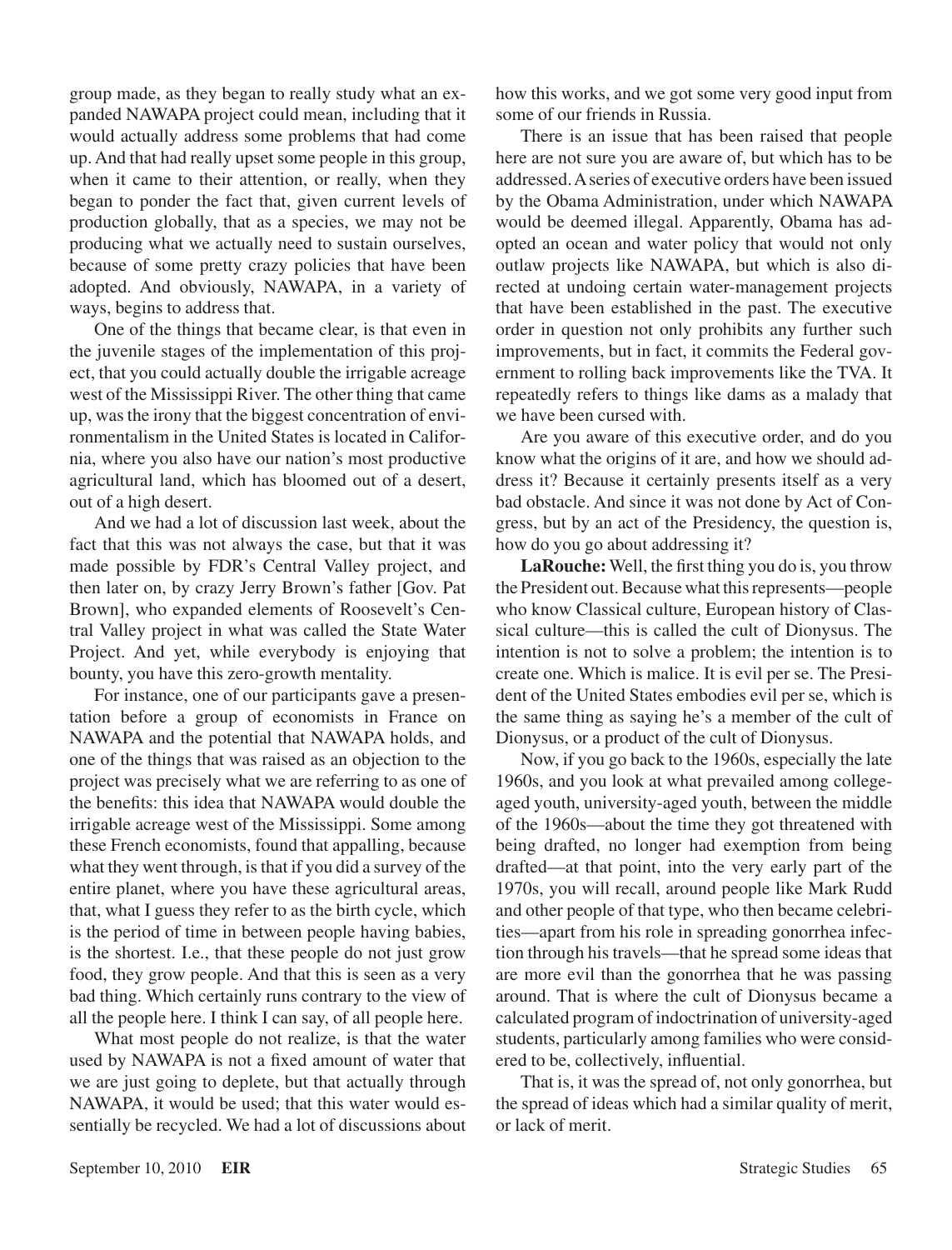So, therefore, we have people in society who should be considered as Nazis. They are the equivalent of the Nazis today.

For example: Part of the extreme green movement in Germany is a product of a skipped generation, from the Nazis. Remember, the ideology of the Nazis was originally, as Göring and others expressed this, a green ideology. You had a similar thing in France, and the origin of this was partly there. You had a similar thing in Italy. But more notably, with France and Germany.

Now, the reason for the green movement in Germany is largely a result of the influence of the roots of Nazism which expressed [themselves] in a skipped generation. With a little mediation in between. And the people who were the terrorists, the bombing terrorists, of the 1970s, were the expression of this. This is the enemy. These are people of criminal minds, of criminal mental disposition. And we can not allow them to exert any authority over society. It's like saying, I worship Satan.

**Freeman:** The next question comes from our Russian delegation: "Mr. LaRouche, as I think you know, due to what have been abnormally high temperatures and drought conditions, today, Russia, in the person of [Prime Minister] Vladimir Putin, announced that they were introducing a temporary ban on Russia's export of wheat, corn, barley, rye, and flour. And this currently is now set to run from Aug. 15, until the end of the year. Now, our Russian delegation says that this has led to a very nasty attack on Russia by a number of different sources, but one which you, Mr. LaRouche, are very familiar with, and that is the person of Ambrose Evans-Pritchard, who accuses—saying that this move by Putin is unprecedented, that it basically withdraws a quarter of the total world wheat export from the market, and that this is a ploy by Putin to increase Russia's power, etc., etc.

One of the things that Evans-Pritchard argues in a piece in the *Telegraph*, is that the price of bread can be expected to literally double overnight.

Now, we think a couple of things are important to note in all of this, and that is, that Mr. Putin acted after meeting with a group of meteorological experts, who informed him that the current situation was not likely to get better any time soon, and that the drought was expected to continue. And that it is likely that the ground will still be too hard next month, for us to seed the Winter crop. Now, for us, that means the loss of two crops. And from the standpoint of our own security, we have no choice, but to withdraw from the export market, and although it is our intention that this be temporary, this could last for up to two years.

Now it is the case, and we can confirm this, that Mr. Putin has also requested that Kazakhstan and Belarus, both of whom are also major wheat exporters, also ban exports.

Now, what we wish to say, is that, while this is a desperate situation, it is certainly not something that Mr. Putin has done lightly or happily. And that it is not being done to somehow increase our power in the world, or to hold the world hostage. And the proof of this, we think, is that we were told, both last week and before we came here today, that Russia would be delighted to participate in not only the expansion of a NAWAPA project in the United States, but that also, for quite some time, this has been under study in Russia, because we have plans for a very similar project in Central Asia, where, essentially, we have suffered a process of desertification. And obviously, if our intentions were to somehow hold the world hostage, we would not offer to participate in NAWAPA, nor would we say that we would welcome U.S. assistance and participation in a similar project in Central Asia.

But the bottom line is, that we have been struggling with scorching heat and dryness for weeks. There is no relief in sight. The outlook is that this will continue. I think people know that Ukraine has also cancelled wheat exports, because of this truly catastrophic situation.

So, we just wanted to make it clear and make it known, that Russia's motives in this are not nefarious, that we would welcome participation in NAWAPA here in America, but also we would welcome your participation in such a project in Russia, because we believe it would go a very long way toward making sure that we do not face this kind of catastrophe, including the wildfires, which people in California are very familiar with, but which we have been plagued with like never before, this past season.

I would like Mr. LaRouche to comment on this. Because we see no way—obviously, we support Mr. Putin's move, and we don't see what else he could do, under the circumstances. He does not wish to starve the world, but obviously the security of our nation must come first.

**LaRouche:** Well, maybe if the British had treated Russia a little differently, since Margaret Thatcher's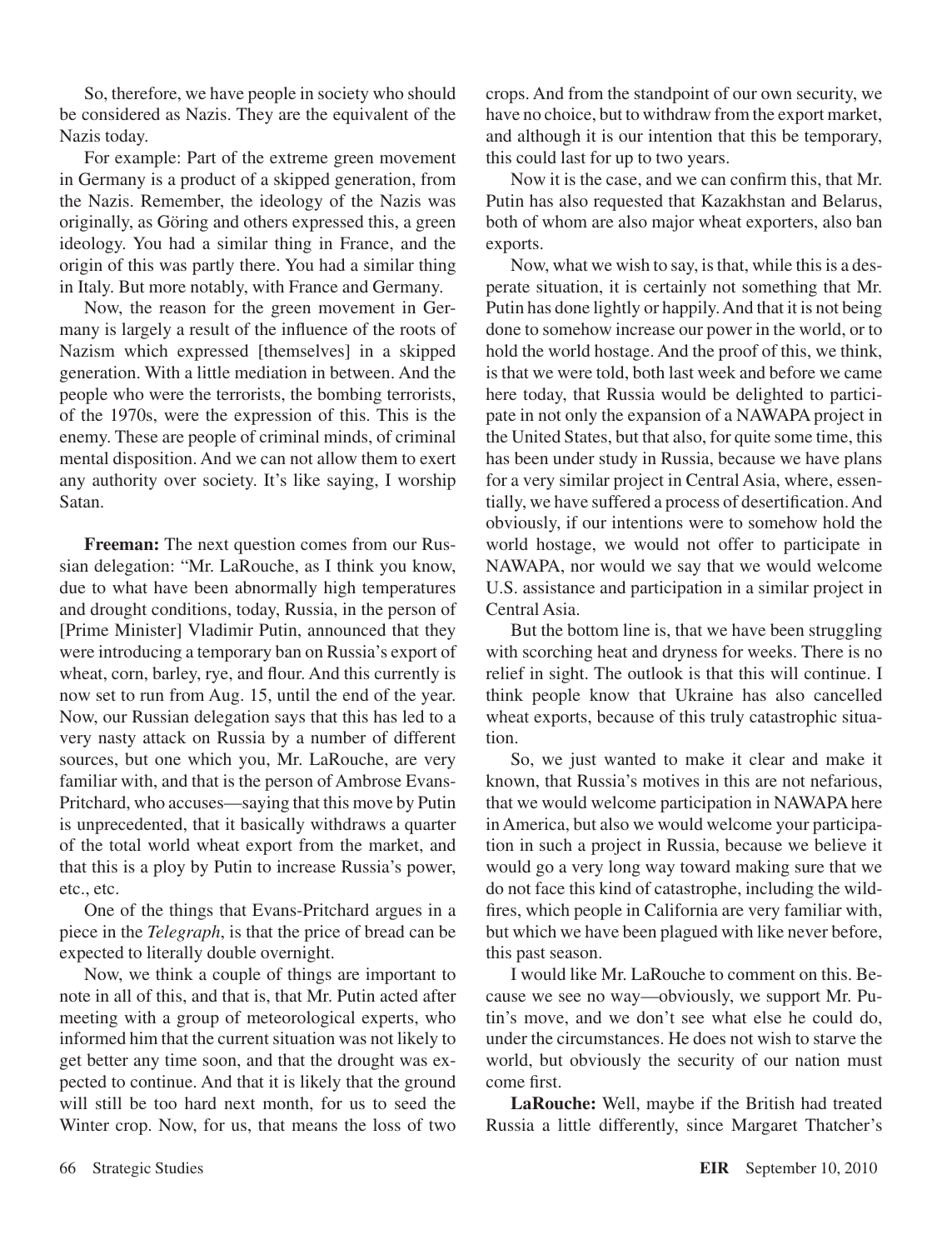reign, we wouldn't have this problem in the first place.

What happened at that point, the combination of George H.W. Bush, François Mitterrand, President of France then, and Margaret Thatcher, embodies exactly the root cause of exactly this problem! The burning of peat bogs all around the Moscow area, where people hardly find the ability to breathe, in this circumstance! And the fact that this has become epidemic, because of a weather pattern which aggravates the condition, reflects exactly what the British, in particular, led in doing to Russia, all the way since the so-called 1989 crisis!

I was dealing with this in 1988, in the beginning of that year, and into the Spring of 1989, when I was concerned about a chronic problem of food supplies in the Soviet Union! And suggested that we had in the United States at that time, the technological-assistance ability to intervene and help, to come to what I called a "Food for Peace" agreement: that by cooperation on something which is of humanitarian urgency, with another nation, you tend to make friends. And if you have little quarrels going on, you tend to mitigate them, because you find that you have friends.

It's like we deal with the crisis, for example, in parts of Asia. We are not always too happy with Iran's present policy. *But!* We are not going to make it worse! We are going to do, as Russia has done, in the case of the nuclear discussions with Iran, we are going to try to find some way of cooperation, to solve the problem, and give Iran its right, the right to development, and to find that the means of development are not denied them.

Now, we don't know that we are going to get the answer we want from that, but we are going to *do it!* Because it's the right thing to do. And before Obama came in, that was a tendency which still existed even in the United States institutions. It got really worse with Obama because Obama is a total British agent; that is his character. They got him cheap, and they put him in, because they didn't want Hillary Clinton! They were determined to do everything possible to prevent Hillary Clinton from becoming President. And if she had not gotten the rough treatment that she was given in this thing, she would have been President, and we wouldn't have this problem.

So, if they don't like it, they can blame the people who forced Obama down the throats of the American people, by muscle and fraud and various kinds of dirty tricks

No, the point is, we have to actually do the same thing: We have to say: We have a policy. The whole world system is going to *Hell*, right now! And if we let it go the way it's going, with Obama as President, and with British control over so much of the world—I say, I intend—my malicious intention, my secret delight, and not so secret, is *to bankrupt the whole Inter-Alpha organization!* Which is the world imperialist system, which is really the cause of the *lack* of development which is occurring throughout the world!

Russia would be perfectly capable, with its scientific capability, of dealing with this problem! But I followed, detail by detail, blow by blow, much of the things that were done, from the time the breakup of the Soviet Union occurred.

And I also know the role of British agents in shaping Russian policy, that is, certain parts of Russian policy, and making this worse! And I do not like British agents in Russian costume, for that reason, because they are bad for Russia, and I do not like them around, in any case!

But, this is a case for cooperation. Putin did not only the right thing, it would have been wrong for him not to do it. There is no good reason for him not to do it. He has no choice.

And Evans-Pritchard is a well-known British agent, of very dirty services, who has done dirty things inside the United States and elsewhere! He usually manages to get up on the wrong side of the bed, everywhere he goes. And get into bed with the wrong thing, perhaps, too, at the same time.

So, he is a menace. He's typical of the degeneracy of those who would kill a David Kelly, who had offended Blair, on Blair's policy of a fraudulent entry into an Iraq War. So, the way to deal with him, is, treat him as he deserves to be treated: you know, sort of like a Mark Rudd of England today, of Britain today. He is a menace.

No, I perfectly sympathize, I absolutely sympathize with this. And I am concerned, not with just denouncing the opposition to this, because I have had information on this case in the past couple of days, on what the situation is around Moscow and elsewhere. I agree, totally, on the basis of my own facts. That Putin has done absolutely, the indispensable right thing.

The question is, what next? *Now*, what do we do? That being the case, and therefore, this should be a case for a discussion of a NAWAPA policy, as an ingredient of an international policy of cooperation among a whole group of nations. Only by international cooperation to ensure the security of food supplies of all nations, and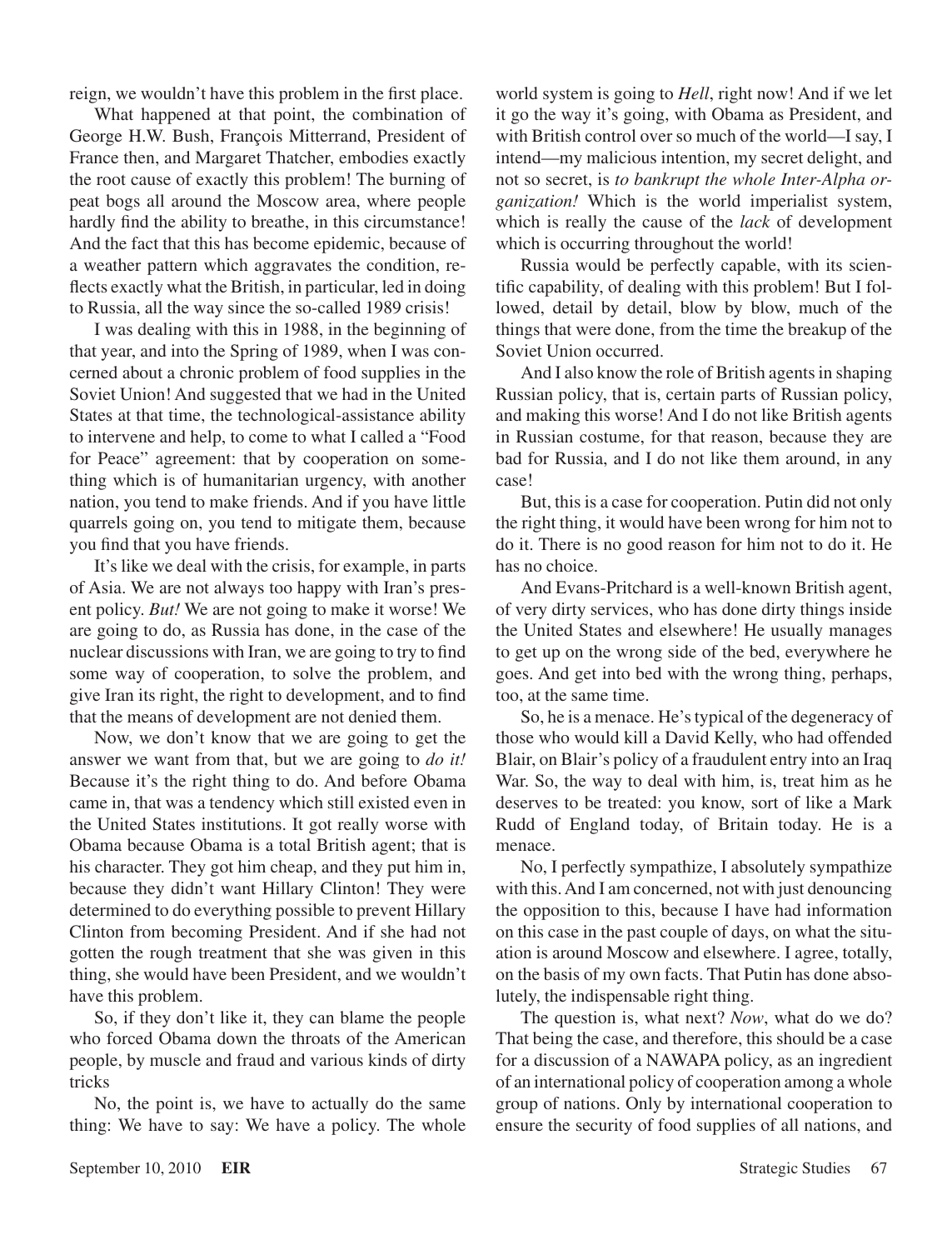

*LaRouche: "The distance out in space, between Earth and Mars, is not empty space. It is loaded with cosmic radiation, cross-penetrating this traffic, from all over the world; from inside the United States, from living processes, from non-living processes, all kinds of things from our galaxy, from outside our galaxy, into our galaxy, etc. So, it's rather wonderful!" Shown: an artist's conception of an astronaut collecting samples on a future Mars mission.*

the practical measures needed for that—that is the only way to respond to this.

**Freeman:** The next question is from the group that had been, before things were redirected into a crash program on NAWAPA, after your statements of a few weeks ago, working on the space program, very specifically on the colonization of Mars. And what they have submitted here is the following:

They say, "Lyn, one of the things that we were struggling with, when we were looking at what we wanted to do, to move forward with the space program, is that there is just so much work that has yet to be done, but one of the very exciting things about the NAWAPA project, and what convinced us that it's an excellent option for initiating the economic recovery here, is that, although what we have been discussing and what you have been discussing even more, is a great expansion of the initial design, the fact is, that the fundamental design and planning, has already been done.

"And we are absolutely convinced that, once we agree to do it, we could start doing it next week. But also, there was something else that struck us, and I know that you have done a great deal of study on the question of space colonization and Mars—in fact, I think the first contact, or more appropriately, the first time I really became aware of you as a political figure, was during a Presidential campaign some years back, when you did, what I thought was a remarkable half-hour infomercial, on 'The Woman on Mars.' And I will tell you, I have had it on VHS for all this time; I have watched it many times, and recently, I had my old, tattered videotape converted to DVD, so I could show it to my friends.

"But that aside, one of the things that I have come to now think, is that, really, if

we are serious about any discussion on the process of space colonization, that, not only will we learn things from NAWAPA, but that, in fact, it probably is the first, and necessary, step; that the question of how we gain more control over our own atmosphere, may very well give us, precisely the knowledge and insight we need into what it is we have to do, to create a life-support system, outside of our planet. Because obviously, if we are talking about space colonization, we do have to face the fact that we can't do that unless we are prepared—I mean, you're dealing where there's an absence of a substantial atmosphere. So we have to create one, if we are going to sustain life there. And that's a big challenge.

"But again, I have arrived at the conclusion that NAWAPA may very well be necessary not only from the standpoint of creating these systems on Mars, but in fact, necessary for getting us there! That it may be necessary to figure out how to actually build the vehicles that will get us there.

"And, you know, when I brought this up, some of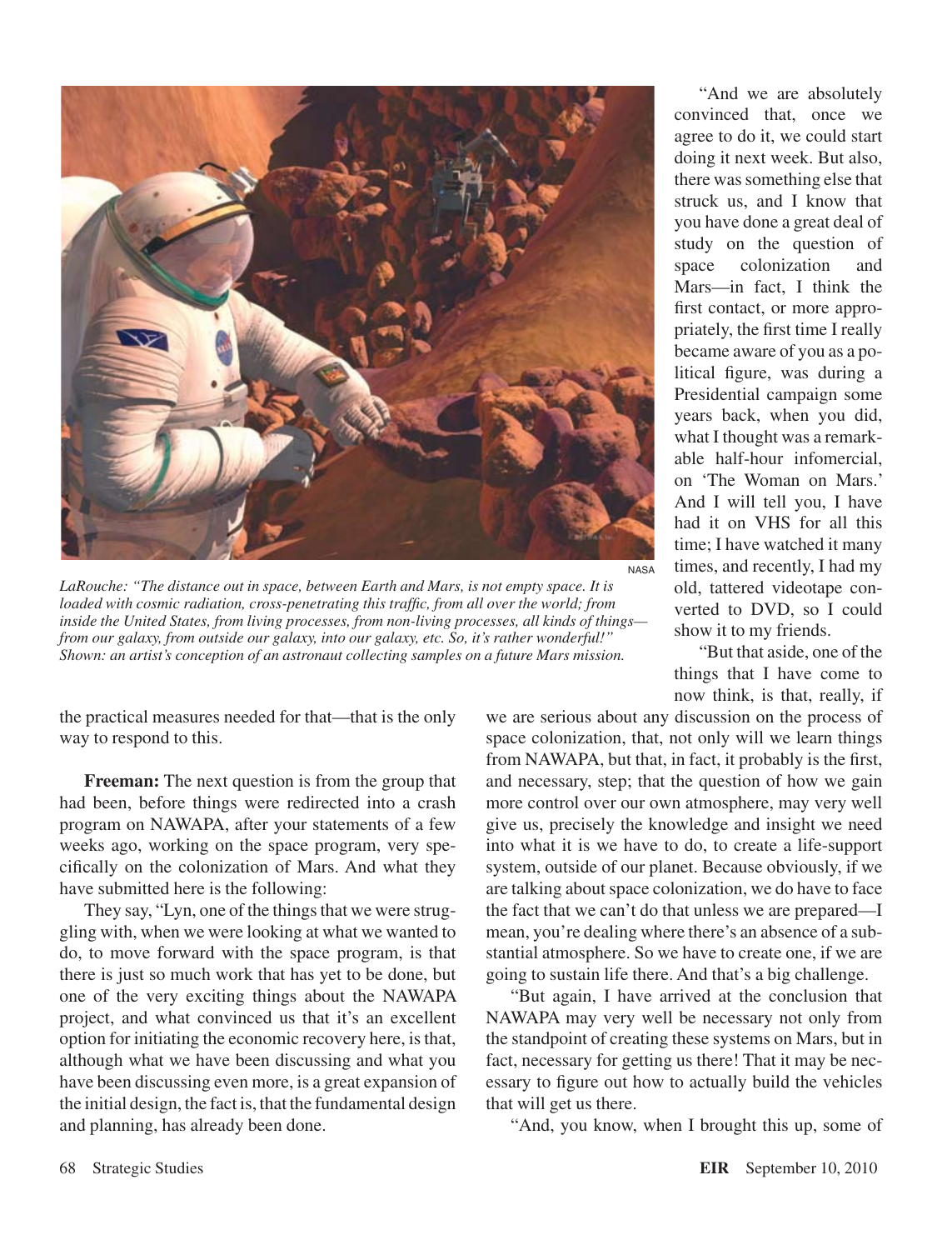my friends here think this is all science-fiction thought, right? I don't think that way, and I think that you know more about this, probably, than any of us! And I would like your thoughts on it."

**LaRouche:** All right. Let us assume that as of tomorrow morning we have decided that we are going to dump Obama, number one; number two, we are going to immediately re-enact the original 1933 version of Glass-Steagall Act, with retroactive effects. That we are going to, at that point, immediately launch agreements with other countries, in the direction of indicating what we intend to do, and suggesting that they cooperate with us, in any way they would choose to participate in what we are doing.

Then, we would immediately, having dumped Obama, and having dumped what goes with him, we would then, immediately say, we are talking in the order of magnitude of hundreds of thousands of people, in such magnitudes, already living in the major areas of the United States which are NAWAPA-relevant. We have hundreds of thousands of people, in the United States, a large part of them in California, and in the state of Washington, who are "sitting on their hands," so to speak, waiting for the jobs of the type they used to do, to come back! They are scientists, they are technicians, and engineers, technicians of this quality. If we had the Presidency, we could start it, as of October!

Without the current opposition from the White House, the support is there to reform the banking system, the way Roosevelt did. And that reform takes the form of, "Well, Wall Street, good-bye, Wall Street! You should have gone long ago! We don't need you any more." We don't need the Vault in Boston, either. We don't need any of these relics of the British East India Company, which have been parasites in our country for much too long! Who have created our Presidents, who created most of our dope-using, and other kinds of things; they created slavery and all these other kinds of things for us!

All right. So therefore, at that point, once we have agreed on that, and once we have approached a number of countries, and I have targetted them before, the targetted countries are, the United States, Russia, China, and India. Not limited to those countries, but if those countries agree to enter into this kind of agreement, we have the building block for reorganizing the world. And, as I have said before, Germany is one of the ideal, crucial countries from Europe, which have to be approached to be involved in this. Because they have some—almost lost—technology, but still some, as people in China know. Which is of value to these countries.

And, we are going to have the greatest unleashing of nuclear power, in the terms of the thorium cycle, uranium cycle, and the thermonuclear cycle, that has ever been imagined. And that is going to power our ability to do this.

Now, on the space program itself: Once we assume that, then I say, the next thing is, "spades at work," in the designated areas of the NAWAPA project. We are talking about *hundreds of thousands of people*, who are presently unemployed, and who are *skilled* at various levels needed, and many of them come from this area of the western United States, where they used to have jobs, and don't have any more, or are about to lose them. Start the project, right away!

The project is pretty well determined. We would have semi-autonomous regions, for management, and they can decide whether one particular location is the right place, as opposed to the other, in the case of the original Parsons project design, or not.

Now, we, immediately, doing that, our first step is to talk to friends in Russia, who would like to see the Bering Strait railway tunnel installed. And we had a former, now recently deceased, governor of Alaska [Walter Hickel], who was a co-sponsor of this project. We are pretty much clear on the approach that has to be taken in general, to build the tunnel, under the Bering Strait. This means a sudden change in terms of Siberia. Now, when you are talking about Siberia, you are talking about one of the greatest areas of deposits of mineral resources of relevance to the nations in the southern part of Asia: China, most notably. You are talking about bringing Mongolia into a more active role, as a nation and population, in active participation in a role. You are talking about bringing Japan in, because Japan wants this like nothing before. Japan's problem is solved, immediately, if this kind of cooperation comes into place. South Korea will be enthusiastic immediately! And it will be crucial for this. Their scientific capability is quite appreciable.

So, you have started this process, then, just by that kind of development. By saying, "We are going ahead with NAWAPA, and we are going to take the logical extension, which is the Bering Strait tunnel, as a commitment." It's going to take some time to get it started and so forth, and done. But that commitment will be established. And that's the way to think about it.

Now, beyond that, it gets even more interesting: Be-